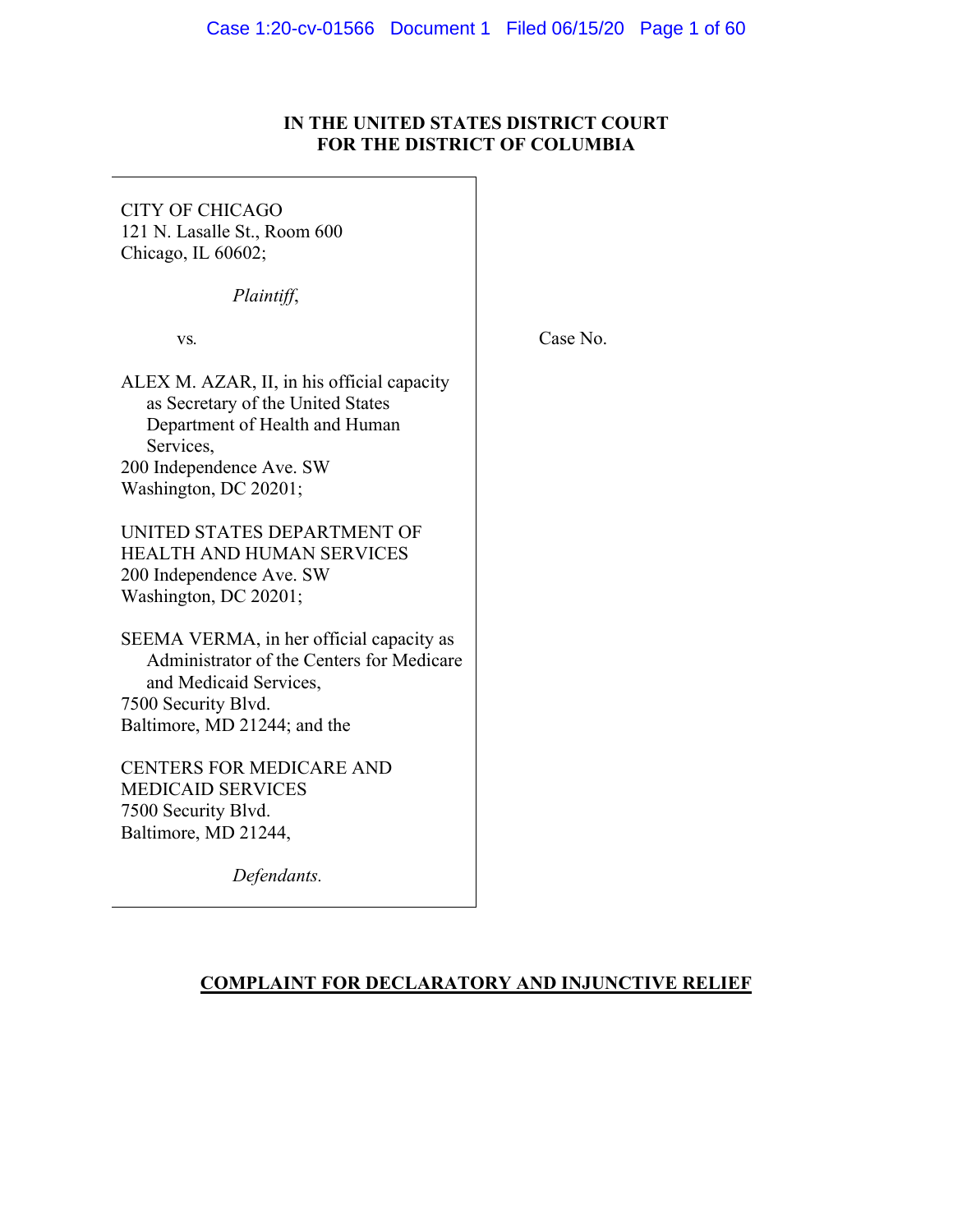# **TABLE OF CONTENTS**

| I.                                                                             |  | The ACA requires Defendants to facilitate enrollment in ACA-compliant<br>coverage, including by providing an SEP in response to "exceptional |                                                                                                                                                                                                                                    |  |
|--------------------------------------------------------------------------------|--|----------------------------------------------------------------------------------------------------------------------------------------------|------------------------------------------------------------------------------------------------------------------------------------------------------------------------------------------------------------------------------------|--|
| II.                                                                            |  | The novel coronavirus presents a serious, ongoing threat to Americans' health 16                                                             |                                                                                                                                                                                                                                    |  |
| III.                                                                           |  | A special enrollment period is a necessary response to the pandemic.  22                                                                     |                                                                                                                                                                                                                                    |  |
|                                                                                |  | A.                                                                                                                                           | Americans need access to affordable, high-quality coverage 22                                                                                                                                                                      |  |
|                                                                                |  | <b>B.</b>                                                                                                                                    | A special enrollment period would encourage individuals to seek                                                                                                                                                                    |  |
|                                                                                |  | C.                                                                                                                                           |                                                                                                                                                                                                                                    |  |
| IV.                                                                            |  | Defendants unlawfully rejected a special enrollment period solely to avoid                                                                   |                                                                                                                                                                                                                                    |  |
| V.                                                                             |  |                                                                                                                                              |                                                                                                                                                                                                                                    |  |
|                                                                                |  | A.                                                                                                                                           |                                                                                                                                                                                                                                    |  |
|                                                                                |  | <b>B.</b>                                                                                                                                    | Defendants have taken actions designed to undermine the ACA 42                                                                                                                                                                     |  |
| VI.                                                                            |  |                                                                                                                                              |                                                                                                                                                                                                                                    |  |
|                                                                                |  | A <sub>1</sub>                                                                                                                               |                                                                                                                                                                                                                                    |  |
|                                                                                |  | <b>B.</b>                                                                                                                                    |                                                                                                                                                                                                                                    |  |
|                                                                                |  | $C_{\cdot}$                                                                                                                                  |                                                                                                                                                                                                                                    |  |
|                                                                                |  |                                                                                                                                              |                                                                                                                                                                                                                                    |  |
|                                                                                |  |                                                                                                                                              | Count One (Violation of the Administrative Procedure Act – Contrary to Law,<br>5 U.S.C. § 706(2), the Patient Protection and Affordable Care Act,<br>42 U.S.C. § 18031, and its implementing regulations, 45 C.F.R. § 155.420)  56 |  |
|                                                                                |  |                                                                                                                                              | Count Two (Violation of the Administrative Procedure Act – Arbitrary and Capricious,                                                                                                                                               |  |
| Count Three (Violation of the Administrative Procedure Act - Action Unlawfully |  |                                                                                                                                              |                                                                                                                                                                                                                                    |  |
|                                                                                |  |                                                                                                                                              |                                                                                                                                                                                                                                    |  |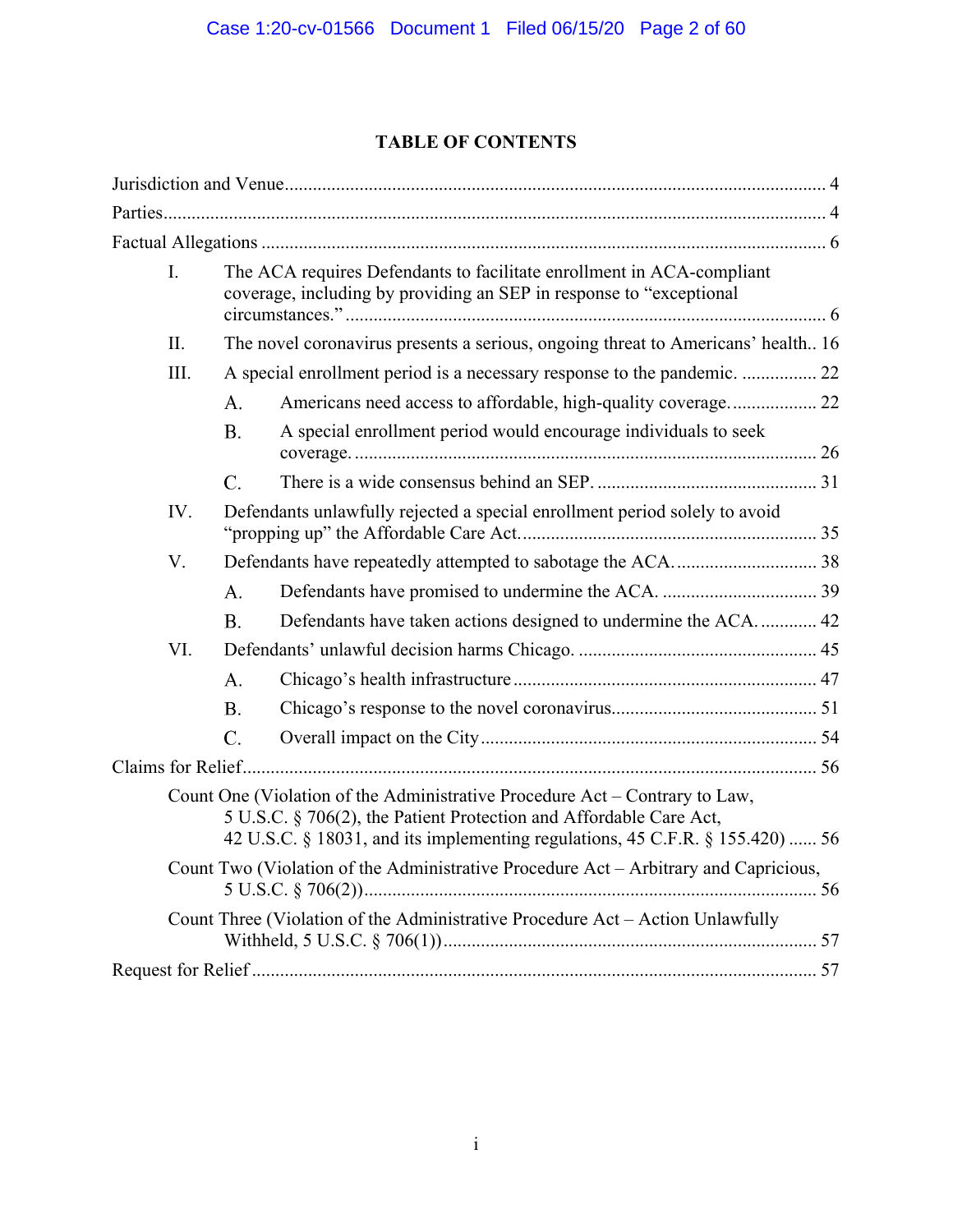## Case 1:20-cv-01566 Document 1 Filed 06/15/20 Page 3 of 60

Plaintiff the City of Chicago hereby sues Alex M. Azar, II, in his official capacity as Secretary of the United States Department of Health and Human Services, the United States Department of Health and Human Services ("HHS"), Seema Verma, in her official capacity as Administrator of the Centers for Medicare and Medicaid Services, and the Centers for Medicare and Medicaid Services ("CMS"), and alleges as follows:

 $1_{\cdot}$ The world is facing a global pandemic the likes of which it has not seen in over a century—the end of which is neither known nor in sight. As of the filing of this Complaint, over two million people in the United States are confirmed to have contracted the novel coronavirus, $\frac{1}{1}$ and over  $115,000$  people are confirmed to have died from it.<sup>2</sup> Americans are facing severe disruptions to everyday life, from social distancing and school closures to furloughs, layoffs, and collapsing businesses. As states reopen for business, and even with the best social distancing practices in place, some experts believe that the virus may resurge, and that the world will likely face a second wave of the pandemic in the fall or winter of 2020. Even optimistic projections predict that life will not approach normal until a vaccine is developed and distributed sometime in 2021 at the earliest.

2. During these difficult times, Americans need the security and peace of mind that affordable, high-quality health insurance coverage can offer. Congress enacted the Patient Protection and Affordable Care Act (the "Affordable Care Act" or "ACA") to provide that coverage. The ACA allows Americans to purchase insurance on Exchanges established by states

https://www.osha.gov/Publications/OSHA3990.pdf (last visited June 14, 2020).

<sup>1</sup> For ease of reference, this Complaint uses "the novel coronavirus" to refer collectively to severe acute respiratory syndrome coronavirus 2 (SARS-CoV-2), as well as the disease it causes, coronavirus disease 2019 (COVID-19). *See Guidance on Preparing Workplaces for COVID-19*, U.S. Dep'ts of Labor & Health & Human Servs.,

<sup>2</sup> *Cases in the U.S.*, CDC, https://www.cdc.gov/coronavirus/2019-ncov/cases-updates/cases-inus.html (last visited June 14, 2020).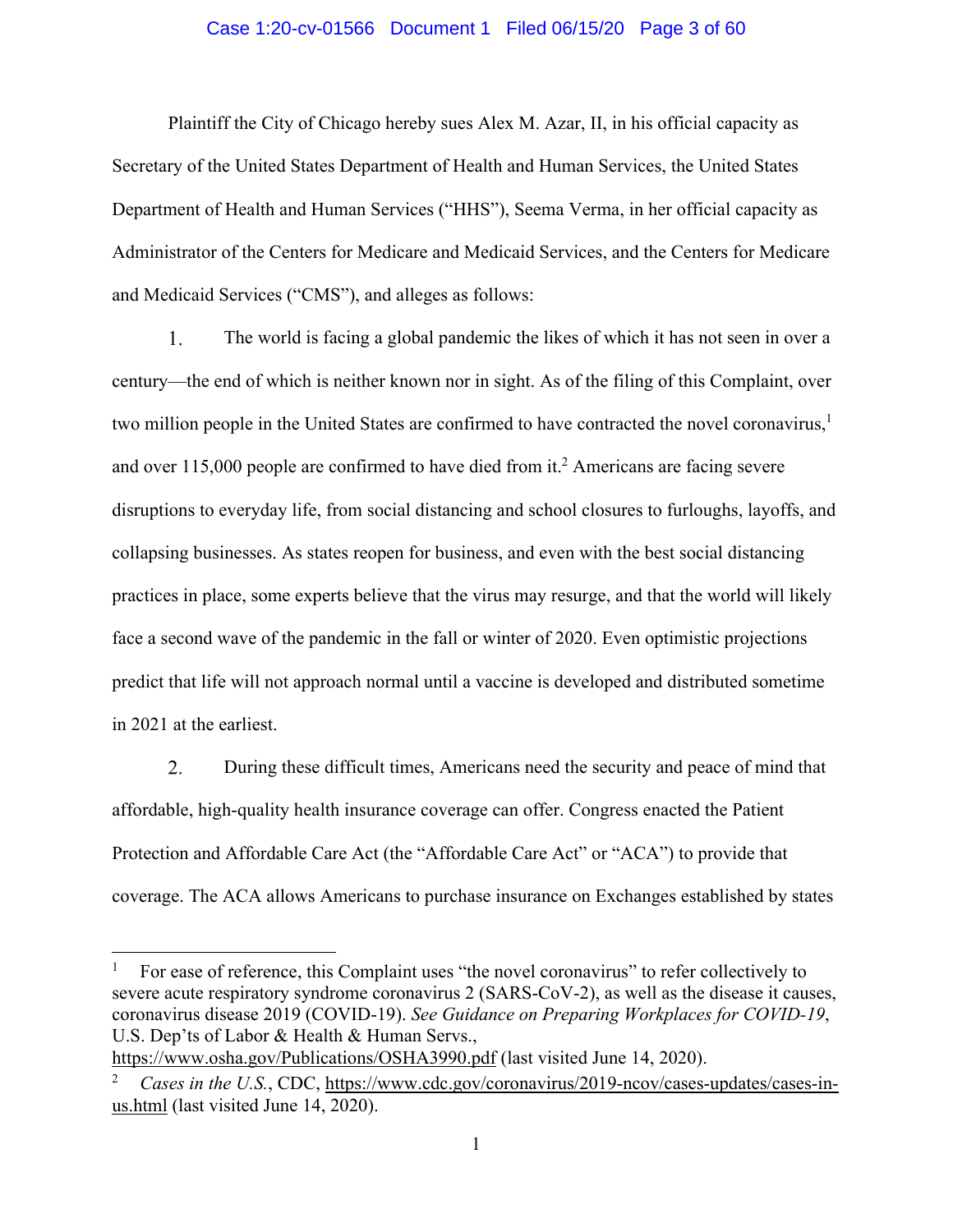#### Case 1:20-cv-01566 Document 1 Filed 06/15/20 Page 4 of 60

or by the federal government operating in their stead, during either an annual open enrollment or during special enrollment periods ("SEPs") required by the statute and its implementing regulations.

 $3.$ Among the various SEPs provided for by the ACA, an Exchange must provide an SEP when consumers are facing "exceptional circumstances"—a broad and inclusive term that certainly encompasses a once-in-a-century health crisis. Indeed, almost every state that runs its own Exchange has reached precisely that conclusion, establishing an SEP so that all of their residents can obtain access to ACA-compliant coverage. And the federal government itself has provided for SEPs in the context of Medicare Part D and group health insurance.

 $\overline{4}$ . Yet the Trump Administration refused to provide a special enrollment period for the marketplaces administered by the federal government. Recognizing the gravity of the moment, Defendants initially decided to provide an SEP, and had even gone so far as to communicate that decision to insurers. At the last minute, however, the President countermanded that decision for fear of "propping up" the  $ACA^3$ —an extraordinary about-face those close to the Administration characterized as "purely ideological" and "political."<sup>4</sup> As President Trump has made clear, time and again, he intends to undermine the ACA to the point that Congress is forced to repeal it, or failing that, to effectively repeal it on his own through executive action and/or malign neglect. To date, Defendants have offered no cogent explanation for their refusal to open an SEP.

<sup>3</sup> Scott Bixby et al., *Biden Tells Trump: Stop the 'Pettiness' and Reopen Obamacare*, Daily Beast (Apr. 3, 2020), https://www.thedailybeast.com/biden-tells-trump-stop-the-pettiness-andreopen-obamacare.

<sup>4</sup> Adam Cancryn et al., *How Trump Surprised His Own Team by Ruling Out Obamacare*, Politico (Apr. 3, 2020), https://www.politico.com/news/2020/04/03/trump-obamacarecoronavirus-164285 (quoting an Administration official).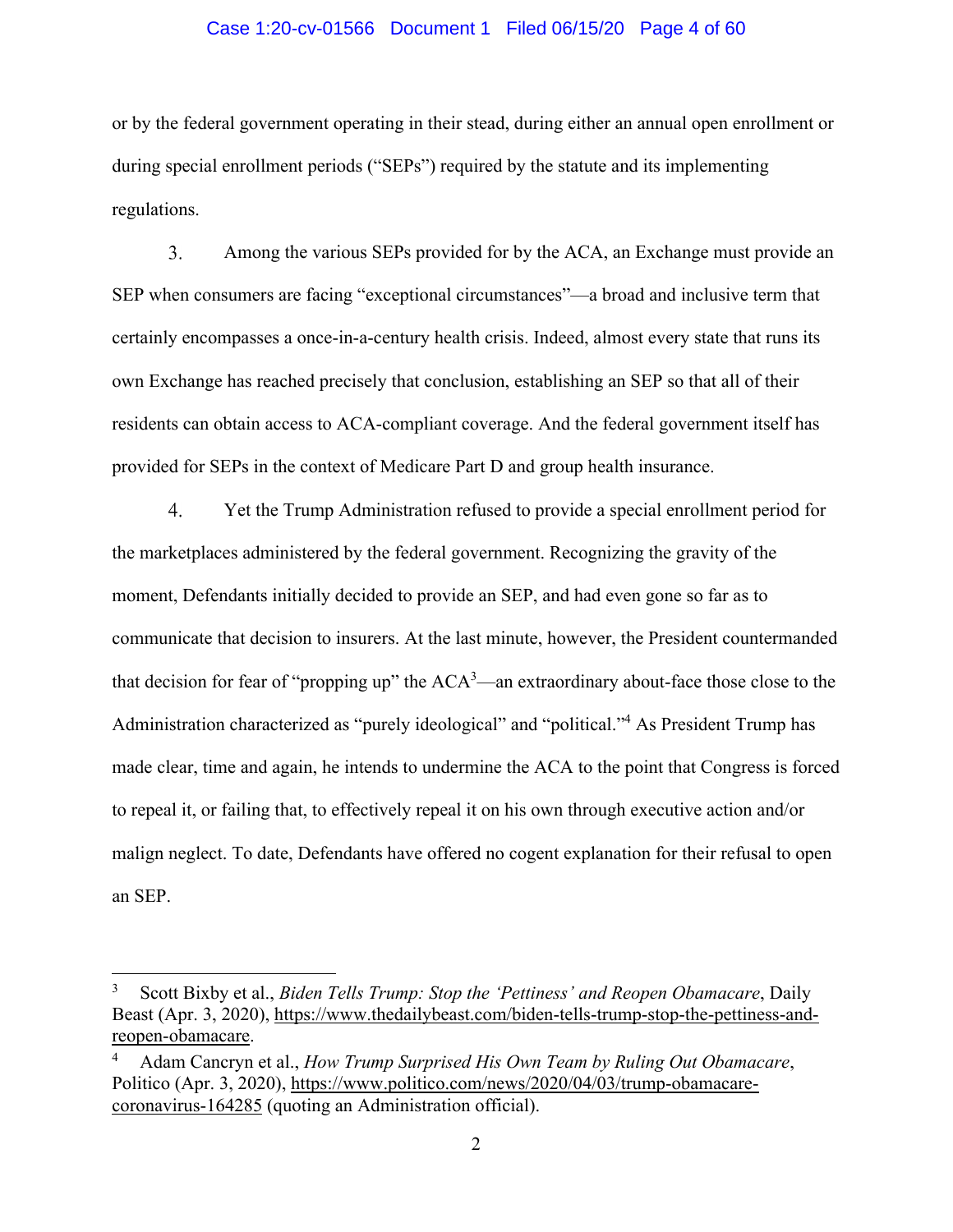## Case 1:20-cv-01566 Document 1 Filed 06/15/20 Page 5 of 60

5. Defendants' refusal is unlawful. The term "exceptional circumstances" plainly encompasses a global health crisis that has left millions of Americans in need of high-quality health insurance and could not have been anticipated during open enrollment. Defendants' conclusion to the contrary rests on an impermissible basis for action—the President's desire to sabotage a duly-enacted law. That desire offends the fundamental Constitutional principle that the Executive Branch "shall take Care that the Laws be faithfully executed." U.S. Const. art. II, § 3, cl. 5. Even leaving that aside, however, Defendants' decision does not reflect the reasoned decisionmaking required by the Administrative Procedure Act, or any attempt to grapple with Americans' desperate need for comprehensive health coverage.

6. These violations are immensely consequential to Plaintiff the City of Chicago, not to mention millions of Americans. Uninsured and underinsured Americans, including Americans who have contracted the novel coronavirus, frequently do not seek necessary care until it is too late. That is a risk the City cannot afford at a time when encouraging its residents to seek adequate testing and treatment is essential to the City's response to the pandemic. Chicago also provides forms of health services to its residents regardless of insurance status, like ambulance services and free- or reduced-cost health clinics. However, Chicago often cannot recoup the cost of providing such services to uninsured individuals. That burden on the City has been unnecessarily increased by Defendants' decision to prevent Americans from enrolling in ACAcompliant coverage—at a time when the City's operations are already under extraordinary strain.

7. For these reasons, and as described more fully below, the Court should declare that Defendants' decision not to provide a special enrollment period in response to the novel coronavirus is unlawful, set that decision aside, and enjoin Defendants to provide a special enrollment period.

3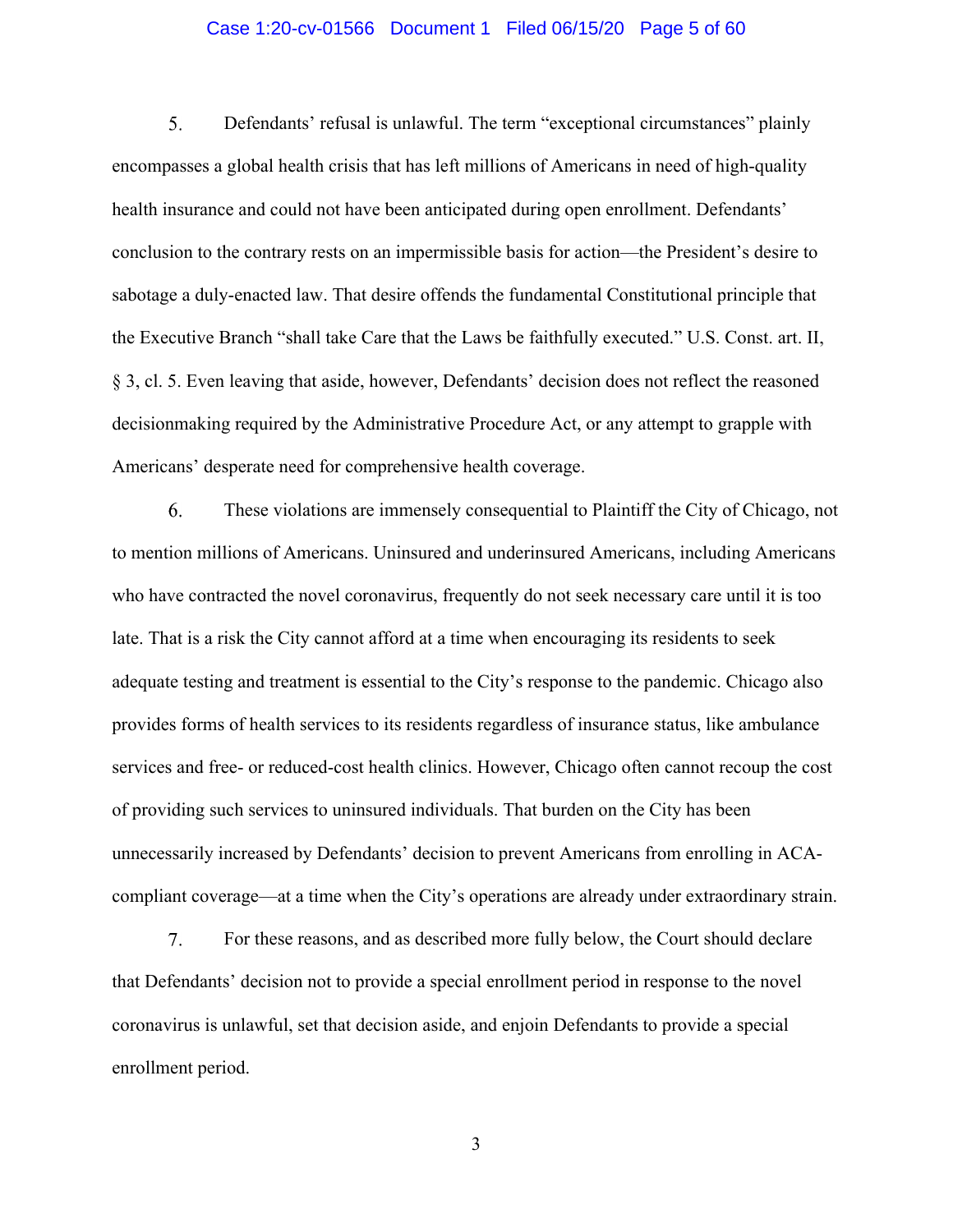# **JURISDICTION AND VENUE**

8. The Court has subject matter jurisdiction over this action under 28 U.S.C. § 1331 because this action arises under federal law.

9. Venue is proper in this district under 28 U.S.C. § 1391(e), because Defendants are officers and agencies of the United States and Defendants Alex M. Azar, II, and the United States Department of Health and Human Services are located in Washington, D.C.

## **PARTIES**

10. Plaintiff the City of Chicago is a municipal corporation and home-rule unit organized and existing under the constitution and laws of the State of Illinois. *See* Illinois Const. art. VII.

11. Chicago, located in Cook County, is the largest city in Illinois and the third largest city in the United States.

12. According to 2019 Census estimates, Chicago has over 2.7 million residents. Of those residents, 88%, or 2.38 million people, are under the age of 65. 6.9% of Chicago's population, or around 186,000 people, have a disability.

13. 2019 Census estimates for the proportion of Chicago's population without health insurance are unavailable. According to 2018 Census estimates, 11.9% of Chicago's population under the age of 65, or around 283,000 people, lack health insurance. That number has likely risen steeply as a result of the pandemic, which has increased unemployment and thereby pushed individuals off their employer-provided insurance. Those same estimates show that 19.5% of Chicago's population, or around 526,500 people, live in poverty.

4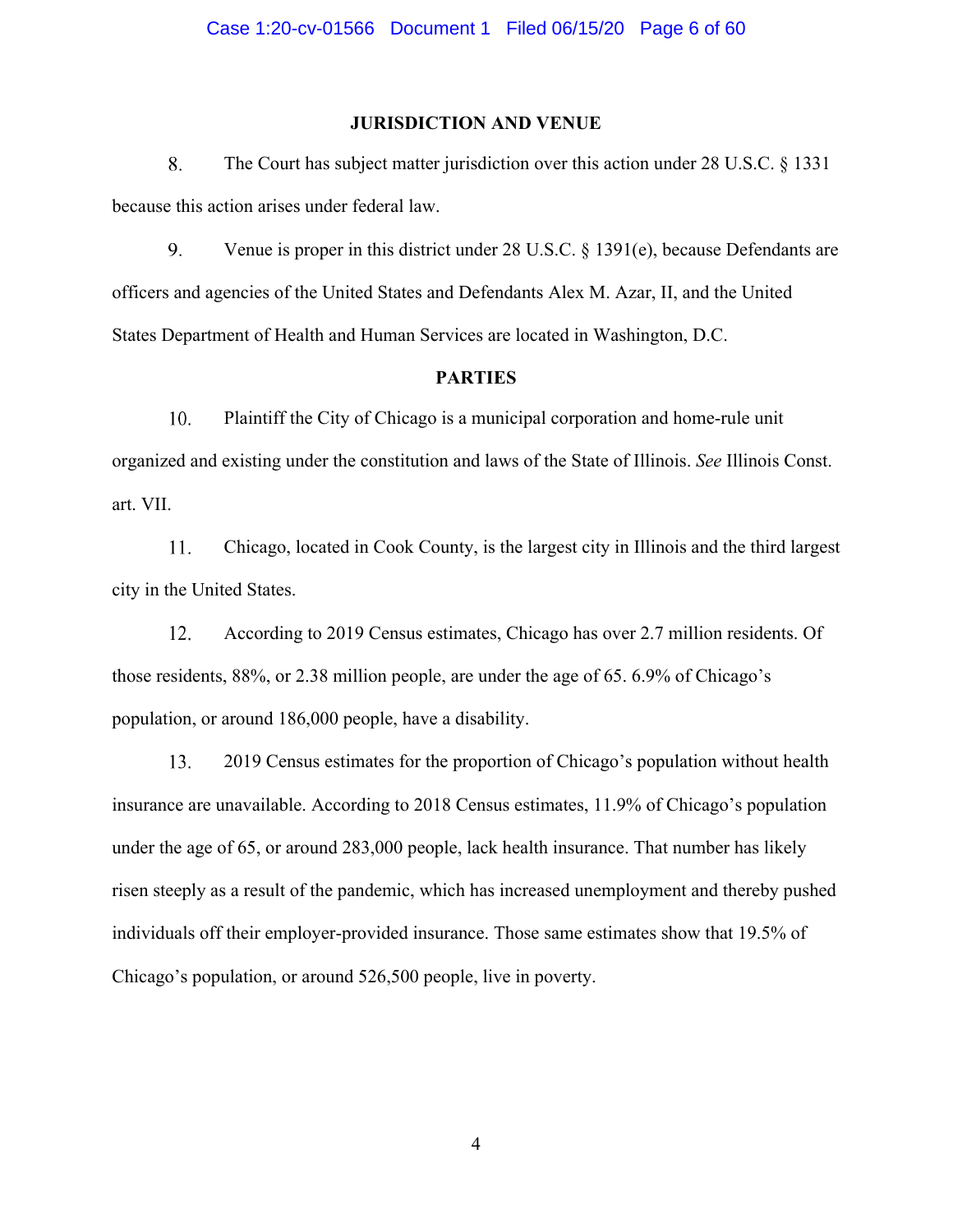## Case 1:20-cv-01566 Document 1 Filed 06/15/20 Page 7 of 60

14. The Bureau of Labor Statistics reports that, in February 2020, the Chicago-Joliet-Naperville, Illinois metropolitan statistical area had 123,900 unemployed individuals.<sup>5</sup>

As a result of the economic crisis caused by the novel coronavirus, the Chicago-15. Joliet-Naperville area's unemployment rate spiked to 640,300 in April 2020, an increase of 516,400, or roughly  $\sim$ 416%.<sup>6</sup> More recent statistics are unavailable, but given national trends, that rate has likely remained high.

16. Similarly, while more recent uninsured rate statistics are unavailable, the uninsured rate described above is now likely much higher, given that many individuals who have lost their employment have also lost their employer-provided health insurance as a result.<sup>7</sup>

17. As a major American city, Chicago provides a wide range of services on behalf of its residents, including, as relevant here, health services, public assistance through human and social services, and emergency medical care.

18. Defendant Alex M. Azar, II, is sued in his official capacity as Secretary of the United States Department of Health and Human Services.

19. Defendant the United States Department of Health and Human Services ("HHS") is a federal agency headquartered in Washington, D.C., at 200 Independence Ave. SW, Washington, DC, 20201.

20. Defendant Seema Verma is sued in her official capacity as Administrator of the Centers for Medicare and Medicaid Services.

<sup>5</sup> *Economy at a Glance, Chicago-Joliet-Naperville, IL*, U.S. Bureau of Labor Statistics, https://www.bls.gov/eag/eag.il chicago md.htm (last visited June 14, 2020).

<sup>6</sup> *Id.*

<sup>7</sup> Selena Simmons-Duffin, *Millions Of Americans Have Lost Health Insurance As Unemployment Soars*, NPR (May 24, 2020), https://www.npr.org/2020/05/13/855096156/millions-of-americans-have-lost-health-insuranceas-unemployment-soars.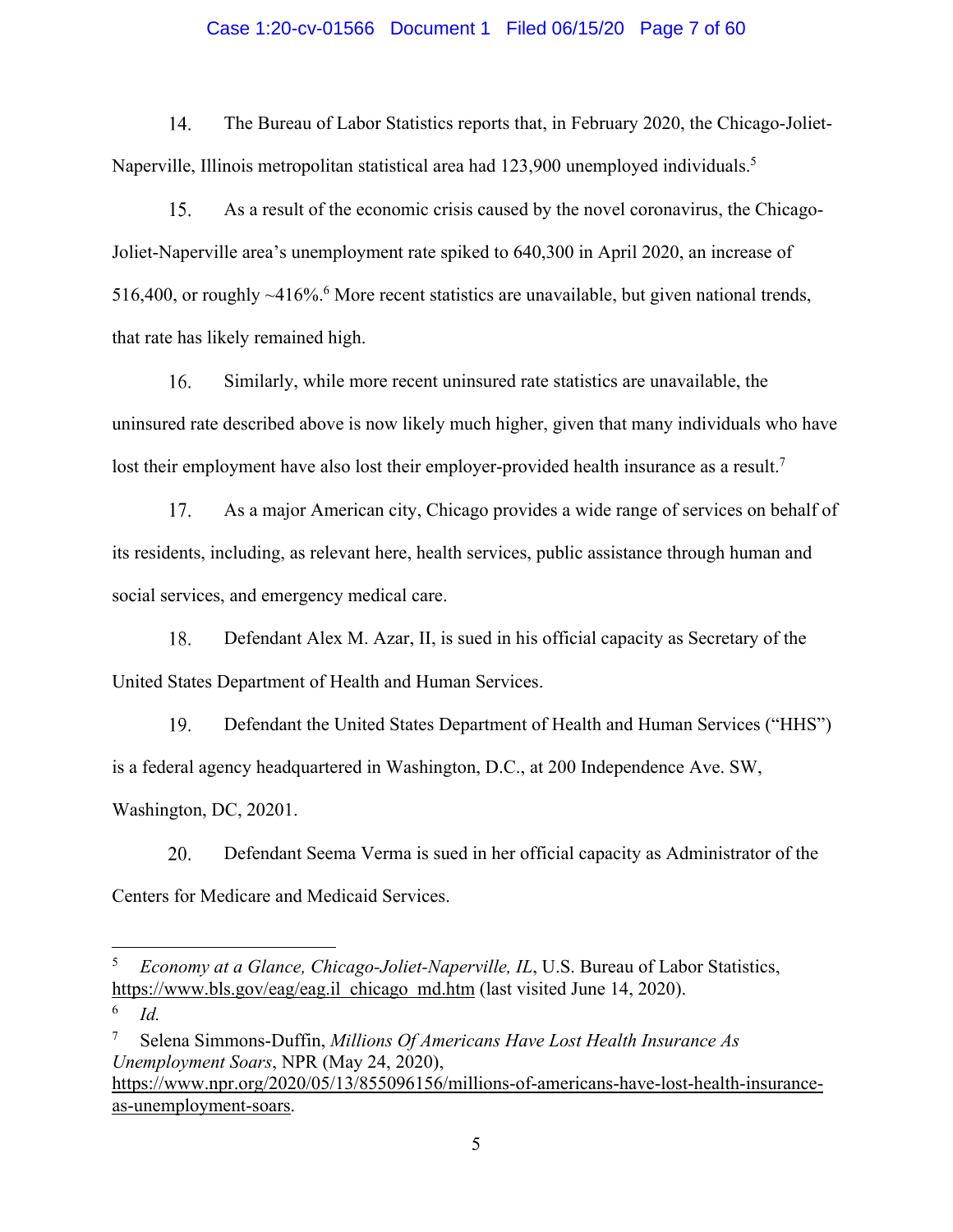$21.$ Defendant the Centers for Medicare and Medicaid Services ("CMS") is a component of Defendant HHS and is headquartered in Baltimore, Maryland, at 7500 Security Boulevard, Baltimore, MD, 21244.

# **FACTUAL ALLEGATIONS**

# **I. The ACA requires Defendants to facilitate enrollment in ACA-compliant coverage, including by providing an SEP in response to "exceptional circumstances."**

In 2010, Congress passed, and President Obama signed into law, the Patient 22. Protection and Affordable Care Act, Pub. L. No. 111-148, 124 Stat. 119 (2010), *as amended*, Health Care Reconciliation Act of 2010, Pub. L. No. 111-152, 124 Stat. 1029 (2010).

One of the primary objectives of the ACA is "to expand coverage in the 23. individual health insurance market." *King v. Burwell*, 135 S. Ct. 2480, 2485 (2015); *see also Maine Cmty. Health Options v. United States*, 140 S. Ct. 1308, 1315 (2020) (explaining that the Act seeks "to improve national health-insurance markets and extend coverage to millions of people without adequate (or any) health insurance"); *Nat'l Fed'n of Indep. Bus. v. Sebelius*, 567 U.S. 519, 538 (2012) ("The Act aims to increase the number of Americans covered by health insurance and decrease the cost of health care."); *Doe #1 v. Trump*, 957 F.3d 1050, 1063 (9th Cir. 2020) (explaining that Congress aimed "[t]o incentivize the purchase of insurance plans through ACA marketplaces").

24. In enacting the ACA, Congress concluded that high uninsured and underinsured rates harm both individuals who lack adequate insurance and society. Specifically, Congress found that the uninsured suffer from "poorer health and shorter lifespan"; that the "cost of providing uncompensated care to the uninsured" is high; that "health care providers pass on the cost to private insurers, which pass on the cost to families" by "increas[ing] family premiums"; and that, because many "personal bankruptcies are caused in part by medical expenses,"

6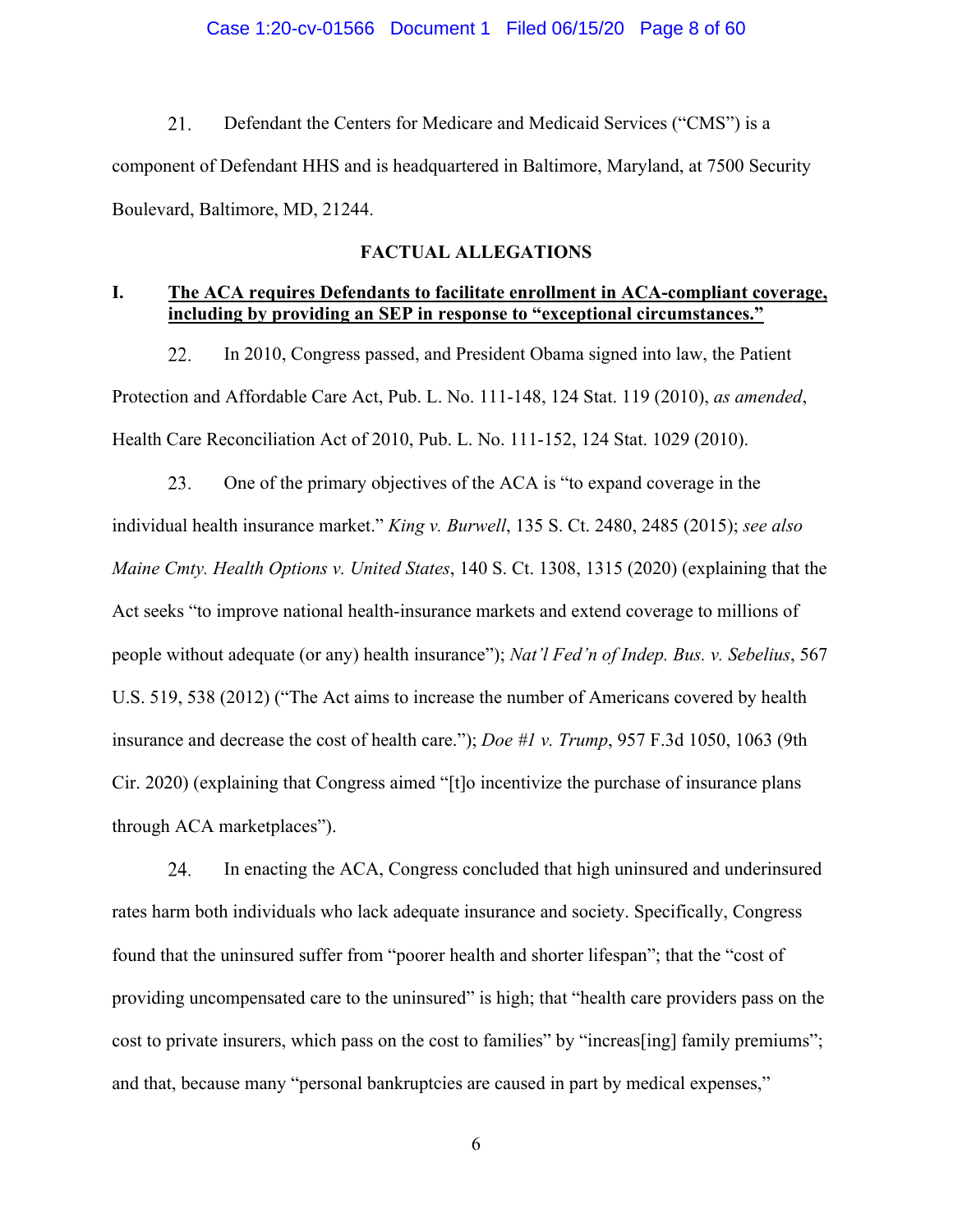#### Case 1:20-cv-01566 Document 1 Filed 06/15/20 Page 9 of 60

"significantly increasing health insurance coverage … will improve financial security for families." 42 U.S.C. § 18091(2)(E)-(G).

25. Prior to the enactment of the ACA, individual health insurance markets were dysfunctional: "premiums for these policies were increasing more than 10% a year, on average, while the policies themselves had major deficiencies," including that they "often excluded preexisting conditions" and "charged higher premiums for people with health risks."<sup>8</sup>

26. As the Supreme Court has explained, many state efforts to reform the individual health insurance market in the 1990s were unsuccessful. *King*, 135 S. Ct. at 2485-86. The ACA "grew out of [this] long history of failed health insurance reform," *id.* at 2485, and aims to achieve systemic improvements in the individual health insurance market by means of certain key reforms, including:

- a. *Nondiscrimination on the basis of health status and health history.* The ACA requires "each health insurance issuer that offers health insurance coverage in the individual … market in a State [to] accept every … individual in the State that applies for such coverage," 42 U.S.C. § 300gg-1(a), and bars insurers from charging higher premiums on the basis of a person's health, *id.* § 300gg.
- b. *Coverage for essential health benefits.* Insurance for individuals and families sold on ACA Exchanges must cover "essential health benefits," *id.* § 300gg-6(a), and so-called "cost-sharing" payments—for example,

<sup>8</sup> David Blumenthal & Sara Collins, *Where Both the ACA and AHCA Fall Short, and What the Health Insurance Market Really Needs*, Harv. Bus. Rev. (Mar. 21, 2017), https://hbr.org/2017/03/where-both-the-aca-and-ahca-fall-short-and-what-the-health-insurancemarket-really-needs.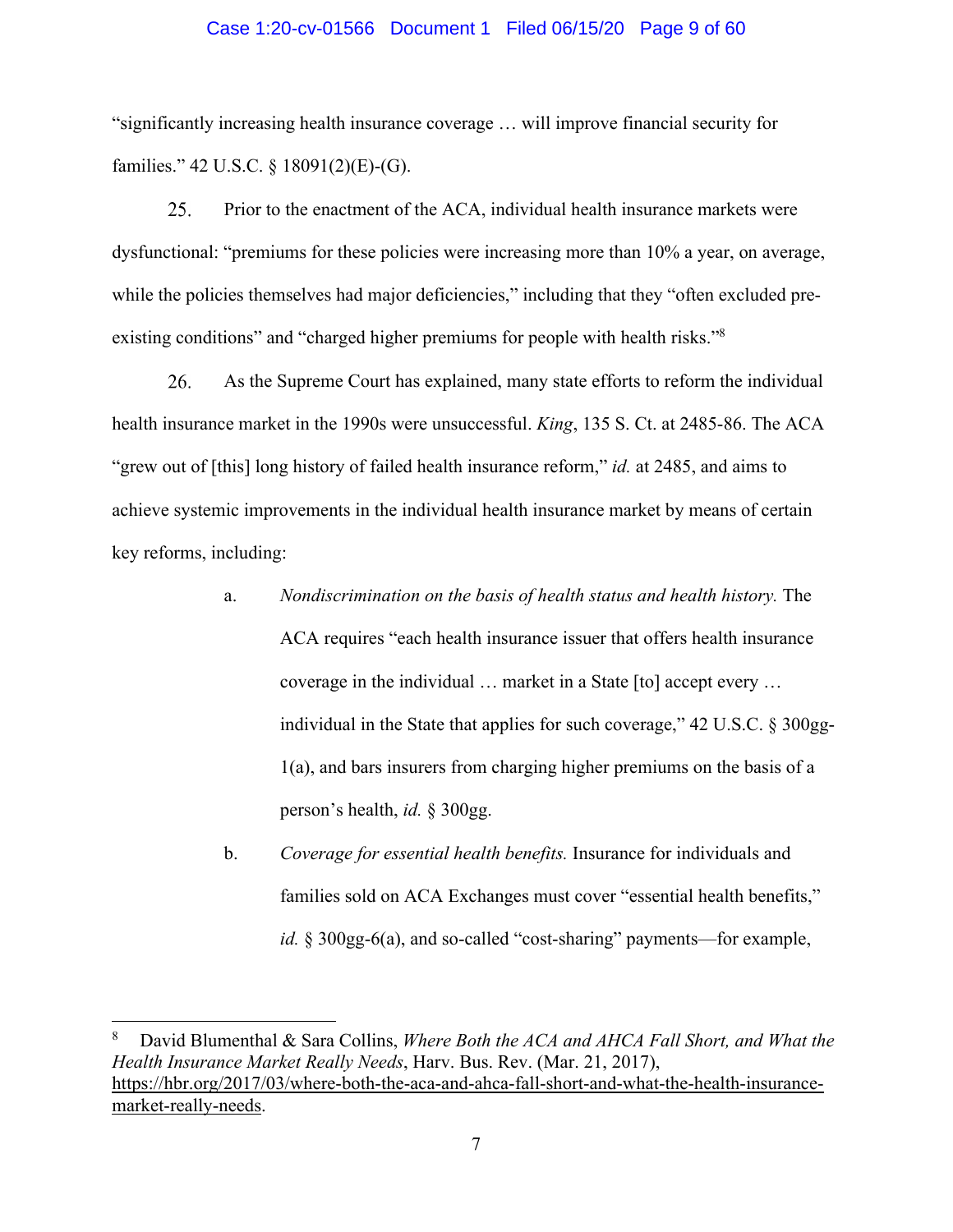#### Case 1:20-cv-01566 Document 1 Filed 06/15/20 Page 10 of 60

deductibles and copayments—for such coverage are limited, *see id.* §§ 300gg-6(b), 18022(a)(2), (c).

c. *Subsidized coverage.* The ACA "seeks to make insurance more affordable by giving refundable tax credits to individuals with household incomes between 100 percent and 400 percent of the federal poverty line." *King*, 135 S. Ct. at 2487 (citing 26 U.S.C. § 36B; 42 U.S.C. §§ 18081, 18082).

27. To help individuals learn about and enroll in the health insurance options that are available to them, the ACA "requires the creation of an 'Exchange' in each State where people can shop for insurance, usually online." *King*, 135 S. Ct. at 2487 (quoting 42 U.S.C. § 18031(b)(1)); *Maine Cmty. Health Options*, 140 S. Ct. at 1315 (explaining that the ACA "called for the creation of virtual health-insurance markets, or 'Health Benefit Exchanges,' in each State," to serve the "end" of increased coverage).

28. These Exchanges, also known as health insurance marketplaces, enable people not eligible for Medicare or Medicaid to obtain adequate, affordable insurance independent of their jobs. The Exchanges therefore serve as "marketplace[s] that allow[] people to compare and purchase" ACA-compliant plans. *King*, 135 S. Ct. at 2485.

29. An Exchange may be established by the state in which it operates or, in states that have elected not to establish Exchanges, by the federal government. *See id.* at 2487 (citing 42 U.S.C. §§ 18031(b)(1), 18041(c)(1)); 45 C.F.R. § 155.105(f)).

30. Twelve states and the District of Columbia operate "state-based exchanges" or "SBEs" (operating their own websites rather than using the federally run HealthCare.gov), thirtytwo states rely principally on the federal government to run their "federally-facilitated exchanges" or "FFEs" using HealthCare.gov, and six states have hybrid exchanges that assume

8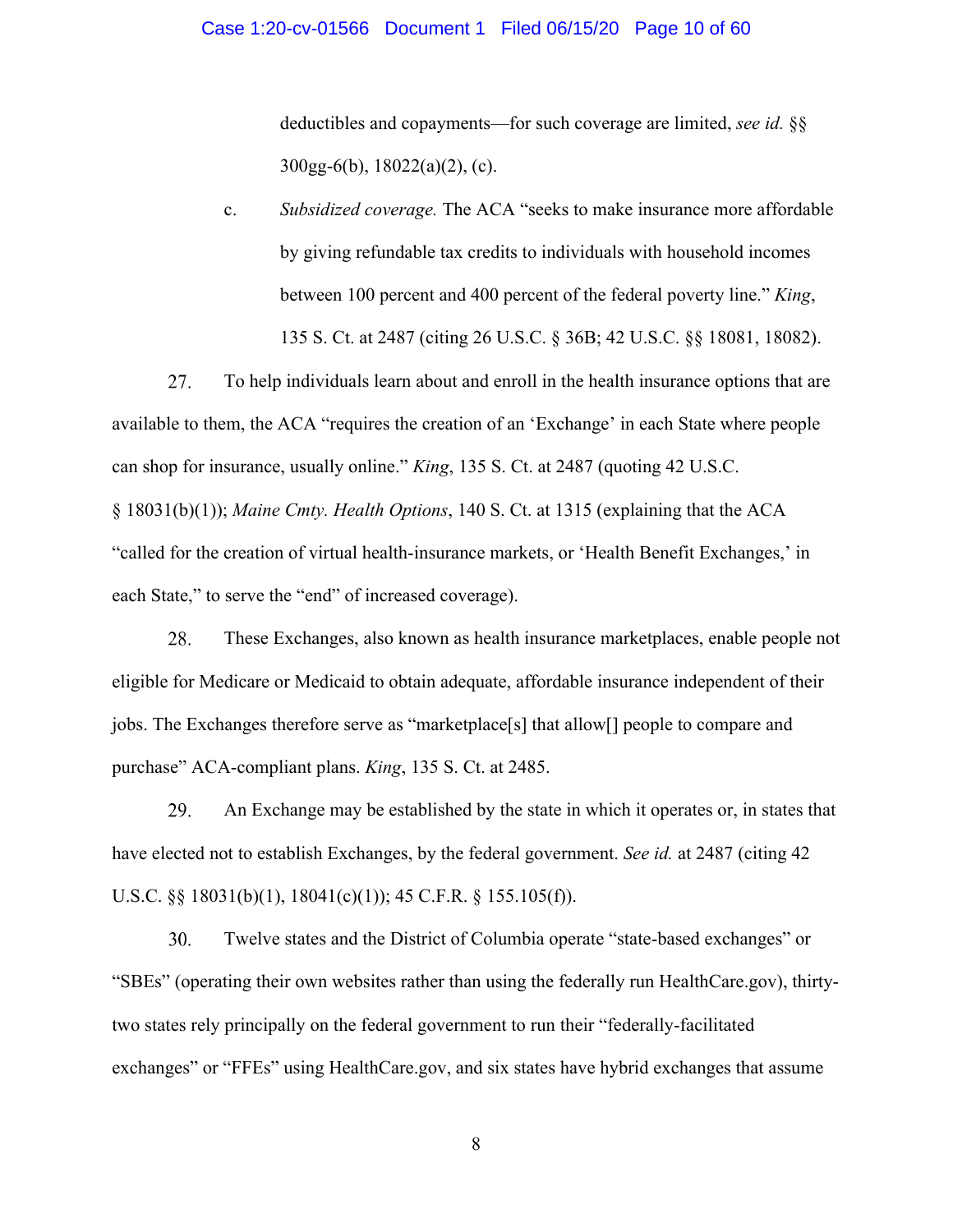### Case 1:20-cv-01566 Document 1 Filed 06/15/20 Page 11 of 60

some, but not all, Exchange functions.<sup>9</sup> Illinois has a federally-facilitated Exchange, which, as is relevant here, means that Illinois must defer to the federal government's determinations regarding enrollment periods, although Illinois does exercise some plan certification functions.<sup>10</sup>

31. Exchanges may only offer quality health insurance plans, referred to as "qualified health plans" or "QHPs" under the Act. 42 U.S.C. § 18031(b)(1), (c); *see id*. § 18021(a). Such plans must cover preexisting conditions and essential health benefits and cannot impose annual or lifetime-dollar limits on core coverage. *See*, *e.g*., *id*. §§ 300gg-3, -6, -11, 18022. Such coverage improves access to care and overall health, and reduces financial burdens for both individuals and institutions that cover the costs of uncompensated care.

32. Individuals may enroll in qualified health plans on an Exchange during a specified annual open enrollment period, typically at the end of the calendar year. *Id*. § 18031(c)(6). On federal Exchanges, open enrollment for 2020 lasted from November 1 to December 18, 2019, and open enrollment for 2021 is likely to have a similar range of dates.<sup>11</sup> Typically, plans selected during open enrollment start on January 1 of the next year.<sup>12</sup>

33. In addition to open enrollment, the ACA mandates that "[t]he Secretary *shall require* an Exchange to provide for ... (C) special enrollment periods specified in section 9801 of

12 *FFE and Federally-Facilitated Small Business Health Options Program (FF-SHOP) Enrollment Manual*, CMS 14 (July 19, 2016), https://www.cms.gov/CCIIO/Resources/Regulations-and-Guidance/Downloads/ENR FFMSHOP Manual 080916.pdf.

<sup>9</sup> *State Health Insurance Marketplace Types, 2020*, Kaiser Family Foundation, https://www.kff.org/health-reform/state-indicator/state-health-insurance-marketplace-types/.

<sup>10</sup> *Id.*; Louise Norris, *Illinois Health Insurance Marketplace: History and News of the State's Exchange*, HealthInsurance.org (Jan. 1, 2020), https://www.healthinsurance.org/illinois-statehealth-insurance-exchange/.

<sup>11</sup> *When Is Open Enrollment for 2020?*, Health Markets (Apr. 15, 2010), https://www.healthmarkets.com/resources/health-insurance/open-enrollment/.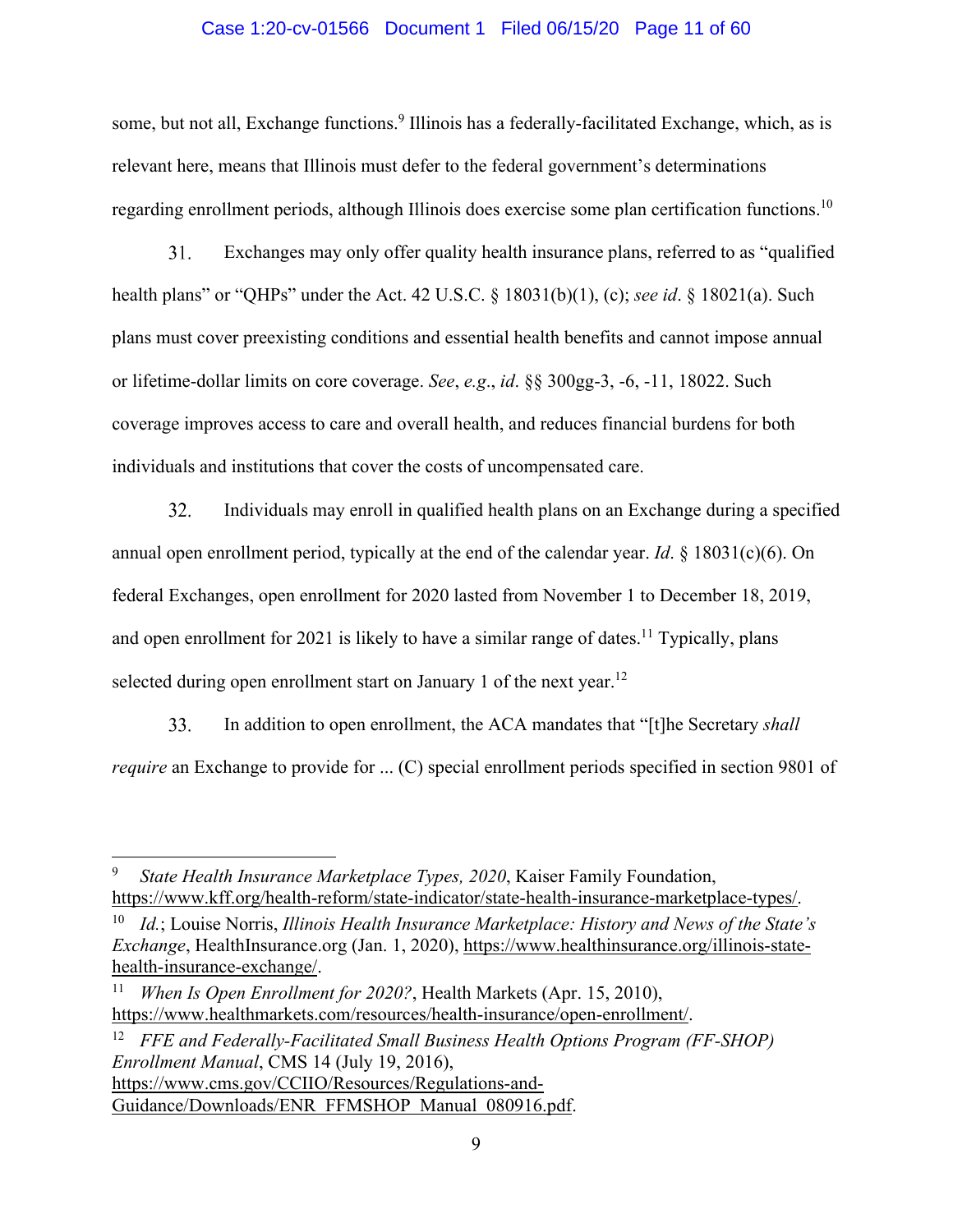#### Case 1:20-cv-01566 Document 1 Filed 06/15/20 Page 12 of 60

Title 26 and other special enrollment periods under circumstances similar to such periods under part D of title XVIII of the Social Security Act." *Id*. § 18031(c)(6) (emphasis added).

34. Part D of title XVIII of the Social Security Act, colloquially known as Medicare Part D, provides for prescription drug coverage. Among the established Medicare Part D that the ACA incorporates is one for "exceptional circumstances," defined as "such exceptional conditions as the Secretary may provide." 42 U.S.C. § 1395w-101(b)(3)(C); *see also* 42 C.F.R. § 423.38.

35. Pursuant to that statutory mandate, CMS's regulations require that an "Exchange *must* provide special enrollment periods … during which qualified individuals may enroll in QHPs and enrollees may change QHPs" when certain "triggering events" occur. 45 C.F.R. § 155.420(a)(1), (d) (emphasis added). And "the Exchange *must* allow a qualified individual or enrollee, and when specified … , his or her dependent to enroll in a QHP if one of the triggering events specified … occur." *Id.* § 155.420(a)(3) (emphasis added).

36. Generally, "a qualified individual or enrollee has 60 days from the date of a triggering event to select a QHP." *Id.*  $\S$  155.420(c)(1).

37. Triggering events include circumstances such as an individual losing coverage, *id.* § 155.420(d)(1), gaining a dependent, *id*. § (2), enrolling unintentionally or erroneously, *id*. §§ (4), (12), experiencing changes in eligibility or access, *id*. §§ (3), (6), (7), or having a health insurer that violated its contract, *id*. § (5). CMS recently created a special enrollment period to promote access to so-called health reimbursement arrangements (employer-funded plans that reimburse certain health care expenses). *Id*. § (14).<sup>13</sup>

<sup>13</sup> Katie Keith, *Final Rule on Health Reimbursement Arrangements Could Shake Up Markets*, Health Affairs (June 14, 2019), https://www.healthaffairs.org/do/10.1377/hblog20190614.388950/full/.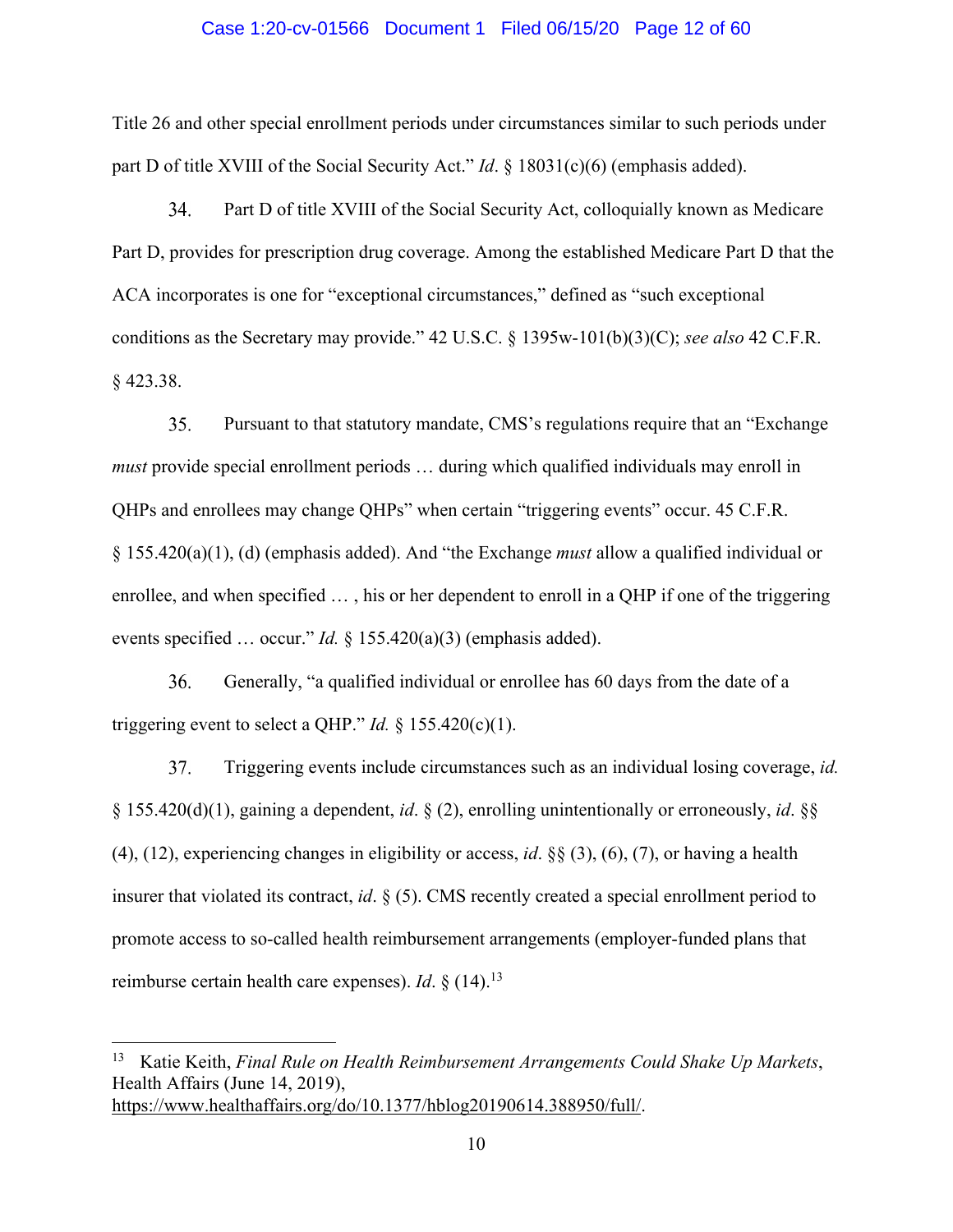### Case 1:20-cv-01566 Document 1 Filed 06/15/20 Page 13 of 60

 $38<sub>1</sub>$ Another triggering event occurs if "[t]he qualified individual or enrollee, or his or her dependent, demonstrates to the Exchange, in accordance with guidelines issued by HHS, that the individual meets other exceptional circumstances as the Exchange may provide." *Id.* § (9).

39. CMS has explained that the "flexibility afforded under  $\S$  155.420(d)(9) allows the Secretary to provide for additional special enrollment periods in the case of exceptional circumstances, as determined appropriate, and HHS will continue to exercise that authority through sub regulatory guidance."<sup>14</sup>

40. CMS has set forth guidelines for the type of "exceptional circumstances" that warrant an SEP in sub-regulatory guidance, including in the FFE and Federally-Facilitated Small Business Health Options Program (FF-SHOP) Enrollment Manual. This document identifies general types of "exceptional circumstances" impacting a qualified individual (or his or her dependent's) enrollment in a QHP, including circumstances that are "the result of an unforeseen event" or that "require<sup>[]</sup> that [an individual] obtain minimum essential coverage."<sup>15</sup> The document does not address whether a pandemic or similarly catastrophic public health event would qualify as an "exceptional circumstance."

41. CMS has emphasized that "exceptional circumstances" SEPs are essential for consumers impacted by unpredictable events. As the agency explained:

The exceptional circumstances special enrollment period provides an important avenue to coverage for consumers who experience or are affected by unanticipated events, *often outside of their control*. … [T]his special enrollment period should be granted as consistently as possible based on established criteria,

<sup>14</sup> *Patient Protection and Affordable Care Act; HHS Notice of Benefit and Payment Parameters for 2016*, 80 Fed. Reg. 10,750, 10,798 (Feb. 27, 2015).

<sup>15</sup> *FFE Manual* at 100.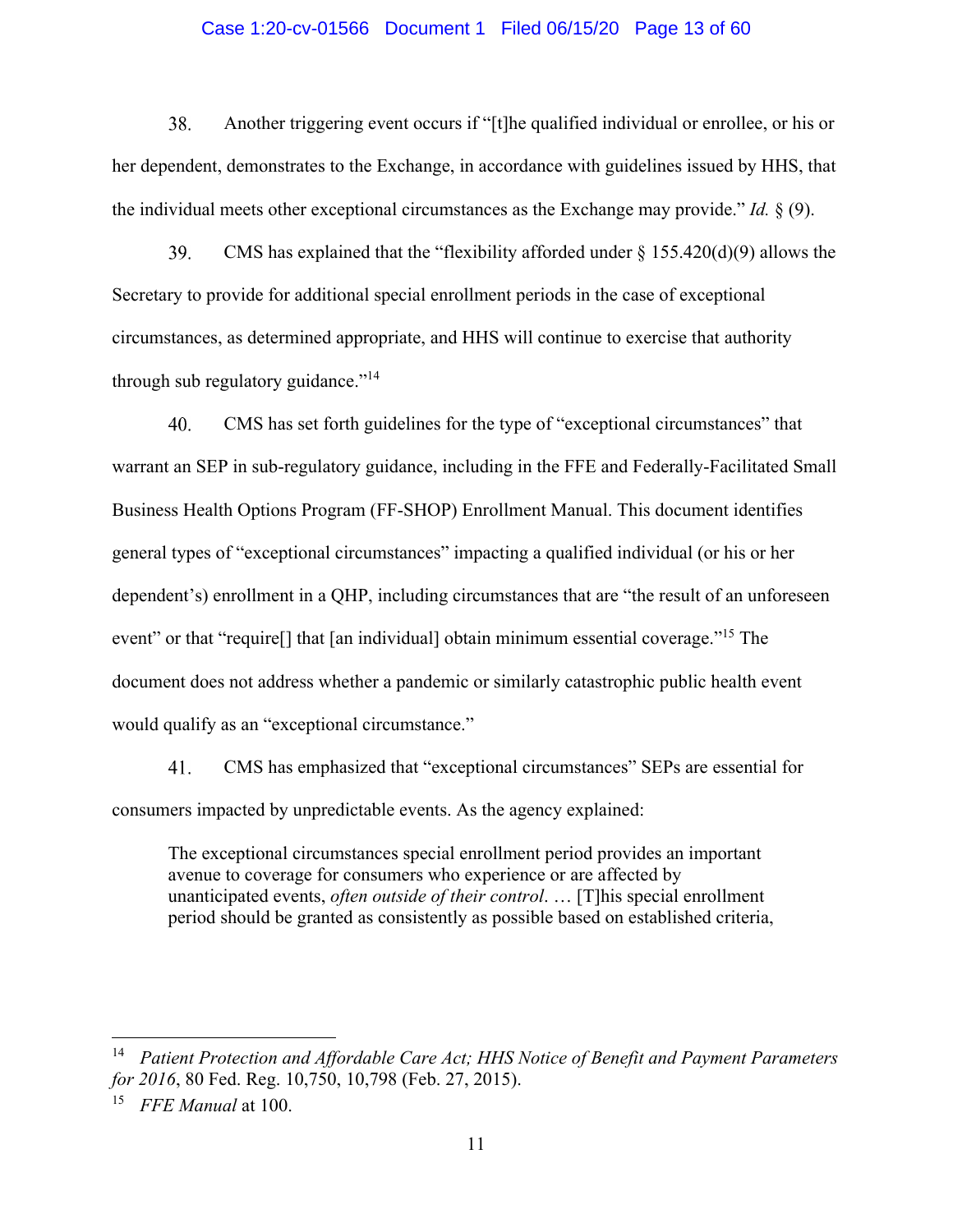# Case 1:20-cv-01566 Document 1 Filed 06/15/20 Page 14 of 60

while still allowing enough flexibility to account for the inherent unpredictability of exceptional circumstances.16

42. CMS views the "exceptional circumstances" standard as a meaningful term for which it can provide guidance and attempt to obtain standard outcomes for consumers. As it has explained, "the vast majority of exceptional circumstances special enrollment periods granted through the FFEs are reviewed in detail by HHS staff and evaluated based on standardized protocols. We believe this process balances the need for standardization and flexibility while ensuring that claims of exceptional circumstances can be verified." *Id*.

43. CMS has detailed many examples of "exceptional circumstances." On its website, for example, CMS lists circumstances where individuals suffer "[a]n unexpected hospitalization or temporary cognitive disability, or were otherwise incapacitated," or where "[a] natural disaster, such as an earthquake, massive flooding, or hurricane," prevents individuals from enrolling.17 An "exceptional circumstance" can also include circumstances like if an individual "was a victim of a house fire and was displaced during [open enrollment]."<sup>18</sup>

44. CMS has also determined on multiple occasions that it has authority to issue blanket SEPs for "exceptional circumstances" affecting a large class of people. For example, in 2017, it allowed all individuals who were unable to take advantage of other SEPs for which they

<sup>16</sup> *Patient Protection and Affordable Care Act; Market Stabilization*, 82 Fed. Reg. 18,346, 18,366 (Apr. 18, 2017) (emphasis added).

<sup>17</sup> *Special Enrollment Periods for Complex Issues*, HealthCare.gov, https://www.healthcare.gov/sep-list/ (last visited June 14, 2020).

<sup>&</sup>lt;sup>18</sup> Memorandum from Randy Pate, Director, Center for Consumer Information and Insurance Oversight to All Federally-Facilitated Exchange, Qualified Health Plan, and Stand-Alone Dental Plan Issuers (Aug. 9, 2018), https://www.cms.gov/CCIIO/Resources/Regulations-and-Guidance/Downloads/8-9-natural-disaster-SEP.pdf.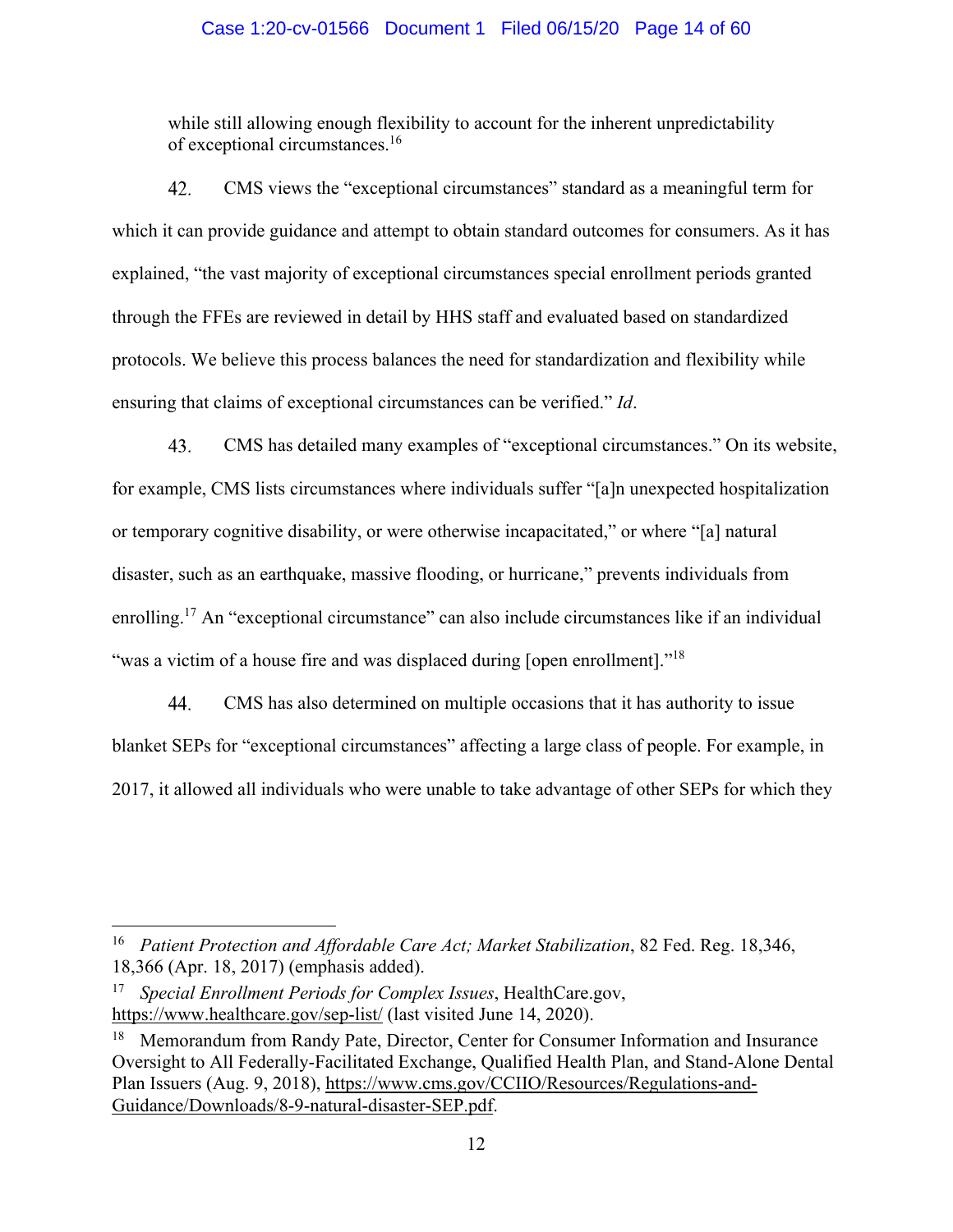# Case 1:20-cv-01566 Document 1 Filed 06/15/20 Page 15 of 60

would have qualified because of a hurricane to access a blanket SEP.<sup>19</sup> Later, it allowed individuals affected by an emergency or major disaster formally recognized by FEMA that prevented them from enrolling to access an "exceptional circumstances" SEP.<sup>20</sup> CMS has also provided a blanket SEP for volunteers in Americorps and similar programs.<sup>21</sup> And CMS has even provided broad SEPs on an ad hoc basis in response to specific requests, such as when it gave an "exceptional circumstances" SEP with retroactive coverage dates to a group of coal miners.<sup>22</sup>

45. Similarly, when describing the Medicare Part D "exceptional circumstances" standard, *see* 42 U.S.C. § 1395w-101(b)(3)(C), which the ACA treats as a model, 42 U.S.C. § 18031(c)(6), CMS has consistently expressed the view that the Secretary's authority is necessary to respond to unanticipated situations. For example, when finalizing the first Part D regulations, CMS explained "We believe that the Secretary's authority to establish SEPs for exceptional circumstances should be reserved for situations that are not specifically

<sup>&</sup>lt;sup>19</sup> Memorandum from Randy Pate, Director, Center for Consumer Information and Insurance Oversight to All Federally-Facilitated Exchange, Qualified Health Plan, and Stand-Alone Dental Plan Issuers (Sept. 28, 2017), https://www.cms.gov/CCIIO/Resources/Regulations-and-Guidance/Downloads/2017-Hurricane-Disasters-Guidance.pdf.

<sup>20</sup> *CMS Announces Additional Special Enrollment Periods to Help Individuals Impacted by Hurricanes in Puerto Rico and the U.S. Virgin Islands*, CMS (Jan. 17, 2018), https://www.cms.gov/newsroom/press-releases/cms-announces-additional-special-enrollmentperiods-help-individuals-impacted-hurricanes-puerto-rico.

<sup>21</sup> *Special Enrollment Periods and Hardship Exemptions for Persons Meeting Certain Criteria*, CMS (May 2, 2014), https://marketplace.cms.gov/technical-assistance-resources/5-6-14 americorp-sepfinal.pdf.

<sup>22</sup> Greg Johnson, *Former Blackjewel Workers Get Special Exemption from Health Marketplace*, Gillette News Record (Sept. 5, 2019),

https://www.gillettenewsrecord.com/news/local/article\_df4c2e6b-6e6f-5f74-875a-7a2417a944ed.html.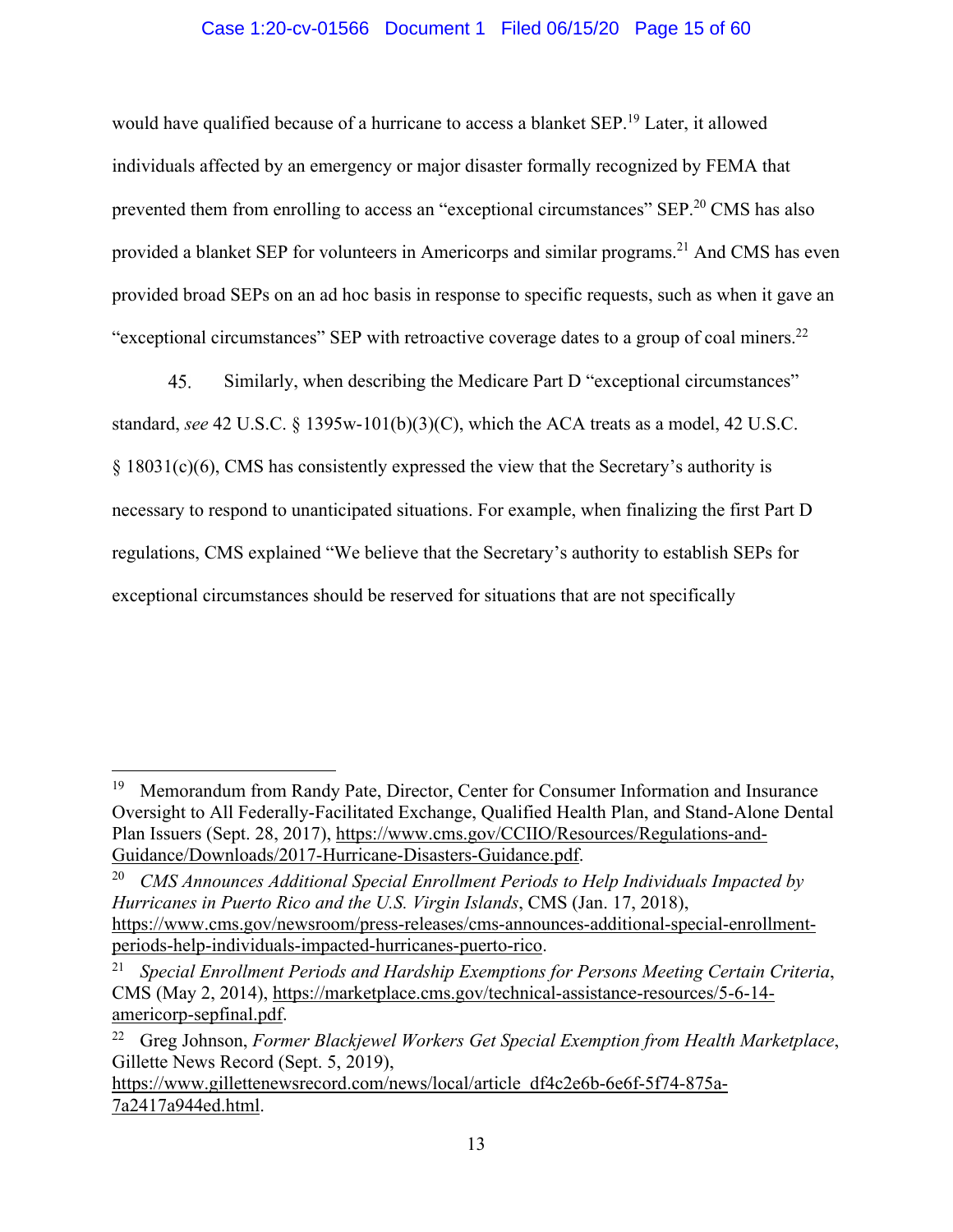#### Case 1:20-cv-01566 Document 1 Filed 06/15/20 Page 16 of 60

contemplated in the statute and that this authority should be exercised on a case-by-case basis depending on the circumstances of a particular situation."23

46. In an ongoing rulemaking regarding Medicare Part D, CMS explained that "[w]hile our experience with the [Medicare Advantage] program has informed the SEPs that we have established to date, and are proposing to codify in this regulation, we are mindful that exceptional circumstances may arise which may also warrant a SEP, and we note that this list is not meant to be exhaustive."<sup>24</sup>

47. Further, CMS considers the best interest of the consumer in determining whether a Medicare Part D SEP is warranted based on "exceptional circumstances": it has "propose[d] to retain the authority … to create SEPs for individuals who meet other exceptional conditions established by CMS … SEPs established under this authority would be done on a case-by-case basis and in situations which we determine it is in the best interest of the beneficiary to have an enrollment (or disenrollment) opportunity."<sup>25</sup>

48. Coverage selected during an SEP can begin as early as the first day of the month following enrollment, or can even be retroactive to a specific date, covering expenses incurred prior to enrollment. 45 C.F.R.  $\S$  155.420(b).<sup>26</sup> The regulations also provide that, for "exceptional circumstances" SEPs, "the Exchange must ensure that coverage is effective on an appropriate date based on the circumstances of the special enrollment period." *Id.* § 155.420(b)(2)(iii).

<sup>&</sup>lt;sup>23</sup> Medicare Program; Medicare Prescription Drug Benefit, 70 Fed. Reg. 4,194, 4,437 (Jan. 28, 2005).

<sup>24</sup> *Medicare and Medicaid Programs; Contract Year 2021 and 2022 Policy and Technical Changes to the Medicare Advantage Program, Medicare Prescription Drug Benefit Program, Medicaid Program, Medicare Cost Plan Program, and Programs of All-Inclusive Care for the Elderly*, 85 Fed. Reg. 9,002, 9,120 (Feb. 18, 2020).

<sup>25</sup> *Id.*

<sup>26</sup> *See also FFE Manual* at 92.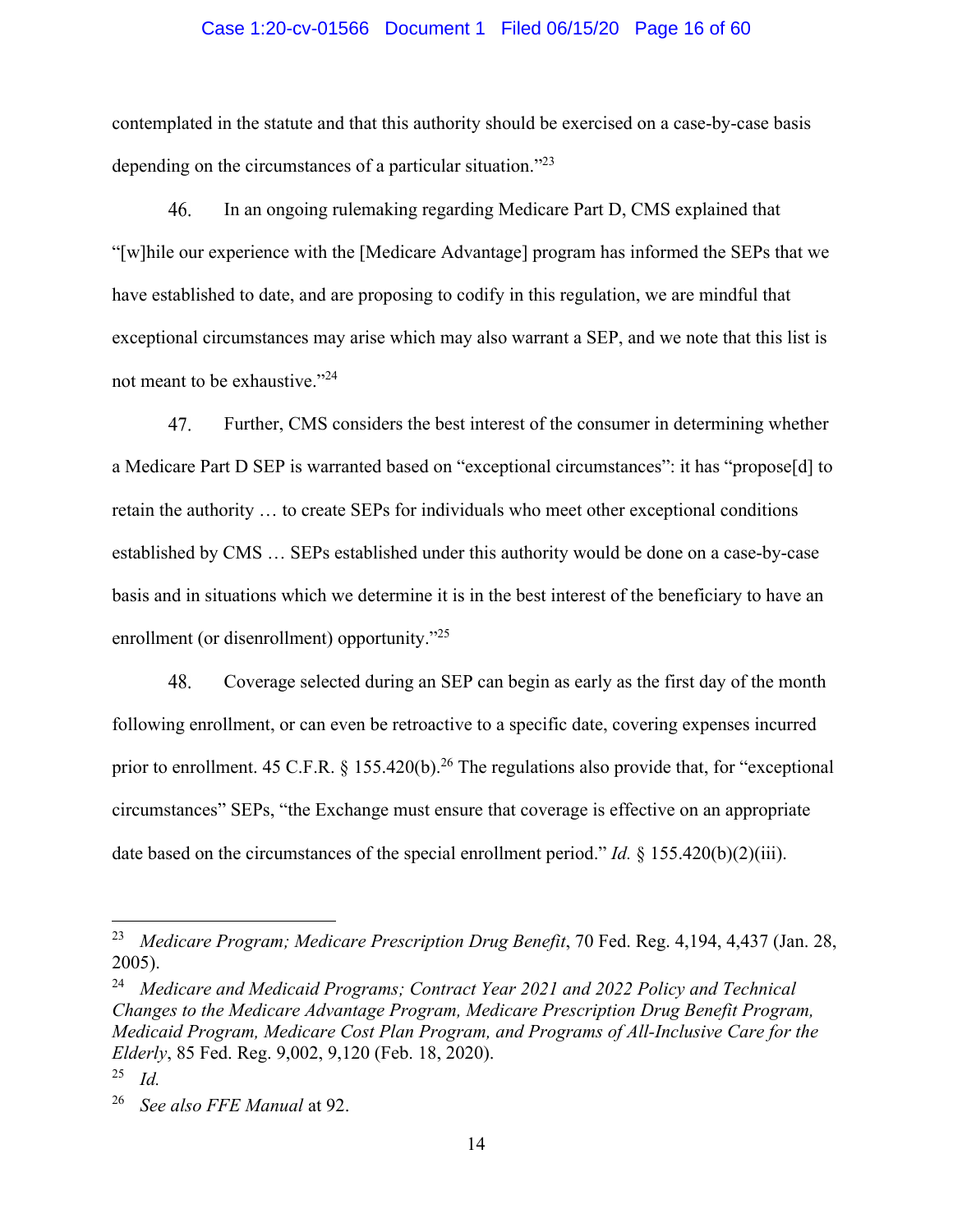# Case 1:20-cv-01566 Document 1 Filed 06/15/20 Page 17 of 60

Indeed, the Manual provides that coverage effective dates for enrollment during an SEP will "[v]ary based on circumstances," and can be retroactive in nature.<sup>27</sup> CMS has therefore reiterated that, depending on the nature of the circumstances, "exceptional circumstances" SEPs may offer retroactive coverage dates.28

49. Finally, HHS also has special duties when facing a pandemic or comparable health emergency. Specifically,

If the Secretary determines, after consultation with such public health officials as may be necessary, that— (1) a disease or disorder presents a public health emergency; or (2) a public health emergency, including significant outbreaks of infectious diseases or bioterrorist attacks, otherwise exists, the Secretary may take such action as may be appropriate to respond to the public health emergency.

42 U.S.C.  $\S 247d(a)$ . In exercising that authority, the Secretary may also waive certain statutory and regulatory requirements to ensure that health services are fully available to the public. *Id.* § 1320b-5.

50. Moreover, the HHS Secretary "shall … assist States and their political subdivisions in the prevention and suppression of communicable diseases and with respect to other public health matters." *Id.* § 243(a). To that end, "[t]he Secretary is authorized to develop (and may take such action as may be necessary to implement) a plan under which" HHS resources "may be effectively used to control epidemics of any disease or condition and to meet other health emergencies or problems." *Id.* § 243(c)(1).

<sup>27</sup> *Id.* at 100, 129-30.

<sup>28</sup> *2018 Pate Memorandum.*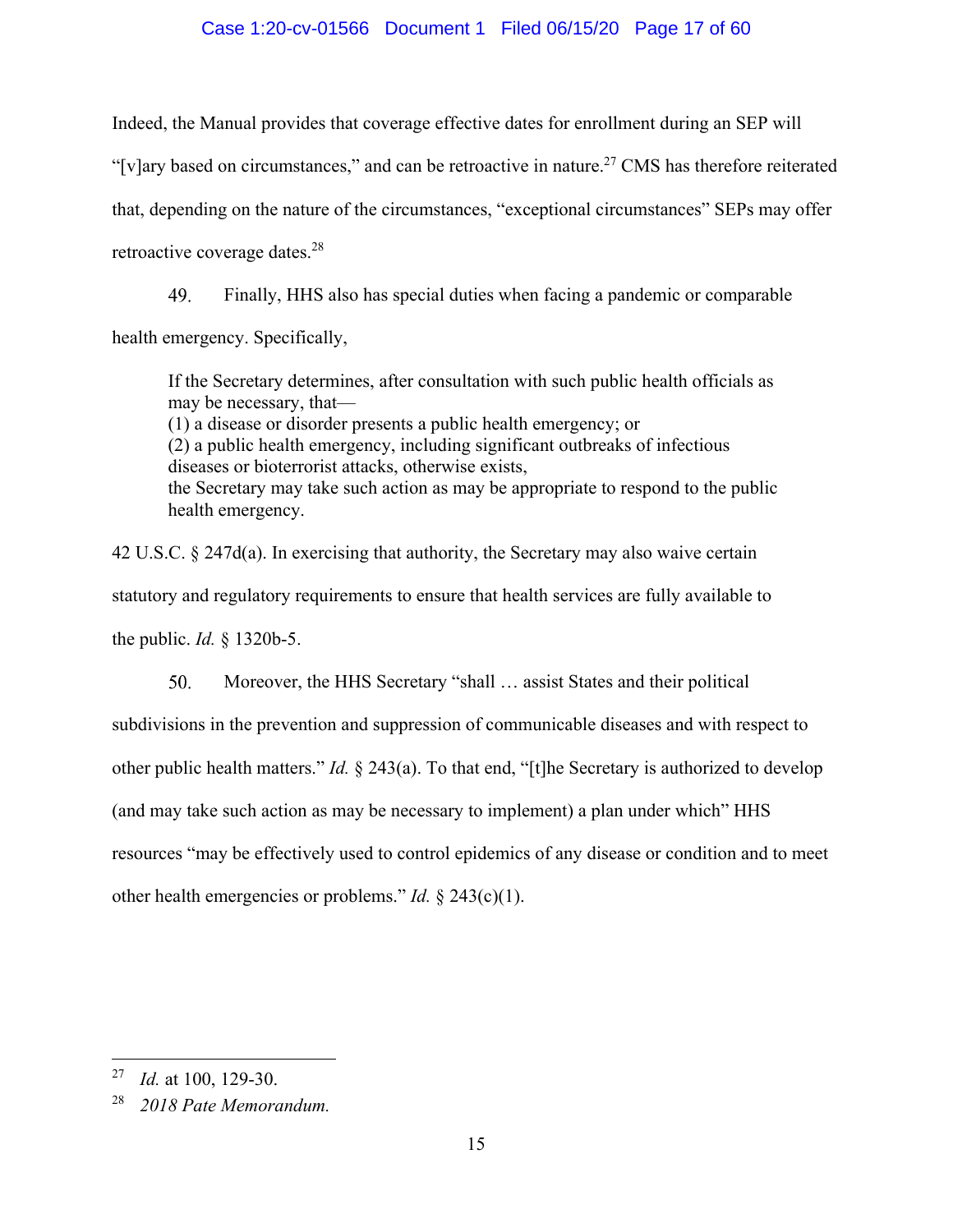# **II. The novel coronavirus presents a serious, ongoing threat to Americans' health.**

 $51.$ "Coronavirus disease 2019 (COVID-19) is a respiratory illness that can spread

from person to person."<sup>29</sup>

- 52. According to the CDC,
- You can become infected by coming into close contact (about 6 feet or two arm lengths) with a person who has COVID-19. COVID-19 is primarily spread from person to person.
- You can become infected from respiratory droplets when an infected person coughs, sneezes, or talks.
- You may also be able to get it by touching a surface or object that has the virus on it, and then by touching your mouth, nose, or eyes. $30$
- 53. "People with COVID-19 have had a wide range of symptoms reported—ranging

from mild symptoms to severe illness," including "fever or chills, cough, shortness of breath or

difficulty breathing, fatigue, muscle or body aches, headache, new loss of taste or smell, sore

throat, congestion or runny nose, nausea or vomiting, [and] diarrhea."<sup>31</sup>

54. Even those who recover from the novel coronavirus may nonetheless suffer

debilitating long-term health effects, including respiratory and heart issues.<sup>32</sup>

55. According to the CDC, "**older adults and people of any age who have serious** 

**underlying medical conditions**," including chronic conditions like asthma, lung disease, heart

<sup>29</sup> *What Law Enforcement Personnel Need to Know About Coronavirus Disease 2019 (COVID-19)*, CDC (Mar. 14, 2020), https://www.cdc.gov/coronavirus/2019-ncov/community/guidancelaw-enforcement.html.

<sup>30</sup> *What You Should Know About COVID-19 to Protect Yourself and Others)*, CDC (Apr. 15, 2020), https://www.cdc.gov/coronavirus/2019-ncov/downloads/2019-ncov-factsheet.pdf.

<sup>31</sup> *Symptoms of Coronavirus*, CDC, https://www.cdc.gov/coronavirus/2019-ncov/symptomstesting/symptoms.html (last updated May 13, 2020).

<sup>32</sup> Erin Schumaker, *What We Know About Coronavirus' Long-Term Effects*, ABC News (Apr. 17, 2020), https://abcnews.go.com/Health/coronavirus-long-term-effects/story?id=69811566.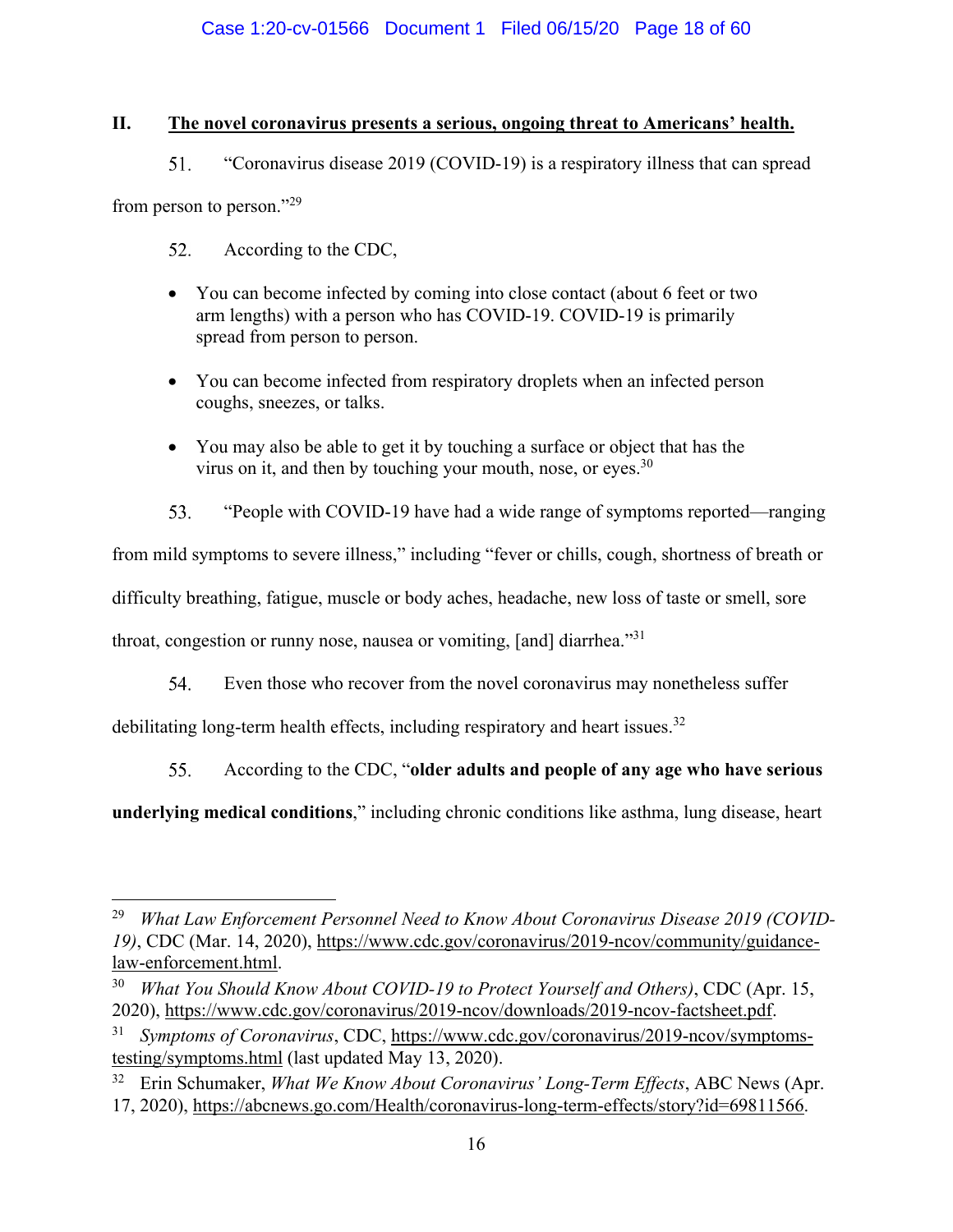# Case 1:20-cv-01566 Document 1 Filed 06/15/20 Page 19 of 60

conditions, immune compromising conditions, obesity, diabetes, kidney disease, and liver disease, "might be at higher risk for severe illness from COVID-19."33

56. The novel coronavirus likely burdens racial and ethnic minorities disproportionately.<sup>34</sup> The CDC has observed an "overrepresentation of blacks among hospitalized patients" and data that suggests a "death rate ... substantially higher" for African American and Latino persons than for others.35

57. Moreover, the CDC has instructed individuals to "[f]ollow care instructions from your healthcare provider and local health department," and to "seek emergency medical care immediately" if they observe any "emergency warning signs," like trouble breathing.<sup>36</sup>

"There is currently no vaccine to prevent coronavirus disease  $2019$ ,"<sup>37</sup> nor have 58. any "drugs or other therapeutics [been] approved by the U.S. Food and Drug Administration (FDA) to prevent or treat COVID-19."<sup>38</sup>

59. The current outbreak of the novel coronavirus is expected to last for at least several months, and potentially years. Experts forecast several possible scenarios, but often conclude that, even with the best precautions in place, "we must be prepared for at least another

37 *How to Protect Yourself & Others*, CDC, https://www.cdc.gov/coronavirus/2019 ncov/prevent-getting-sick/prevention.html (last updated April 24, 2020).

<sup>33</sup> *People Who Are At Higher Risk for Severe Illness*, CDC,

https://www.cdc.gov/coronavirus/2019-ncov/need-extra-precautions/people-at-higher-risk.html (last updated May 14, 2020).

<sup>34</sup> *COVID-19 in Racial and Ethnic Minority Groups*, CDC, https://www.cdc.gov/coronavirus/2019-ncov/need-extra-precautions/racial-ethnicminorities.html (last updated June 4, 2020).

<sup>35</sup> *Id*.

<sup>36</sup> *What to Do If You Are Sick*, CDC, https://www.cdc.gov/coronavirus/2019-ncov/if-you-aresick/steps-when-sick.html (last updated May 8, 2020).

<sup>38</sup> *Information for Clinicians on Investigational Therapeutic for Patients with COVID-19*, CDC, https://www.cdc.gov/coronavirus/2019-ncov/hcp/therapeutic-options.html (last updated Apr. 25, 2020).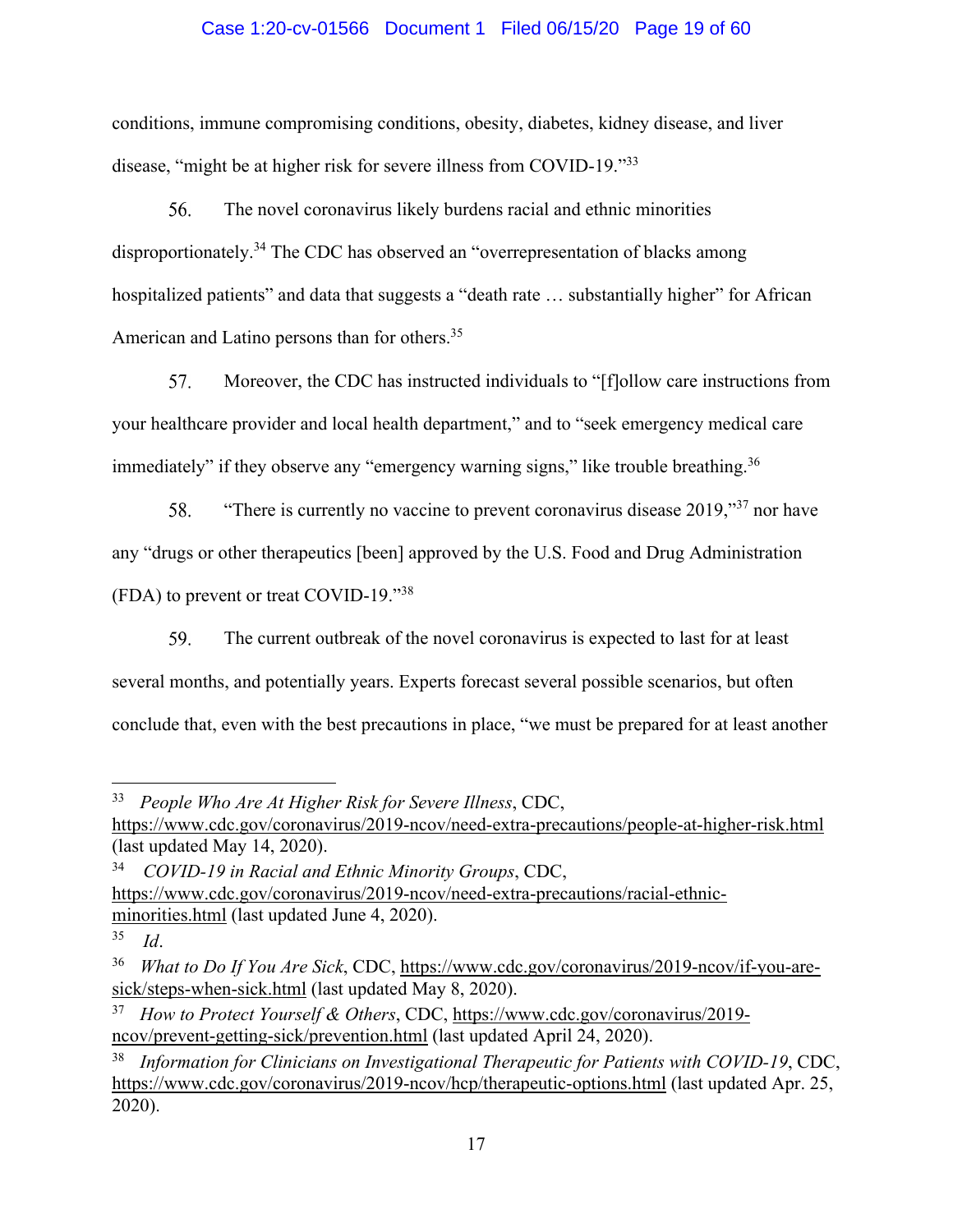# Case 1:20-cv-01566 Document 1 Filed 06/15/20 Page 20 of 60

18 to 24 months of significant COVID-19 activity, with hot spots popping up periodically in diverse geographic areas."<sup>39</sup> Among these scenarios is the possibility that the current first wave of the virus is followed by a larger wave in the fall or winter of 2020.40

60. Some experts had projected that numbers of novel coronavirus infections and deaths may increase as states reopen their economies.<sup>41</sup> Early data suggests that such fears may be true as several states have seen a sharp uptick in cases in recent days.<sup>42</sup>

61. Models have projected that tens or even hundreds of millions of people in the United States could eventually be infected with the novel coronavirus, with well upwards of 100,000 deaths, or as many as 1.5 million in the worst projections.<sup>43</sup> Very recently, the Director

<sup>39</sup> Kristine A. Moore et al., *COVID-19: The CIDRAP Viewpoint*, *Part 1: The Future of the COVID-19 Pandemic: Lessons Learned from Pandemic Influenza,* Ctr. for Infectious Disease Res. and Pol'y 6 (April 30, 2020),

https://www.cidrap.umn.edu/sites/default/files/public/downloads/cidrap-covid19-viewpointpart1\_0.pdf; see also COVID-19 Is Here. Now How Long Will It Last?, Yale Sch. of Med. (Mar. 27, 2020), https://medicine.yale.edu/news-article/23446/ ("[W]e may get into a cycle of periodic social distancing measures until it is possible to develop and mass-produce a vaccine, which experts say will take 12-18 months, or we can find effective ways to treat COVID-19.").

<sup>40</sup> *COVID-19: The CIDRAP Viewpoint*; *see also* Alexis Keenan, *COVID-19 Could Make a Resurgence this Fall Depending on US Response, Infectious Disease Specialist*, Yahoo Finance (Mar. 20, 2020), https://finance.yahoo.com/news/covid-19-could-make-a-us-resurgence-this-falldepending-on-national-response-122231894.html.

<sup>41</sup> *Models Project Sharp Rise in Deaths as States Reopen*, N.Y. Times, https://www.nytimes.com/2020/05/04/us/coronavirus-live-updates.html (last updated May 15, 2020).

<sup>42</sup> Emma Court & David R. Baker, *Second U.S. Virus Wave Emerges as Cases Top 2 Million*, Bloomberg (June 10, 2020), https://www.bloomberg.com/news/articles/2020-06-10/second-u-svirus-wave-emerges-after-state-reopenings.

<sup>43</sup> *Id*.; Jesse Yomtov, *US Now Has More Coronavirus Deaths than Any Other Country, but the Worst of Epidemic May Not Be Far Off*, USA Today (Apr. 11, 2020),

https://www.usatoday.com/story/news/health/2020/04/11/coronavirus-us-more-covid-19-deathsthan-italy-any-country/5121962002/.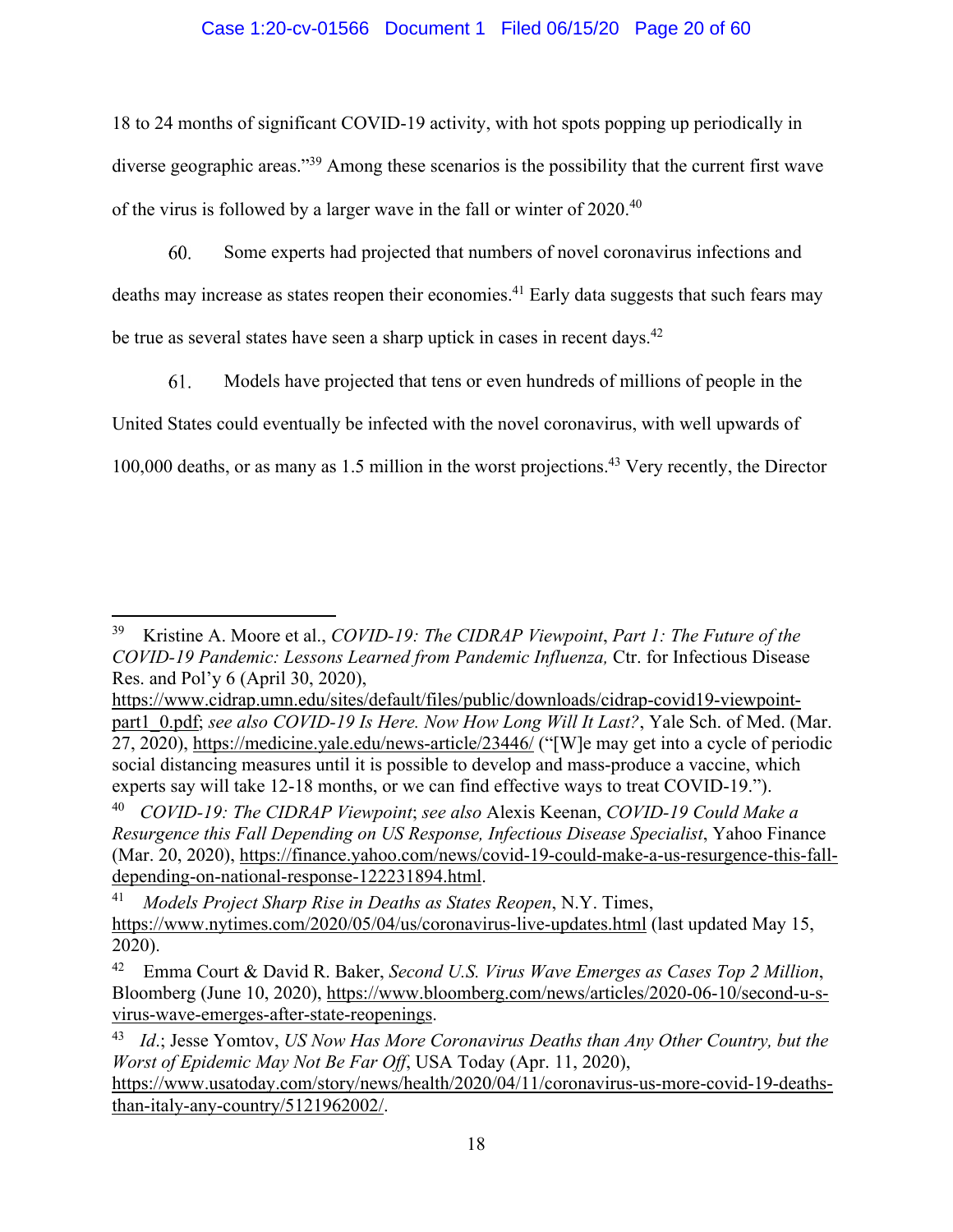## Case 1:20-cv-01566 Document 1 Filed 06/15/20 Page 21 of 60

of the Harvard Global Health Institute said that the United States may reach 200,000 deaths from the novel coronavirus in September, with a hoped-for vaccine still many months off.<sup>44</sup>

62. As of June 15, there were over 7.8 million confirmed or probable cases of the novel coronavirus across the world, with 430,000 confirmed or probable deaths.<sup>45</sup> In the United States, there were over two million confirmed cases, with over 115,000 confirmed deaths.<sup>46</sup>

63. On March 13, 2020, President Trump declared that "the COVID-19 outbreak in the United States constitutes a national emergency," and conferred authority to the HHS Secretary to waive or modify certain statutory and regulatory requirements.<sup>47</sup>

64. The novel coronavirus pandemic has had a dramatic effect on daily life in the United States and around the world. The White House and the CDC have repeatedly issued guidance instructing Americans to "[w]ork or engage in schooling **FROM HOME** whenever possible," to "**AVOID SOCIAL GATHERINGS** in groups of more than 10 people," to "[a]void eating or drinking at bars, restaurants, and food courts," to "**AVOID DISCRETIONARY TRAVEL,** shopping trips, and social visits," and to "**NOT VISIT** nursing homes or retirement or long-term care facilities unless to provide critical assistance."<sup>48</sup>

<sup>44</sup> Maura Hohman, *Coronavirus Deaths Could Reach 200,000 by Early Fall, Harvard Doctor Warns*, Today (June 11, 2020), https://www.today.com/health/us-coronavirus-deaths-couldreach-200-000-september-harvard-doctor-t183984.

<sup>45</sup> *Cases in the US.* 

<sup>46</sup> *Coronavirus Map: Tracking the Global Outbreak*, N.Y. Times, https://www.nytimes.com/interactive/2020/world/coronavirus-maps.html (last updated June 15, 2020).

<sup>47</sup> *Proclamation 9994, Declaring a National Emergency Concerning the Novel Coronavirus Disease (COVID-19) Outbreak*, 85 Fed. Reg. 15,337, 15,337 (Mar. 13, 2020).

<sup>48</sup> *30 Days to Slow the Spread*, White House & CDC, https://www.whitehouse.gov/wpcontent/uploads/2020/03/03.16.20 coronavirus-guidance 8.5x11 315PM.pdf (last visited June 14, 2020).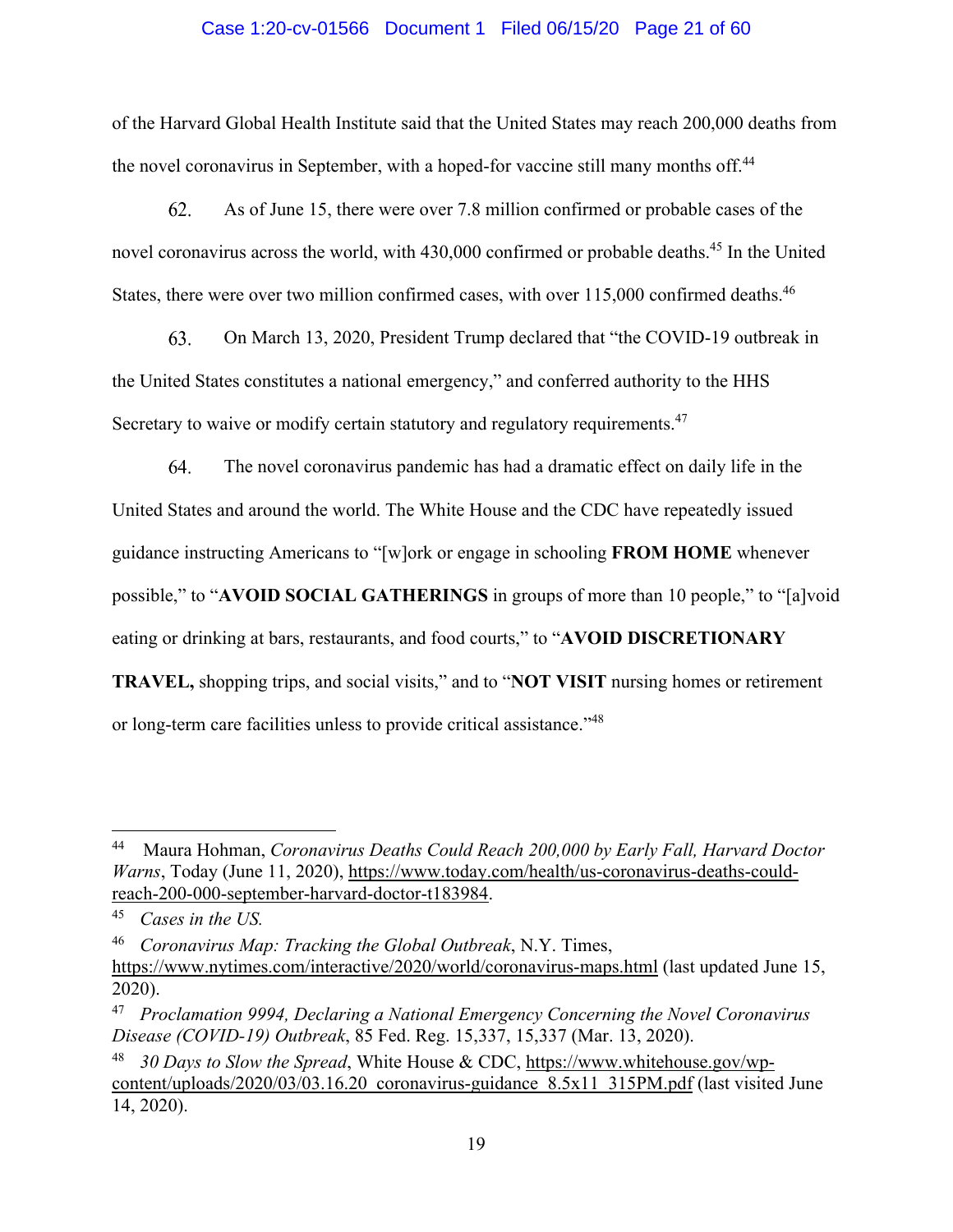# Case 1:20-cv-01566 Document 1 Filed 06/15/20 Page 22 of 60

65. State and local governments have responded by issuing stay-at-home or shelter-

in-place orders that require residents to suspend all non-essential travel and business for periods

of weeks or months. As a result, "at least 316 million people in at least 42 states, three counties,

ten cities, the District of Columbia and Puerto Rico [have been] urged to stay home."49

States and local governments have also ordered the closures of schools,  $50$  courts,  $51$ 66.

and administrative offices and service centers,<sup>52</sup> and have even postponed certain elections.<sup>53</sup>

Similarly, many federal courts<sup>54</sup> and agencies<sup>55</sup> have adjusted their operations in response to the pandemic.

<sup>49</sup> *See Which States and Cities Have Told Residents to Stay at Home*, N.Y. Times,

https://www.nytimes.com/interactive/2020/us/coronavirus-stay-at-home-order.html (last updated Apr. 20, 2020)

<sup>50</sup> *Map: Coronavirus and School Closures*, Ed. Week,

https://www.edweek.org/ew/section/multimedia/map-coronavirus-and-school-closures.html (last updated May 15, 2020).

<sup>51</sup> *State Court Closures in Response to the Coronavirus (COVID-19) Pandemic, 2020*, Ballotpedia,

https://ballotpedia.org/State\_court\_closures\_in\_response\_to\_the\_coronavirus\_(COVID-19)\_pandemic,\_2020 (last visited June 14, 2020).

<sup>52</sup> Alan Greenblatt, *What Government Functions — Other Than Schools — Are Starting to Close?*, Governing (Mar. 16, 2020), https://www.governing.com/now/What-Government-Functions-Other-Than-Schools-Are-Starting-to-Close.html.

<sup>53</sup> Nick Corasaniti & Stephanie Saul, *16 States Have Postponed Primaries During Coronavirus. Here's a List.*, N.Y. Times, https://www.nytimes.com/article/2020-campaign-primary-calendarcoronavirus.html (last updated May 27, 2020).

<sup>54</sup> *U.S. Court Closings, Cancellations and Restrictions Due to COVID-19*, Paul Hastings, https://www.paulhastings.com/about-us/advice-for-businesses-in-dealing-with-the-expandingcoronavirus-events/u.s.-court-closings-cancellations-and-restrictions-due-to-covid-19 (last updated June 12, 2020).

<sup>55</sup> Lisa Rein & Kimberly Kindy, *IRS and Social Security Close Field Offices Across the Country as Some Federal Services Start Shrinking in Response to the Coronavirus*, Wash. Post (Mar. 17, 2020), https://www.washingtonpost.com/politics/irs-and-social-security-close-fieldoffices-across-the-country-as-federal-services-start-contracting-to-contain-thecoronovirus/2020/03/17/b612958e-6864-11ea-9923-57073adce27c\_story.html; *see also Operating Status*, U.S. Off. of Personnel Mgmt., https://www.opm.gov/policy-dataoversight/snow-dismissal-procedures/current-status/ (last updated May 7, 2020).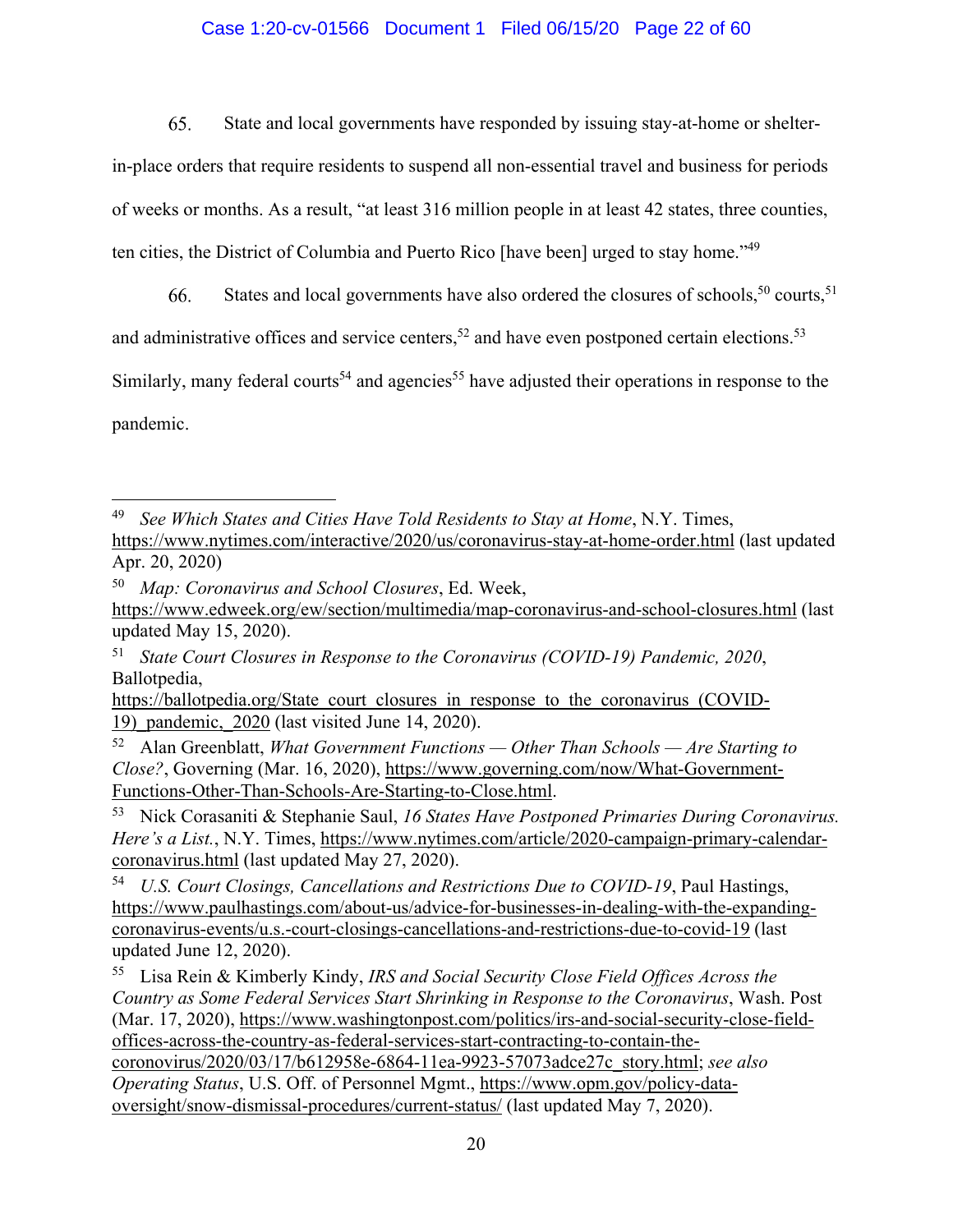# Case 1:20-cv-01566 Document 1 Filed 06/15/20 Page 23 of 60

Because of the pandemic, "U.S GDP is collapsing as we enter what is expected to 67. be the worst economic contraction since the Great Depression. Goldman Sachs and Morgan Stanley project second-quarter GDP will fall by 34% and 38% respectively."56 And the Federal Reserve has explained that the pandemic has "induced sharp declines in economic activity and a surge in job losses," and projected that the crisis "poses considerable risks to the economic outlook over the medium term."57

68. Unemployment rose to over 30 million people in April 2020, and remains high.<sup>58</sup> In the twelve weeks since the pandemic took hold in mid-March, more than 44 million people in the United States have applied for unemployment benefits, about 29 percent of the workforce.<sup>59</sup>

69. The economic collapse is causing immense suffering. For example, recent research shows "a rise in food insecurity without modern precedent," with nearly 1 in 5 children in the U.S. now not getting enough to eat. $60$ 

70. Beginning in May, some state and local governments began taking steps to reopen their economies, which some experts warn may increase the spread of the novel coronavirus

<sup>56</sup> Mike Patton, *Coronavirus Response Brings Economic Hardship: How Will Stocks React?*, Forbes (Apr. 6, 2020), https://www.forbes.com/sites/mikepatton/2020/04/06/covid-19-responsebrings-economic-hardship-how-will-stocks-react/#31ed7745ae5b.

<sup>57</sup> *Federal Reserve Issues FOMC Statement*, Fed. Reserve (June 10, 2020), https://www.federalreserve.gov/newsevents/pressreleases/monetary20200610a.htm.

<sup>58</sup> *April's Job Losses Show Many Workers Are Still Connected to Their Employers*, Council of Econ. Advisors (May 8, 2020), https://www.whitehouse.gov/articles/aprils-job-losses-showmany-workers-still-connected-employers/.

<sup>59</sup> Eli Rosenberg, *Another 1.5 Million Workers Filed for Unemployment Insurance*, Wash. Post (June 11, 2020), https://www.washingtonpost.com/business/2020/06/11/unemployment-claimscoronavirus/.

<sup>60</sup> *Nearly 1 in 5 Young Children in the U.S. Don't Get Enough to Eat, Research Found*, N.Y. Times (May 6, 2020) https://www.nytimes.com/2020/05/06/us/coronavirus-updates.html#linkba9024b.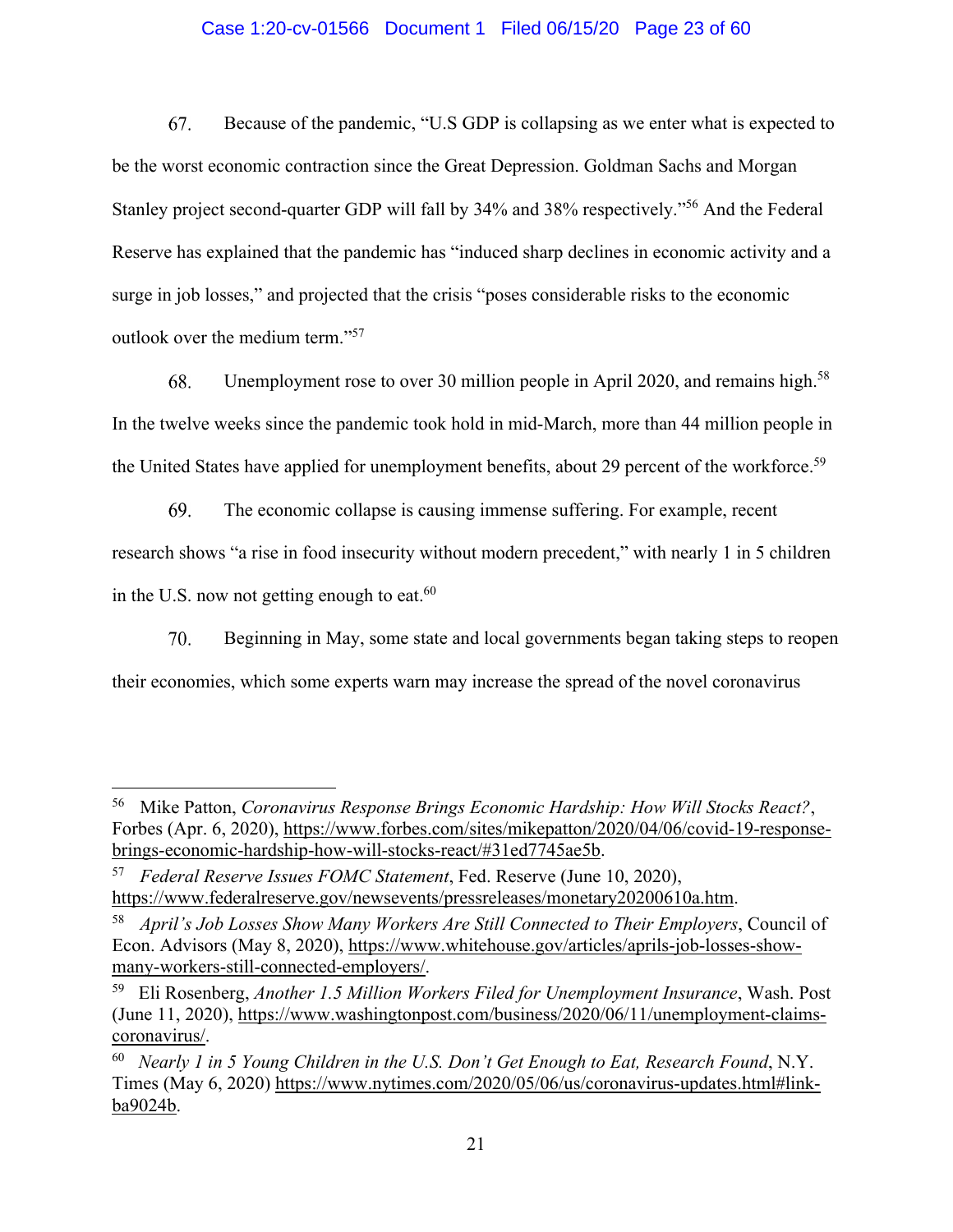# Case 1:20-cv-01566 Document 1 Filed 06/15/20 Page 24 of 60

even with the best precautions in place.<sup>61</sup> Whether and when America will be able to fully reopen largely depends on when particular states meet a complicated set of gating criteria based on specific epidemiological thresholds.

# **III. A special enrollment period is a necessary response to the pandemic.**

71. To reduce the spread and the impact of the novel coronavirus pandemic, it is essential that individuals be able to access testing and treatment without any concerns as to availability or cost.<sup>62</sup> That concern weighs in favor of expanding access to affordable, highquality health insurance as quickly as possible through a special enrollment period available to all Americans who lack coverage.

#### $\mathbf{A}$ . **Americans need access to affordable, high-quality coverage.**

72. Before the novel coronavirus, there were approximately 27.9 million uninsured and 44 million underinsured people in the United States.<sup>63</sup> At that time, Gallup data indicated that the number of uninsured had increased by 7 million since President Trump was inaugurated.<sup>64</sup>

<sup>61</sup> *Models Project Sharp Rise*.

<sup>62</sup> *See, e.g.*, Justin Fox, *Testing Is the Key to Getting Coronavirus Under Control*, Bloomberg (Mar. 6, 2020), https://www.bloomberg.com/opinion/articles/2020-03-06/coronavirus-testing-isthe-key-to-countering-outbreak-of-covid-19 ("Widespread testing changes the equation by allowing public health authorities to identify and isolate people with the disease even if they don't have any symptoms yet.").

<sup>63</sup> Alison Griswold, *The Cost of American Health Care Could Help Coronavirus Spread in the US*, Quartz (Feb. 28, 2020), https://qz.com/1809382/us-health-care-costs-could-helpcoronavirus-spread/.

<sup>64</sup> Sarah Kliff, *Under Trump, the Number of Uninsured Americans Has Gone Up by 7 Million*, Vox (Jan. 23, 2019), https://www.vox.com/2019/1/23/18194228/trump-uninsured-rateobamacare-medicaid.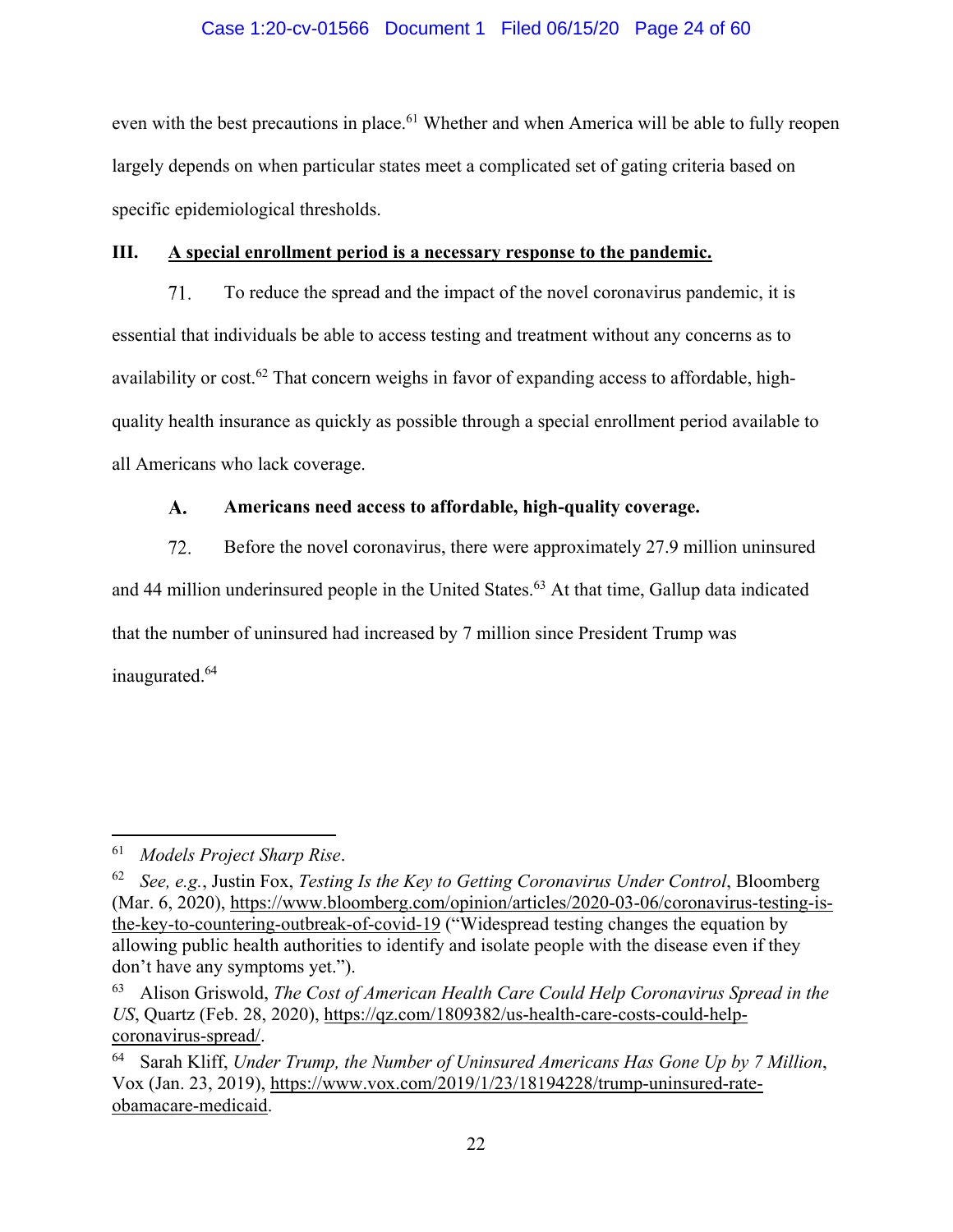# Case 1:20-cv-01566 Document 1 Filed 06/15/20 Page 25 of 60

73. Those numbers have risen sharply since the pandemic began. The Kaiser Family Foundation estimates that nearly 27 million people have lost their employer-provided health insurance as a consequence of losing their jobs since the beginning of the pandemic.<sup>65</sup>

74. As the Kaiser Family Foundation has explained, the "uninsured are likely to face significant barriers to testing for COVID-19 and any care they may need should they contract the virus." Uninsured and underinsured individuals are generally less likely to seek care, in part because they may lack a usual healthcare provider and because they fear the out-of-pocket cost of accessing medical treatment. "In the context of a public health emergency, decisions to forego care because of costs can have devastating consequences."66 Others may be unable to obtain care at all, like a 17-year-old boy in Los Angeles who died from complications of the novel coronavirus after he was denied treatment at an urgent care center.<sup>67</sup>

75. Seeking treatment for the novel coronavirus can be costly for the uninsured and underinsured. For example, one woman who tested positive and required a hospital stay received a bill for \$34,927.43.<sup>68</sup> The average cost of hospital treatment can average from \$20,000-\$40,000.<sup>69</sup> And while Congress has taken action to attempt to make testing free, there is some

<sup>65</sup> Rachel Garfield et al., *Eligibility for ACA Health Coverage Following Job Loss*, Kaiser Family Found. (May 13, 2020), https://www.kff.org/coronavirus-covid-19/issue-brief/eligibilityfor-aca-health-coverage-following-job-loss/.

<sup>66</sup> Jennifer Tolbert, *What Issues Will Uninsured People Face with Testing and Treatment for COVID-19?*, Kaiser Family Found. (Mar. 16, 2020), https://www.kff.org/uninsured/factsheet/what-issues-will-uninsured-people-face-with-testing-and-treatment-for-covid-19/.

<sup>67</sup> Matt Novak, *Teen Who Died of Covid-19 Was Denied Treatment Because He Didn't Have Health Insurance*, Gizmodo (Mar. 27, 2020), https://gizmodo.com/teen-who-died-of-covid-19 was-denied-treatment-because-1842520539.

<sup>68</sup> Abigail Abrams, *Total Cost of Her COVID-19 Treatment: \$34,927.43*, Time (Mar. 19, 2020), https://time.com/5806312/coronavirus-treatment-cost/.

<sup>69</sup> Jacqueline Stenson, *Obamacare's Health Care Protections Face First True Test in Coronavirus Crisis*, NBC News (Apr. 5, 2020), https://www.nbcnews.com/health/healthnews/obamacare-s-health-care-protections-face-first-true-test-coronavirus-n1176231.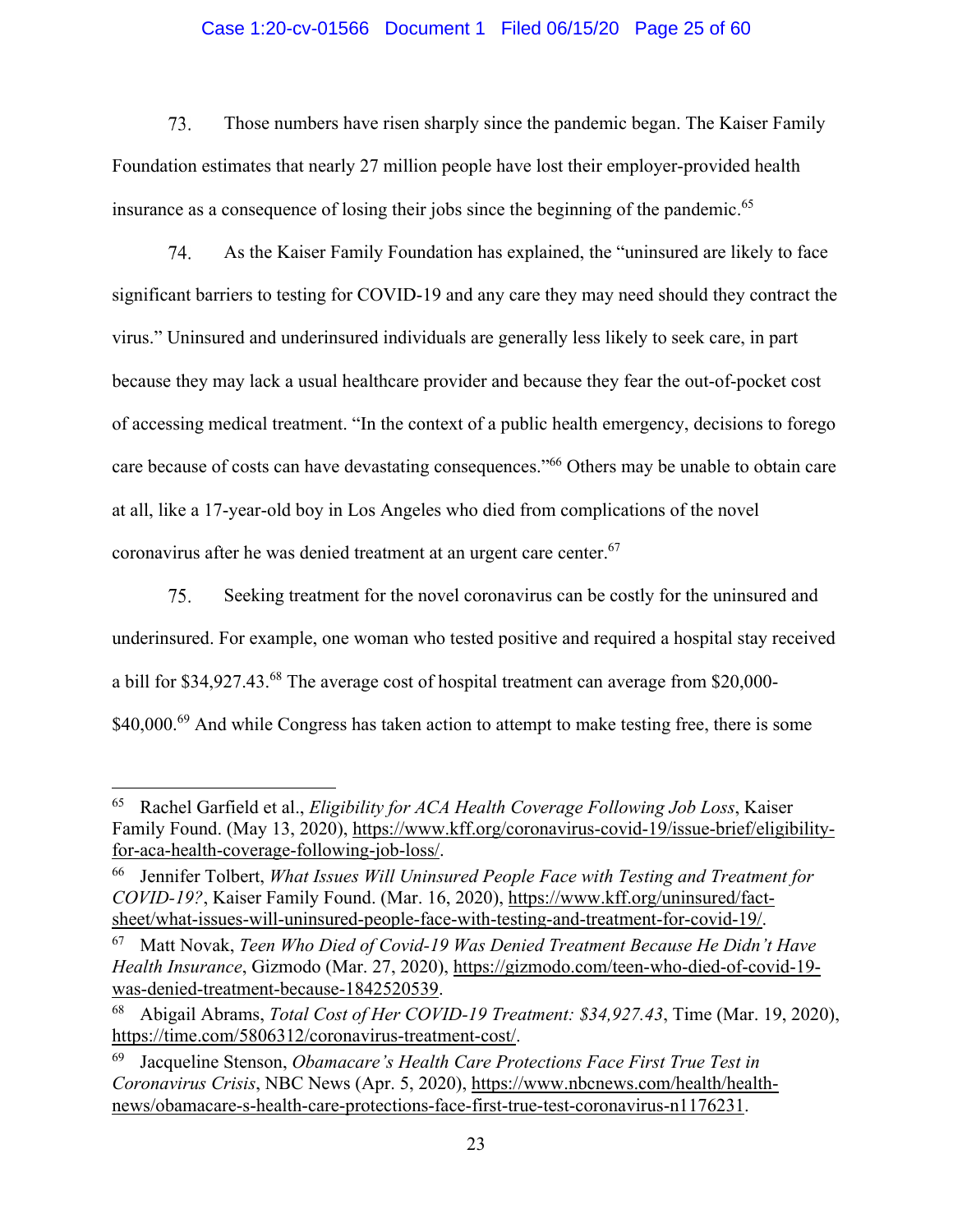# Case 1:20-cv-01566 Document 1 Filed 06/15/20 Page 26 of 60

chance that uninsured and underinsured individuals may still be charged for testing, particularly for serological or antibody-based testing, or for testing-related expenses (like doctor visits or hospital stays). $70$ 

76. Uninsured and underinsured individuals also face some of the highest risks from the novel coronavirus. "Many uninsured adults work in jobs that may increase their risk of exposure to COVID-19.<sup>"71</sup> And "data analysis finds that nearly six million adults who are at higher risk of getting a serious illness if they become infected with coronavirus are uninsured."<sup>72</sup> Ultimately, as many as 2 million uninsured individuals could eventually be hospitalized with the novel coronavirus.73

The United States's high uninsured rate is contributing to the spread of the 77. pandemic nationwide. "Americans face higher out-of-pocket costs for their medical care than citizens of almost any other country, and research shows people forgo care they need, including for serious conditions, because of the cost barriers."<sup>74</sup> As a result, early numbers suggest that "[c]ountries with universal health care are testing more people and seem to be faring better with Covid-19 death rates than the United States."75

<sup>70</sup> *See* Abigail Abrams, *COVID-19 Testing Is Supposed to Be Free. Here's Why You Might Still Get Billed*, Time (Mar. 20, 2020), https://time.com/5806724/coronavirus-testing-costs/; Michael Liu & Joy Jin, *Coverage of COVID-19 Serology Testing Must Include the Uninsured*, Health Affairs (Apr. 26, 2020), https://www.healthaffairs.org/do/10.1377/hblog20200424.409047/full/.

<sup>71</sup> *What Issues Will Uninsured People Face*.

<sup>72</sup> *Id.*

<sup>73</sup> *Analysis Estimates Up To 2 Million Uninsured People Could Require COVID-19 Hospitalization*, Kaiser Family Found. (Apr. 7, 2020), https://www.kff.org/uninsured/pressrelease/analysis-estimates-up-to-2-million-uninsured-people-could-require-covid-19 hospitalization/.

<sup>74</sup> Dylan Scott, *Coronavirus Is Exposing All of the Weaknesses in the US Health System*, Vox (Mar. 16, 2020), https://www.vox.com/policy-and-politics/2020/3/16/21173766/coronaviruscovid-19-us-cases-health-care-system.

<sup>75</sup> *Id.*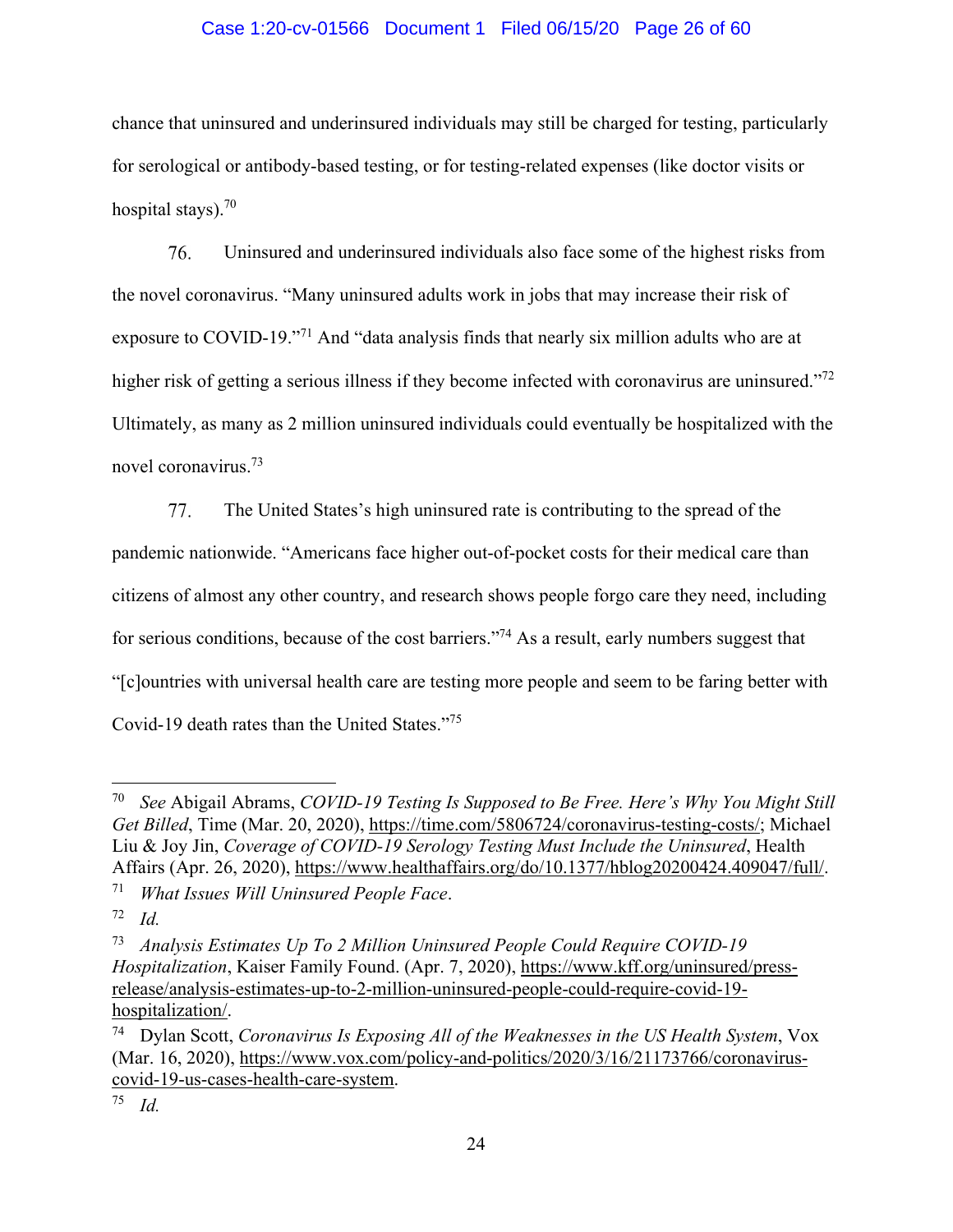## Case 1:20-cv-01566 Document 1 Filed 06/15/20 Page 27 of 60

78. The Trump Administration's existing coronavirus-related measures are wholly inadequate to redress the effects of the coverage gap. Although the Administration has agreed to legislation eliminating insurance cost-sharing payments for testing, that of course only benefits individuals who already have insurance.

79. Similarly, although the Administration plans to reimburse hospitals for the costs of providing novel coronavirus-related treatment from the \$100 billion fund authorized by Congress in the Coronavirus Aid, Relief, and Economic Security ("CARES") Act, that does not relieve many of the burdens on the uninsured and underinsured. Among other things, "uninsured patients could still be on the hook if they test negative for coronavirus."76 At least as important, even patients who test positive have no guarantee that they will be covered if they receive treatment outside the hospital, which may be the most cost-effective and safest way of receiving care; for necessary follow-on treatment, including, for example, rehabilitative or mental health care; or for conditions that exacerbate the risks of the novel coronavirus.<sup>77</sup> More broadly, there is concern that simply reimbursing hospitals for providing care fails to provide adequate "peace of mind" to the consumer that they will not be billed, unlike ACA-compliant insurance, which provides a guarantee that all essential treatment will be covered.78

80. Providers themselves also face shortfalls. They can receive reimbursement only at Medicare rates, and are prohibited from billing consumers for the balance.<sup>79</sup> Even so, the Kaiser

<sup>76</sup> Sara Hansard, *Treating Uninsured Could Soak Up 40% of Hospital Virus Fund*, Bloomberg Law (Apr. 7, 2020), https://news.bloomberglaw.com/health-law-and-business/treatinguninsured-could-soak-up-40-of-hospital-virus-fund.

<sup>77</sup> Christen Linke Young et al., *Responding To COVID-19: Using the CARES Act's Hospital Fund to Help The Uninsured, Achieve Other Goals*, Health Affairs (Apr. 11, 2020), https://www.healthaffairs.org/do/10.1377/hblog20200409.207680/full/.

<sup>78</sup> *Treating Uninsured Could Soak Up 40% of Hospital Virus Fund*.

<sup>79</sup> *Responding To COVID-19.*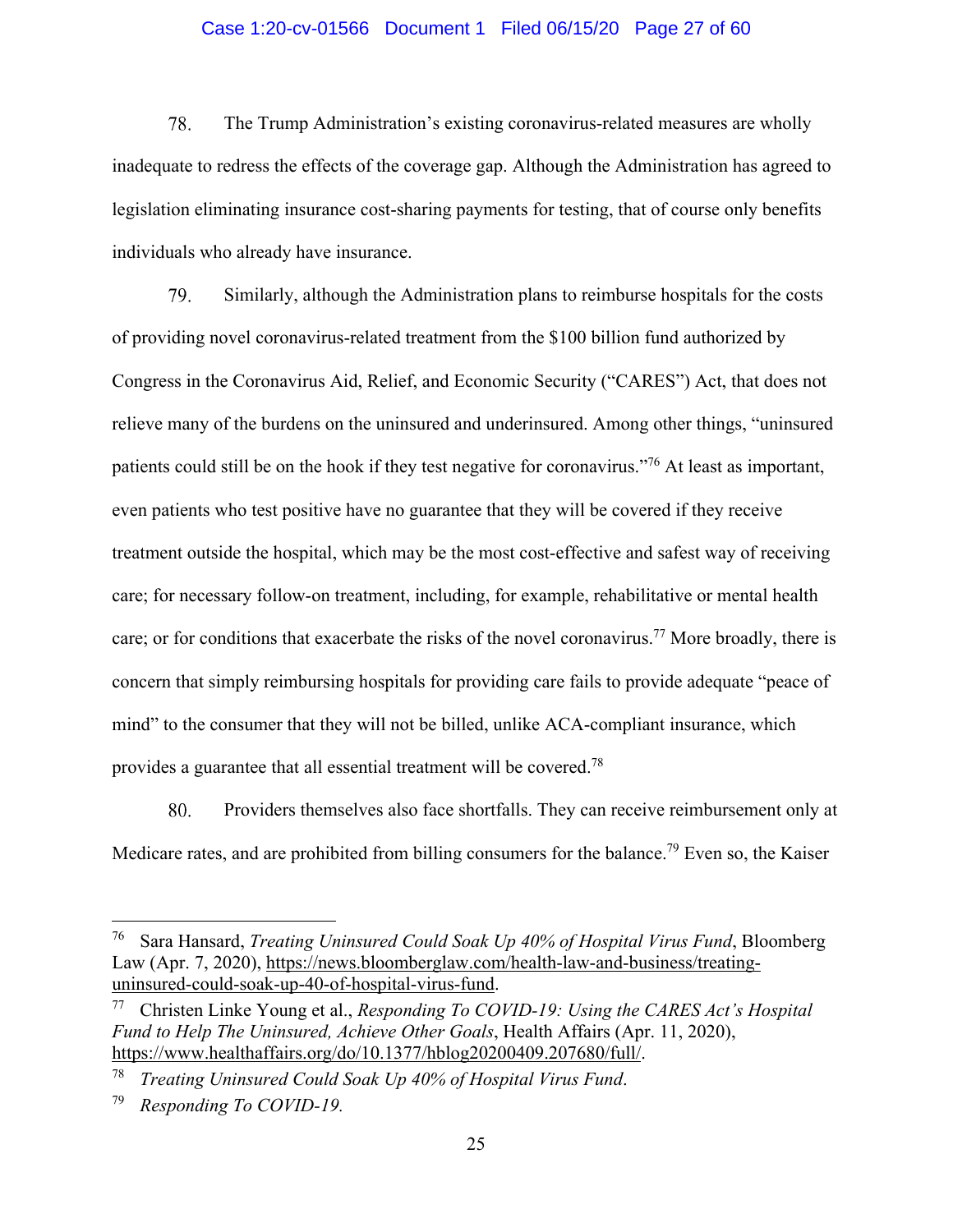# Case 1:20-cv-01566 Document 1 Filed 06/15/20 Page 28 of 60

Family Foundation estimates that reimbursing hospitals for such costs could consume as much as \$41.8 billion of the fund, which has to cover all provider-related costs.<sup>80</sup> Thus, the American Enterprise Institute has suggested that "even this substantial sum is unlikely to be enough to cover the costs of the uninsured and the other expenses hospitals and other providers will incur as they scale up capacity to handle the coming surge of patients."81 Moreover, as the President and CEO of the American Hospital Association has explained, hospitals are under extraordinary financial strain, "given that virtually all regular operations have come to a halt."82

81. In sum, the Administration's existing measures are inadequate to meet the scale of the threat posed by the novel coronavirus pandemic.

#### **B. A special enrollment period would encourage individuals to seek coverage.**

82. An SEP would redress these concerns by providing uninsured and underinsured

individuals with an easy, quick, and subsidized method of obtaining health insurance.

83. Twelve of the thirteen state-based marketplaces have announced special

enrollment periods in response to the novel coronavirus.<sup>83</sup> In opening these SEPs, multiple states referred to the pandemic as an "exceptional circumstance" or generally as an "emergency."<sup>84</sup> The

<sup>80</sup> *Treating Uninsured Could Soak Up 40% of Hospital Virus Fund*.

<sup>81</sup> Joseph Antos & James C. Capretta, *Blocking Open Enrollment for ACA Insurance Is Another Pandemic Mistake*, Am. Enter. Inst. (Apr. 2, 2020), https://www.aei.org/health-policy/blockingopen-enrollment-for-aca-insurance-is-another-pandemic-mistake/.

<sup>82</sup> Rick Pollack, President and CEO, Am. Hosp. Ass'n, *AHA Statement on the Use of the CARES Act*, Am. Hosp. Ass'n (Apr. 3, 2020), https://www.aha.org/press-releases/2020-04-03 aha-statement-use-cares-act.

<sup>83</sup> *See* Katie Keith, *CMS Could Do More in Light of the Coronavirus Crisis*, Health Affairs (Mar. 25, 2020), https://www.healthaffairs.org/do/10.1377/hblog20200325.501048/full/; Louise Norris, *Exceptional Circumstances for Special Enrollment*, HealthInsurance.org (Apr. 28, 2020), https://www.healthinsurance.org/special-enrollment-guide/exceptional-circumstances-forspecial-enrollment/.

<sup>84</sup> *See, e.g.*, Office of the Governor, *Governor Lamont Provides Update on Connecticut's Coronavirus Response Efforts*, HamletHub (Apr. 5, 2020),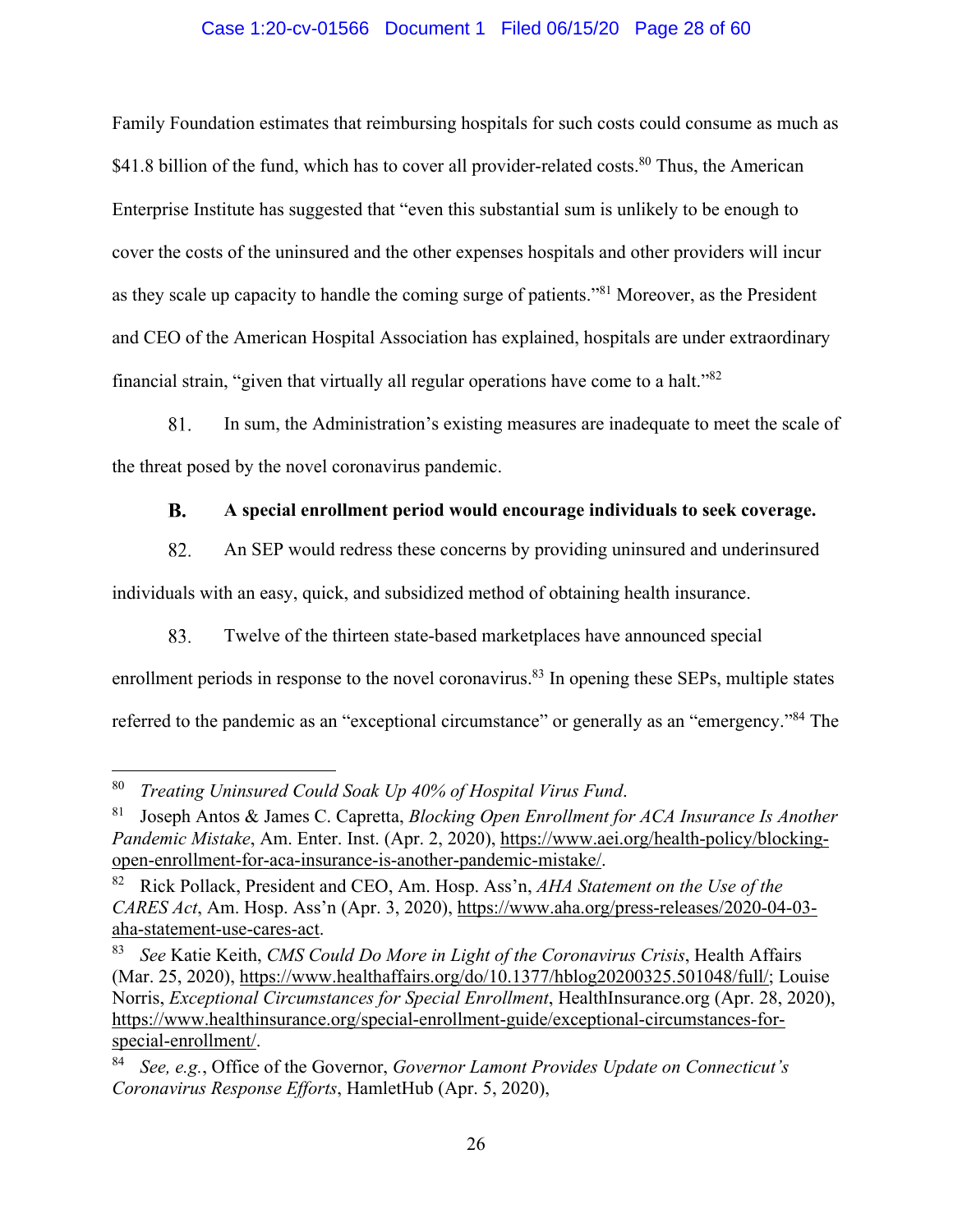# Case 1:20-cv-01566 Document 1 Filed 06/15/20 Page 29 of 60

exception is Idaho, which is sparsely populated and has relatively few cases of the novel coronavirus.85

84. At least 60,000 people have already enrolled in health insurance via the coronavirus-related SEPs offered by seven of those Exchanges, as opposed to SEPs offered for qualifying life events, with roughly 237,000 enrollees projected over a 60-day period.<sup>86</sup>

85. If Defendants provide an SEP for the 38 federally-facilitated and hybrid

Exchanges, one analysis suggests that as many as 1.8 million individuals might seek to enroll.<sup>87</sup> Another suggests that marketplace enrollment might rise by as many as 2 million individuals on net, which likely represents a much higher number of new enrollees as prior enrollees leave the Exchanges and go on Medicaid.<sup>88</sup> These estimates are consistent with the massive increase in calls by consumers seeking assistance with enrollment, many of whom cannot enroll because

https://news.hamlethub.com/newfairfield/events/todays-events/47538-governor-lamont-providesupdate-on-connecticut-s-coronavirus-response-efforts (Connecticut); *Coronavirus Emergency Extends Special Enrollment Period Until June 15*, Md. Health Connection, https://www.marylandhealthconnection.gov/coronavirus-sep/ (last visited June 14, 2020) (Maryland); *Silver State Health Insurance Announces Exceptional Circumstance Enrollment Period*, NBC News 4 (Mar. 17, 2020), https://mynews4.com/news/local/silver-state-healthinsurance-announces-exceptional-circumstance-enrollment-period (Nevada); *Special Enrollment Period (SEP) Available to Purchase Coverage Through Healthsource RI as a Part of the State's Response to COVID-19*, What's Up Rhode Island (Mar. 15, 2020), https://whatsupnewp.com/2020/03/special-enrollment-period-sep-available-to-purchasecoverage-through-healthsource-ri-as-a-part-of-the-states-response-to-covid-19/ (Rhode Island); State Health Exchange Offers Special Enrollment Period Due to Virus, KomoNews (Mar. 11, 2020), https://komonews.com/news/coronavirus/state-health-exchange-offers-specialenrollment-period-due-to-virus (Washington).

<sup>85</sup> *Cases in the US.* 

<sup>86</sup> *See* Charles Gaba, *UPDATE: 1.8 - 2.4 Million More Americans Would Likely #GetCovered if HealthCare.Gov Launched #COVID19 SEP*, ACASignups.net (Apr. 14, 2020), http://acasignups.net/20/04/14/exclusive-least-600k-18-million-more-americans-would-likelygetcovered-if-healthcaregov.

<sup>87</sup> *See id.*

<sup>88</sup> *See COVID-19 Impact*.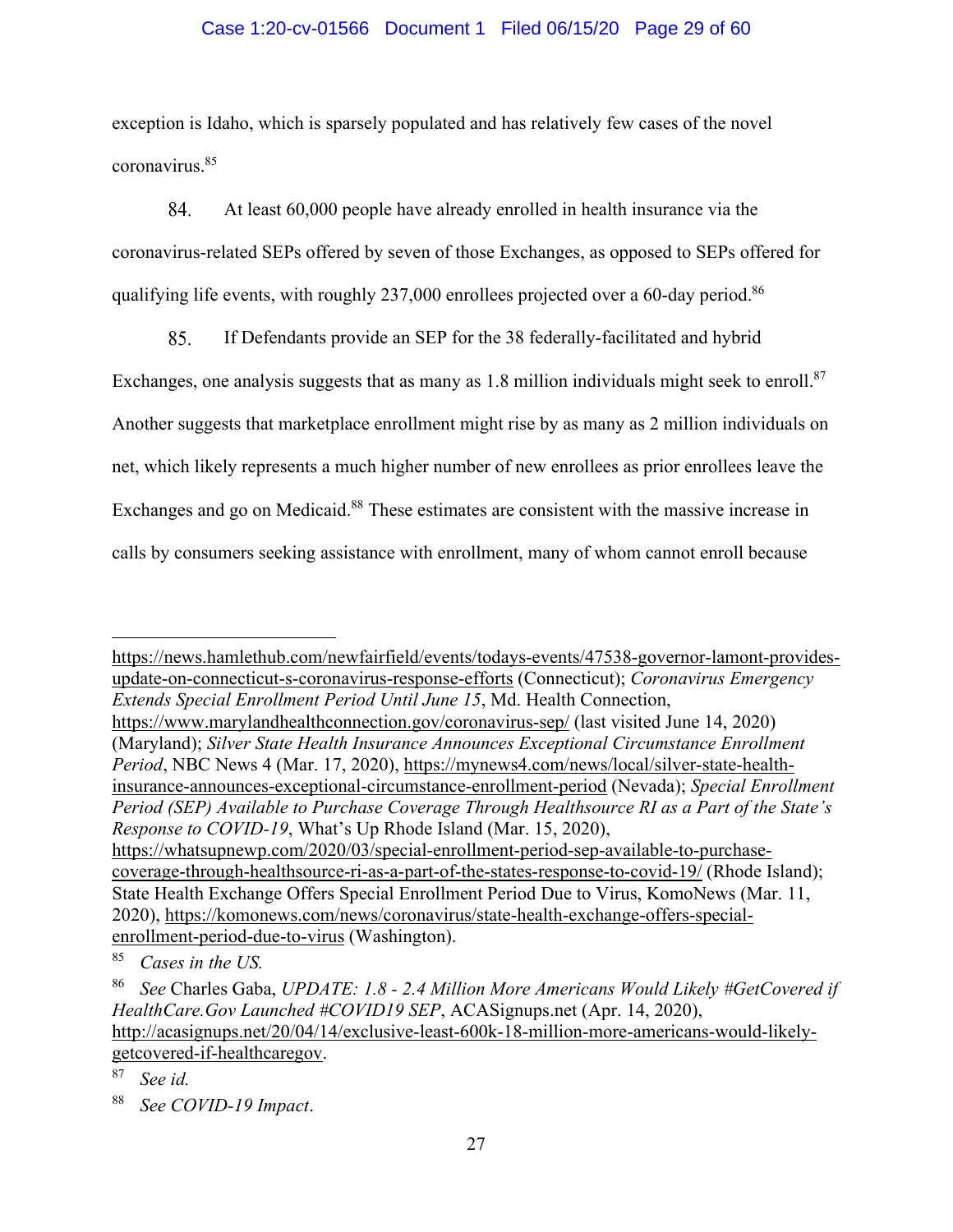### Case 1:20-cv-01566 Document 1 Filed 06/15/20 Page 30 of 60

they do not have access to an SEP.<sup>89</sup> Even less robust enrollment, however, would extend coverage to hundreds of thousands of individuals.

86. The Urban Institute has also found that a nationwide special enrollment period "could significantly increase health insurance coverage and reduce financial burdens" on workers in vulnerable industries who were uninsured before the pandemic.<sup>90</sup>

87. Thus, providing an SEP would significantly increase the proportion of Americans who seek testing and treatment in response to the novel coronavirus, as well as for health conditions more broadly.

88. Providing access to coverage would also substantially alleviate the financial strains facing families, many of whom may have lost jobs or sources of revenue, by offering them access to high-quality, cost-effective health insurance.

89. Existing special enrollment periods for circumstances like losing job-related insurance coverage are inadequate. Such periods do not cover sizable groups of uninsured individuals, including individuals who never had insurance coverage as part of their employment; individuals who had atypical employment circumstances, like "freelancers or parttime employees who have had sources of income disappear," but did not lose job-related

90 Linda J. Blumberg et al., *Potential Eligibility for Medicaid, CHIP, and Marketplace Subsidies Among Workers Losing Jobs in Industries Vulnerable to High Levels of COVID-19- Related Unemployment*, Urban Inst. (Apr. 24,2020), https://www.urban.org/research/publication/potential-eligibility-medicaid-chip-and-marketplacesubsidies-among-workers-losing-jobs-industries-vulnerable-high-levels-covid-19-relatedunemployment; *see also id.* at 2 (estimating that "2 million additional people are ineligible" to access the Exchanges because of the lack of a special enrollment period in their states).

<sup>89</sup> *See* Lydia Wheeler, *Newly Unemployed Scramble to Enroll in Obamacare in Time*, Bloomberg Law (Apr. 10, 2020), https://news.bloomberglaw.com/health-law-andbusiness/newly-unemployed-scramble-to-enroll-in-obamacare-in-time.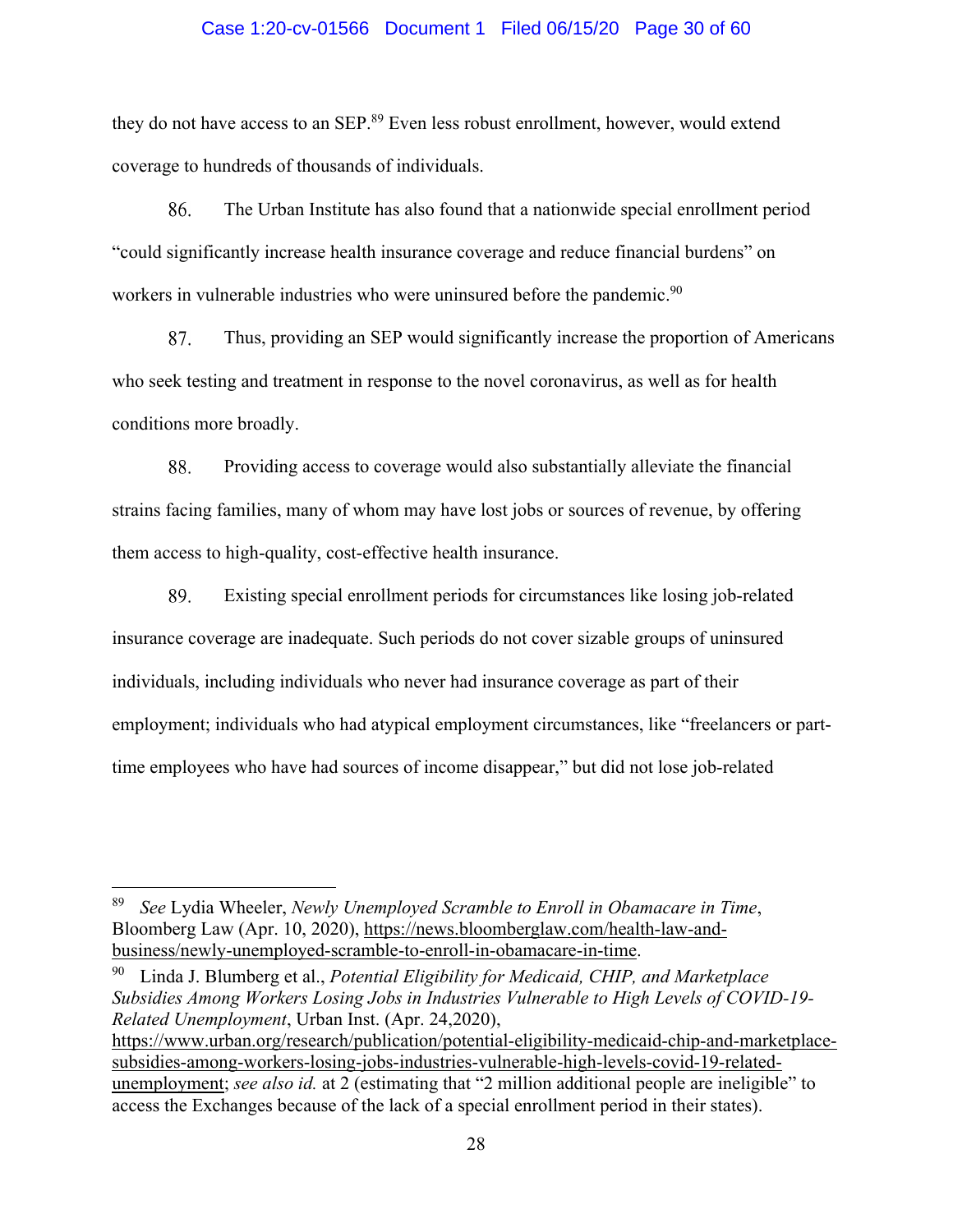## Case 1:20-cv-01566 Document 1 Filed 06/15/20 Page 31 of 60

insurance coverage; $91$  or individuals who simply wish to obtain insurance coverage in response to a once-in-a-generation pandemic, whether or not they had it before. Making matters worse, there is substantial overlap between industries most impacted by coronavirus-related job losses and industries with high rates of uninsured or underinsured individuals.<sup>92</sup>

90. Even for individuals who lost insurance coverage as a result of losing their job, a categorical SEP is necessary. "Several studies suggest that the SEP reserved for workers who lose [insurance] has failed to reach most of its intended target population."93 That is in part because the process of applying for an SEP is time-consuming and requires the submission of documentation, which may be challenging to assemble amidst the pandemic.<sup>94</sup> Moreover, "announcing an emergency SEP would help raise awareness of the availability of coverage through HealthCare.gov among important groups, including for those who might already be eligible for an SEP but unaware of their options."95 It would also encourage healthy individuals to enroll, knowing that the enrollment process will be simpler and easier.

91. There is also no good reason to lock people into their prior decisions made during the 2020 open enrollment period. "[T]he open enrollment process for 2020 was plagued by

<sup>91</sup> Lauren Peller, *Obamacare Marketplace Won't Extend Open Enrollment Period Amid Coronavirus*, CBS News (Apr. 3, 2020), https://www.cbsnews.com/news/obamacaremarketplace-wont-up-extend-open-enrollment-period-amid-coronavirus-2020-04-03/.

<sup>92</sup> *See* Amy Goldstein, *First, The Coronavirus Pandemic Took Their Jobs. Then, It Wiped Out Their Health Insurance*, Wash. Post (Apr. 18, 2020), https://www.washingtonpost.com/health/first-the-coronavirus-pandemic-took-their-jobs-then-itwiped-out-their-health-insurance/2020/04/18/1c2cb5bc-7d7c-11ea-8013- 1b6da0e4a2b7 story.html.

<sup>93</sup> *Responding to COVID-19*.

<sup>94</sup> Margot Sanger-Katz & Reed Abelson, *Obamacare Markets Will Not Reopen, Trump Decides*, N.Y. Times (Apr. 1, 2020), https://www.nytimes.com/2020/04/01/upshot/obamacaremarkets-coronavirus-trump.html.

<sup>95</sup> *CMS Could Do More*; *see also Newly Unemployed Scramble*.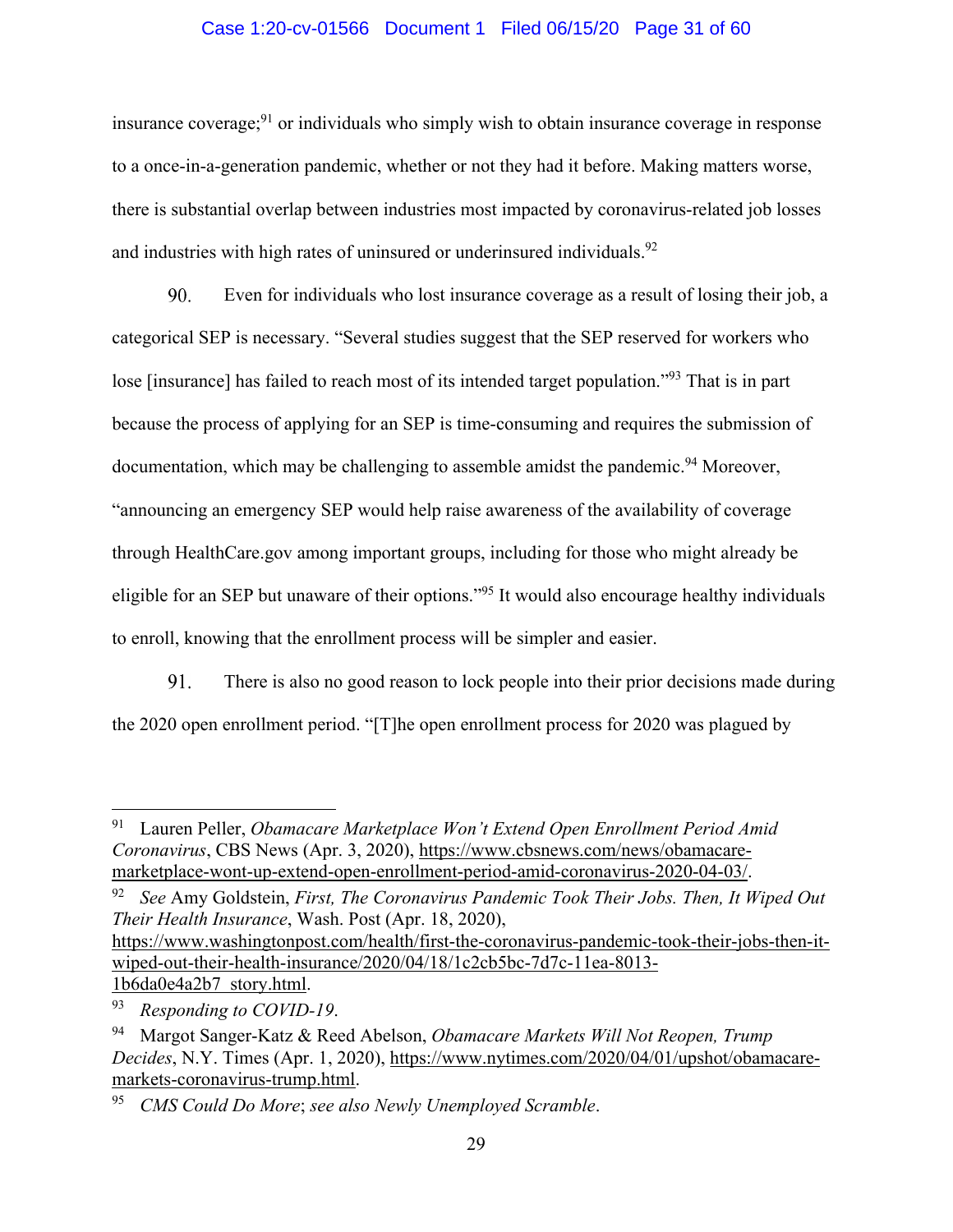# Case 1:20-cv-01566 Document 1 Filed 06/15/20 Page 32 of 60

technical issues, leading to the possibility that more people wanted to enroll in coverage but were unable to."96 Indeed, it is possible that "at least 1.26 million more people would be enrolled in marketplace coverage today if not for the Trump administration's attacks on the ACA."<sup>97</sup> Moreover, individuals choosing whether to enroll in the Fall of 2019 cannot possibly have predicted that the world would face a once-in-a-generation pandemic.

Concerns over adverse selection<sup>98</sup> are also less pressing given that sick and 92. healthy individuals alike seek the peace of mind that enrolling in health insurance coverage would provide. This view is further confirmed by the support that the insurance industry—the constituency most incentivized to raise adverse selection-based concerns—have shown for the opening of an "exceptional circumstances" SEP.99

In sum, a "special enrollment period would … enable[] Americans who have lost 93. their jobs to obtain new health insurance more easily and with less paperwork at an urgent time,

<sup>96</sup> *CMS Could Do More.* 

<sup>97</sup> Charles Gaba & Emily Gee, *How Trump's Policies Have Hurt ACA Marketplace Enrollment*, Ctr. for Am. Progress (Apr. 16, 2020),

https://www.americanprogress.org/issues/healthcare/news/2020/04/16/483362/trumps-policieshurt-aca-marketplace-enrollment/.

<sup>&</sup>lt;sup>98</sup> "Adverse selection' is an economic term of art that describes problems that can arise in insurance markets when the healthy have insufficient incentive to purchase health insurance, and thus the resulting pool of insureds consists predominantly of the sick and those actively using their insurance." *Cutler v. U.S. Dep't of Health & Human Servs.*, 797 F.3d 1173, 1176 n.1 (D.C. Cir. 2015).

<sup>&</sup>lt;sup>99</sup> Letter from Matthew Eyles, President & CEO, Am.'s Health Insurance Plans & Scott Serota, President & CEO, Blue Cross Blue Shield Ass'n to Nancy Pelosi, Speaker of the House et al. (Mar. 19, 2020), https://www.ahip.org/wp-content/uploads/AHIP-and-BCBSA-Legislative-Recommendations-03.19.2020.pdf (the "AHIP Letter").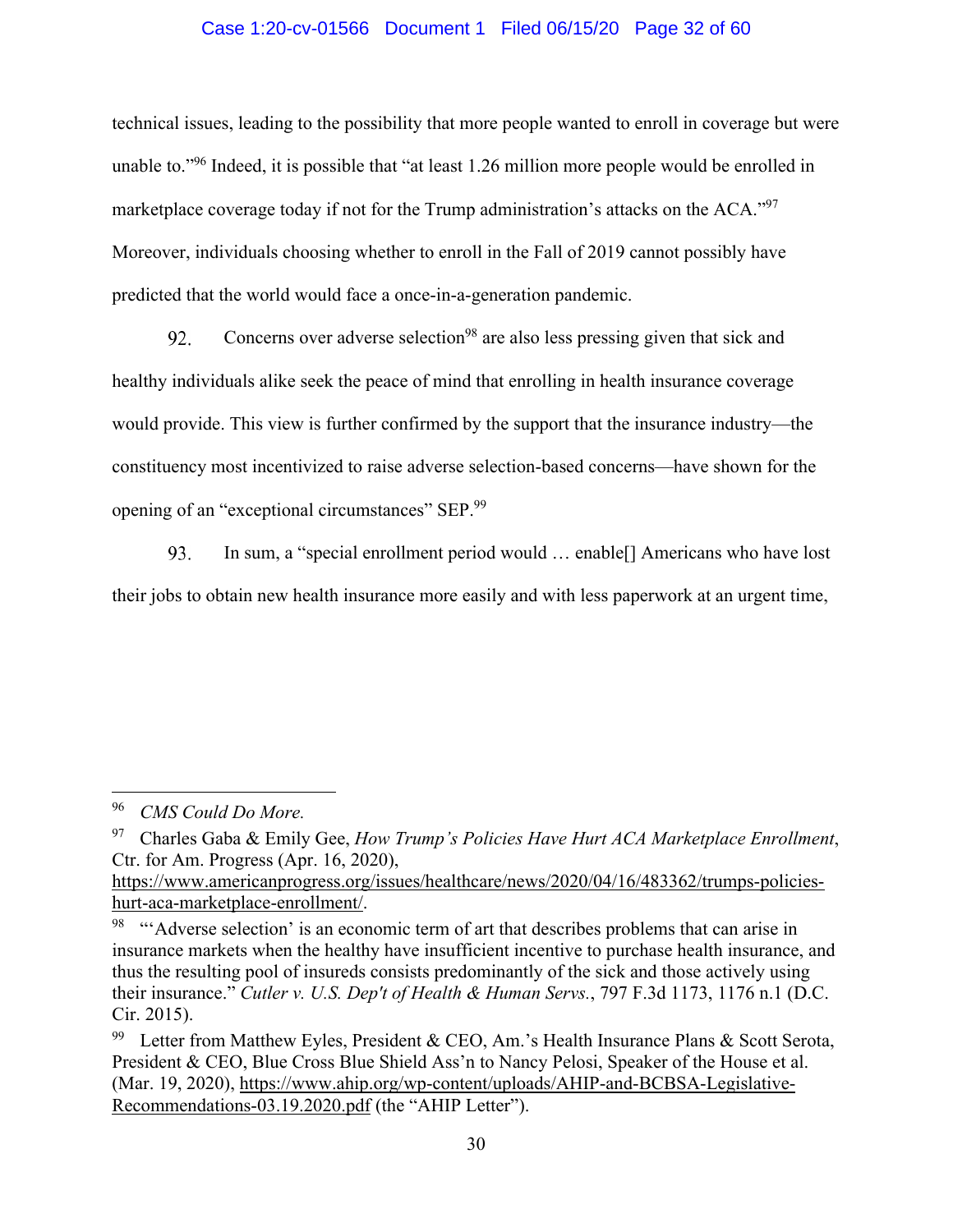… as well as give those who have already been uninsured another chance to purchase insurance

as the pandemic ramps up."<sup>100</sup>

#### $\mathbf{C}$ . **There is a wide consensus behind an SEP.**

94. The Trump Administration has already received letters of support from governors

and other state officials,<sup>101</sup> members of Congress,<sup>102</sup> and over 200 non-profits, including

https://content.govdelivery.com/attachments/MIEOG/2020/03/12/file attachments/1399533/Gov ernor%20Whitmer%20Letter%20to%20President%20Trump.pdf; Letter from Christopher T. Sununu, Governor of New Hampshire to Alex M. Azar II, HHS Sec'y & Seema Verma, CMS Administrator, https://www.governor.nh.gov/sites/g/files/ehbemt336/files/documents/secretaryazar.pdf (last visited June 14, 2020); Letter from Philip D. Murphy, Governor of New Jersey to Alex M. Azar II, HHS Sec'y & Seema Verma, CMS Administrator (Mar. 15, 2020), http://d31hzlhk6di2h5.cloudfront.net/20200315/8f/63/22/fb/f333ac94f2e2ebf477b14898/Govern or Murphy Letter to Secretary Azar and Administrator Verma 03152020.pdf; Letter from Kate Brown, Governor of Oregon to Alex M. Azar II, HHS Sec'y & Seema Verma, CMS Administrator (Mar. 23, 2020), https://healthcare.oregon.gov/marketplace/Documents/032320- OR-SEP-request-secAzar-adminVerma-COVID19.pdf; Letter from Coalition of State Att'ys General to Alex M. Azar II, HHS Sec'y & Seema Verma, CMS Administrator (Apr. 3, 2020), https://www.oag.ca.gov/system/files/attachments/press-docs/CA%20NC%20COVID-19%20healthcare%20exchange%20letter%20plus%20IA.pdf.

 $102$  Letter from Christopher S. Murphy, Senator, et al. to Alex M. Azar II, HHS Sec'y (Apr. 7, 2020),

https://www.manchin.senate.gov/imo/media/doc/SEP%20Letter%20to%20Azar%204.7.20%20F inal.pdf?cb; Letter from Jack Reed, Senator, et al. to Alex M. Azar II, HHS Sec'y & Seema Verma, CMS Administrator (Mar. 12, 2020),

https://www.peters.senate.gov/imo/media/doc/03.12.20%20Ltr%20to%20HHS%20CMS%20Re

<sup>100</sup> Alison Durkee, *Americans Can't Sign Up for Health Insurance During a Global Pandemic, Trump Decides*, Vanity Fair (Apr. 2, 2020), https://www.vanityfair.com/news/2020/04/trumprejects-aca-special-enrollment-period-coronavirus.

<sup>101</sup> *See, e.g.*, Letter from Douglas A. Ducey, Governor of Arizona, to Alex M. Azar II, HHS Sec'y (Mar. 25, 2020), https://azgovernor.gov/sites/default/files/20200325131134559.pdf; Letter from Tom Wolf, Governor of Pennsylvania, To Alex M. Azar II, HHS Sec'y & Seema Verma, CMS Administrator (Mar. 16, 2020),

https://www.insurance.pa.gov/Documents/Press%20and%20Communications/Testimonies%2c% 20Remarks%2c%20Speeches/03.16.20%20TWW%20COVID%2019%20SEP%20letter.pdf; Letter from Gretchen Whitmer, Governor of Michigan et al. to Alex M. Azar II, HHS Sec'y & Seema Verma, CMS Administrator (Apr. 13, 2020),

https://content.govdelivery.com/attachments/MIEOG/2020/04/13/file\_attachments/1425515/AC A%20Special%20Enrollment%20Letter%204.13.2020.pdf; Letter from Gretchen Whitmer, Governor of Michigan to Donald Trump, President of the United States,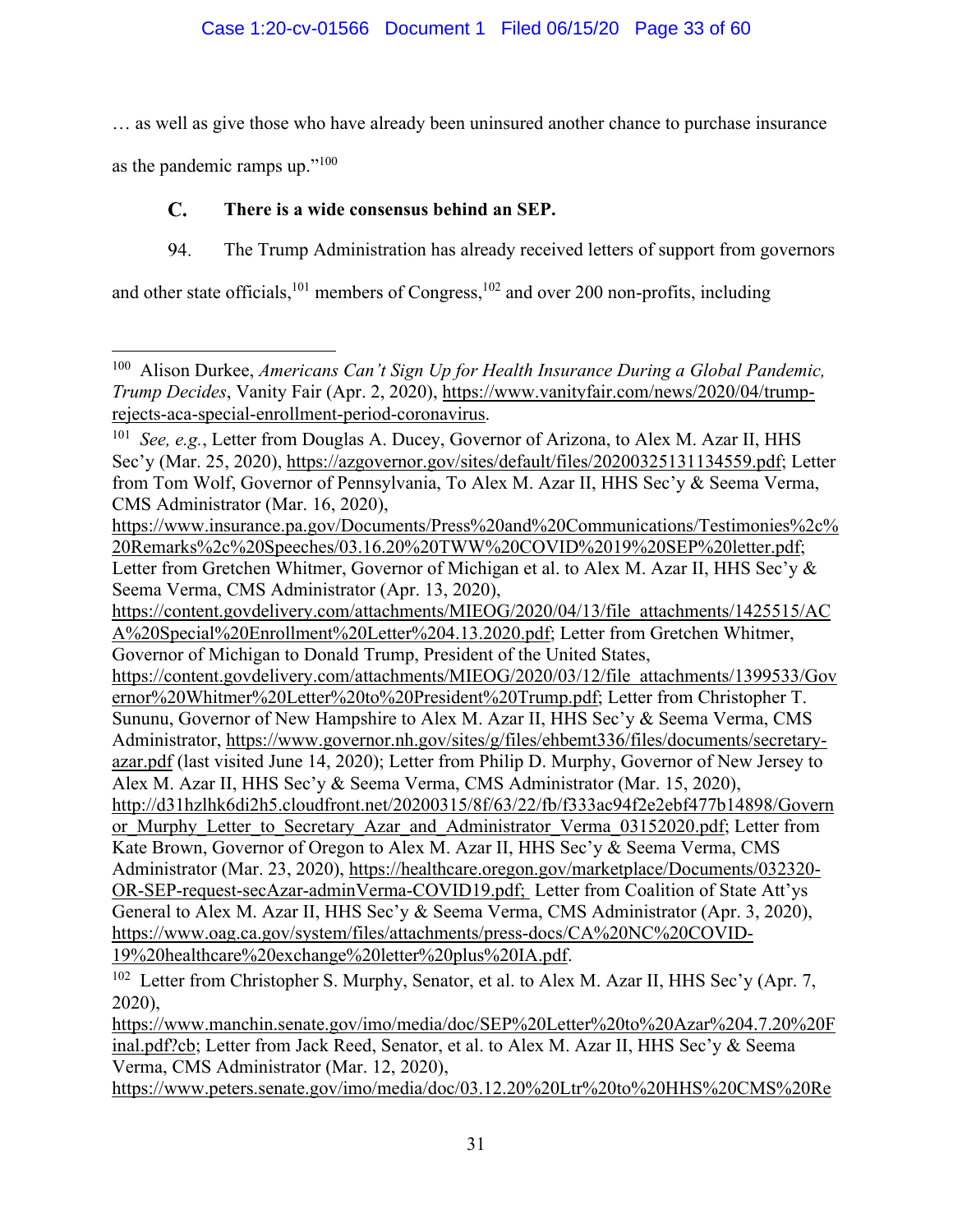# Case 1:20-cv-01566 Document 1 Filed 06/15/20 Page 34 of 60

providers' associations, patient groups, and policy and advocacy organizations,<sup>103</sup> which echo these points.

95. America's Health Insurance Plans and Blue Cross Blue Shield also encouraged the Administration to provide a special enrollment period, writing that it would "give people the opportunity to get the security and peace of mind that health care coverage provides."104 Both entities, along with other insurers and the U.S. Chamber of Commerce, also sent another letter advocating for "a new, one-time SEP for enrollment in the Marketplaces specifically for those individuals who are uninsured and not otherwise eligible for an existing SEP."105 In neither letter did the insurance industry mention any concerns regarding potential adverse selection, which would typically affect insurers the most.

<sup>%20</sup>Coronavirus%20Special%20Enrollment.pdf; Letter from Lloyd Doggett, Representative, et al. to Alex M. Azar II, HHS Sec'y (Mar. 13, 2020),

https://doggett.house.gov/sites/doggett.house.gov/files/2020.3.13%20Azar%20Letter 0.pdf.

<sup>&</sup>lt;sup>103</sup> Letter from Organizations to Alex M. Azar II, HHS Sec'y et al. (Mar. 20, 2020), https://younginvincibles.org/wp-content/uploads/2020/03/Request\_Emergency-Special-Enrollment-Period-to-Combat-COVID-19.pdf; Letter from Ingrida Lusis, Vice-President, Policy & Government Affairs, Am. Nurses Ass'n to Alex M. Azar II, HHS Sec'y (Apr. 2, 2020), https://www.nursingworld.org/~495ff2/globalassets/practiceandpolicy/work-environment/health- -safety/coronavirus/special-open-enrollment---hhs---04032020---final.pdf; Letter from Robert M. McLean, President, Am. College of Physicians to Mike Pence, Vice President of the United States et al. (Apr. 28, 2020),

https://www.acponline.org/acp policy/letters/letter to vice president pence and hhs regarding a special enrollment period for federally-facilitated exchanges april 2020.pdf.

<sup>104</sup> AHIP Letter.

<sup>&</sup>lt;sup>105</sup> Letter from Insurers and Others to Nancy Pelosi, Speaker of the House at 2 (Apr. 28, 2020), https://www.aha.org/system/files/media/file/2020/04/Letter%20COVID%20Coverage%20Coaliti on.pdf.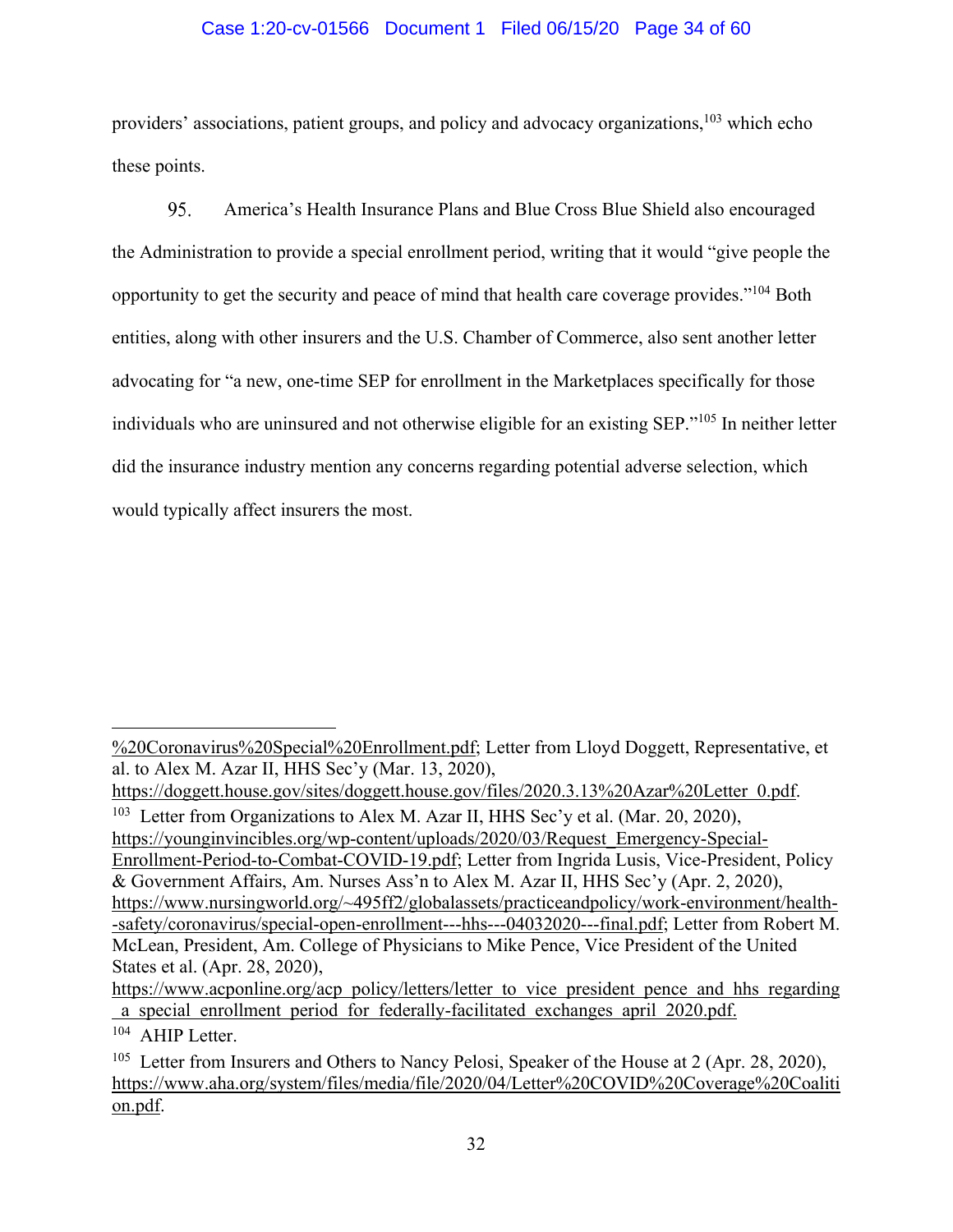## Case 1:20-cv-01566 Document 1 Filed 06/15/20 Page 35 of 60

96. The Association for Community Affiliated Plans has similarly noted that it is "already seeing stories of people who are afraid to come forward for testing or treatment because they do not have comprehensive health coverage."<sup>106</sup>

97. The American Enterprise Institute has also supported a special enrollment period, arguing that failing to do so would "needlessly make matters worse for millions of Americans who lose both their jobs and their health insurance in the coming weeks."<sup>107</sup>

98. HHS itself has emphasized the exceptional nature of the pandemic and the need for aggressive regulatory responses. HHS Secretary Azar formally declared a "public health emergency" to enable HHS to issue certain waivers,<sup>108</sup> which have been designed to alleviate regulatory burdens on insurers, providers, and other major companies.<sup>109</sup> In issuing one set of waivers, CMS Administrator Verma explicitly referenced "President Trump declar[ing] the rapidly evolving COVID-19 situation a national emergency"; asserted that "it remains vital that our healthcare system be equipped to respond effectively to the additional cases that do arise, that federal requirements designed for periods of relative calm do not hinder measures needed in an emergency"; and noted that such waivers "are reserved for the rarest of situations."<sup>110</sup>

<sup>106</sup> Allison Bell, *Pressure For National COVID-19 Special Enrollment Period Builds*, ThinkAdvisor (Mar. 20, 2020), https://www.thinkadvisor.com/2020/03/20/pressure-for-nationalcovid-19-special-enrollment-period-builds/?slreturn=20200301200529.

<sup>107</sup> *Blocking Open Enrollment.*

<sup>108</sup> *Determination that A Public Health Emergency Exists*, Pub. Health Emergency (Jan. 31, 2020), https://www.phe.gov/emergency/news/healthactions/phe/Pages/2019-nCoV.aspx.

<sup>109</sup> *Coronavirus Waivers & Flexibilities*, CMS, https://www.cms.gov/about-cms/emergencypreparedness-response-operations/current-emergencies/coronavirus-waivers (last updated June 10, 2020); *Emergency Use Authorization*, FDA, https://www.fda.gov/emergency-preparednessand-response/mcm-legal-regulatory-and-policy-framework/emergency-use-authorization#2019 ncov (last updated June 13, 2020).

<sup>110</sup> *Emergency Declaration Press Call Remarks by CMS Administrator Seema Verma*, CMS (Mar. 13, 2020), https://www.cms.gov/newsroom/press-releases/emergency-declaration-presscall-remarks-cms-administrator-seema-verma.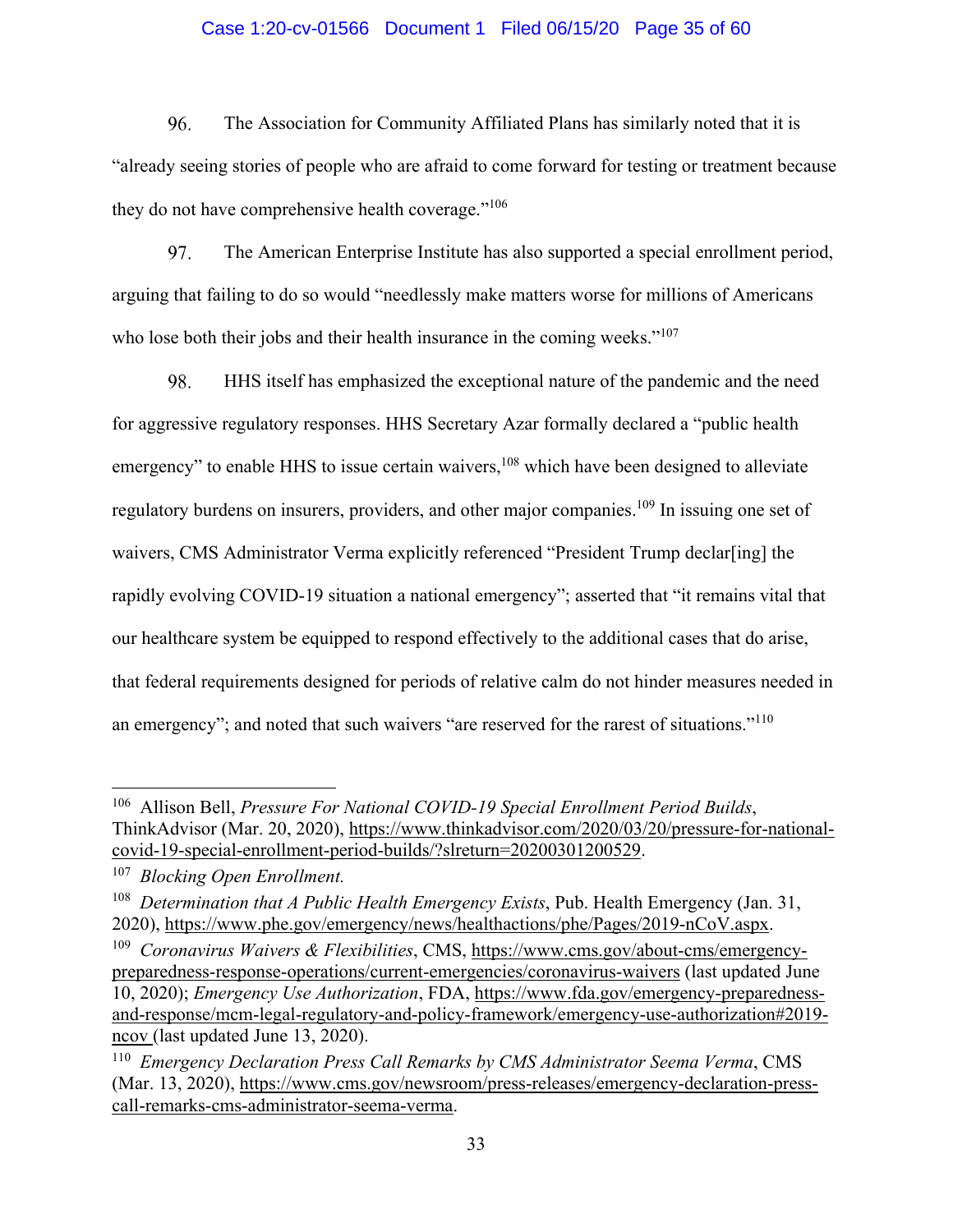### Case 1:20-cv-01566 Document 1 Filed 06/15/20 Page 36 of 60

99. Citing the "national emergency" posed by the pandemic, the IRS and the Employee Benefits Security Administration recently extended deadlines for enrolling in group health plans and other benefit plans until 60 days after the end of the pandemic, as well as for enrolling in COBRA continuation coverage. *Extension of Certain Timeframes for Employee Benefit Plans, Participants, and Beneficiaries Affected by the COVID-19 Outbreak*, 85 Fed. Reg. 26,351, 26,351 (May 4, 2020). In doing so, the agencies recognized the need to "take steps to minimize the possibility of individuals losing benefits because of a failure to comply with certain pre-established timeframes," and stated that "such relief is immediately needed to preserve and protect the benefits of participants and beneficiaries in all employee benefit plans across the United States during the National Emergency." *Id.*

 $100.$ HHS reviewed and expressly concurred with the agencies, noting that it would "exercise enforcement discretion to adopt a temporary policy of measured enforcement to extend similar timeframes otherwise applicable to non-Federal governmental group health plans and health insurance issuers." *Id.* The notice also referenced the legal requirement that Labor, Treasury, and HHS "ensure through an interagency Memorandum of Understanding (MOU) that regulations, rulings, and interpretations issued by each of the Departments relating to the same matter over which two or more departments have jurisdiction, are administered so as to have the same effect at all times." *Id.* at 26,351 n.6 (citing 42 U.S.C. § 300gg-92 n.).

101. Separately, CMS has announced that, in the context of Medicare Advantage and Medicare Part D, it would interpret "the exceptional conditions Special Enrollment Period (SEP) adopted under 42 CFR 422.62(b)(4) and 423.38(c)(8)(ii) for Individuals Affected by a FEMA-Declared Weather Related Emergency or Major Disaster" to apply to "beneficiaries who were

34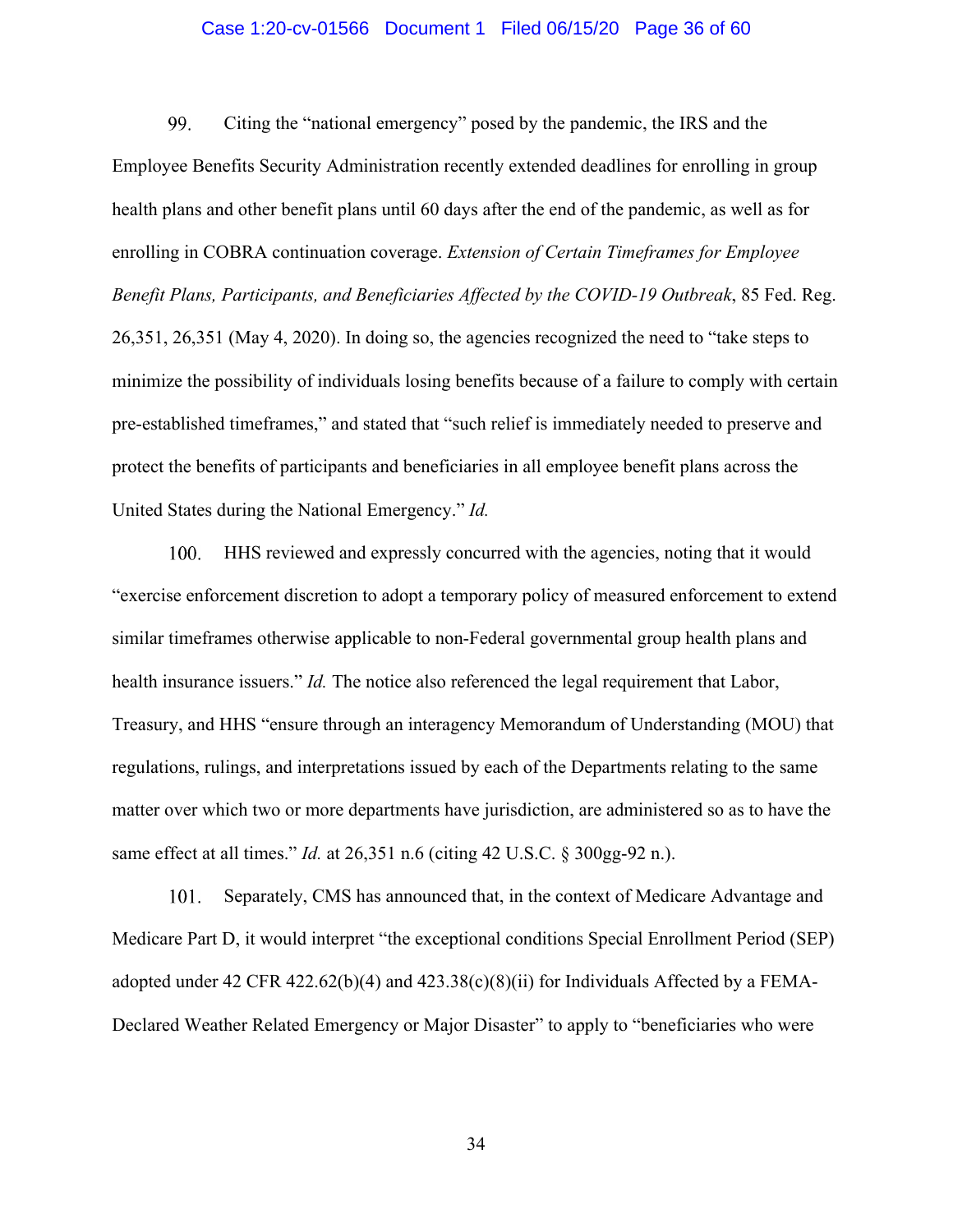# Case 1:20-cv-01566 Document 1 Filed 06/15/20 Page 37 of 60

eligible for—but unable to make—an election because they were affected by the COVID-19 pandemic."<sup>111</sup>

102. For other Medicare parts, CMS has also announced that it will provide "equitable relief" to "eligible individuals who could not submit a timely enrollment due to the impact COVID-19 pandemic-related national emergency had on SSA's processing." However, CMS will not require such individuals to "show proof they were impacted."<sup>112</sup>

103. In other words, in response to the pandemic, HHS and its sub-components have provided extraordinary flexibility to regulated industries, and have provided for expanded enrollment opportunities for other sources of health coverage, but inexplicably have not provided a special enrollment period for federally-facilitated and hybrid ACA Exchanges.

# **IV. Defendants unlawfully rejected a special enrollment period solely to avoid "propping up" the Affordable Care Act.**

104. Notwithstanding the many reasons to provide a special enrollment period along the same lines as the state Exchanges, the Trump Administration ultimately elected not to provide a special enrollment period for the 32 federally-facilitated Exchanges and 6 hybrid Exchanges.

<sup>111</sup> Memorandum from Jerry Mulcahy to All Medicare Advantage Organizations, Part D Sponsors, and Medicare-Medicaid Plans (May 5, 2020), https://www.cms.gov/files/document/special-enrollment-period-sep-individuals-affected-femadeclared-weather-related-or-other-major.pdf.

<sup>112</sup> *Enrollment Issues for COVID-19 Pandemic-Related National Emergency Questions and Answers for Medicare Beneficiaries*, CMS, https://www.cms.gov/files/document/enrollmentissues-covid-ab-faqs.pdf (last visited June 14, 2020).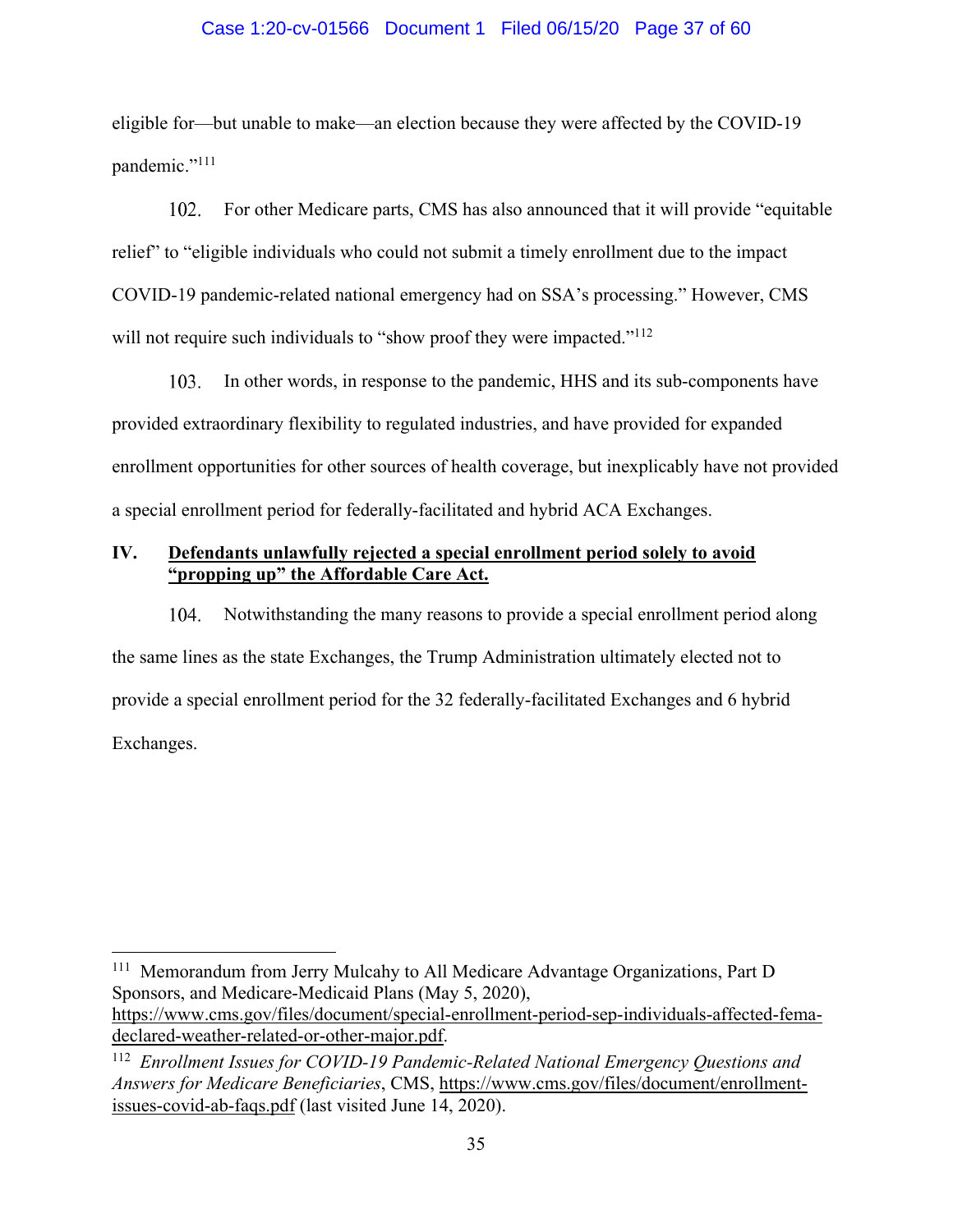## Case 1:20-cv-01566 Document 1 Filed 06/15/20 Page 38 of 60

 $105.$ A CMS spokesperson confirmed on March 21 that the Trump Administration was "considering whether to create a special enrollment period for Obamacare coverage because of the coronavirus emergency."<sup>113</sup>

106. The Trump Administration "had been considering the action for several weeks."<sup>114</sup>

107. The planning for a special enrollment period was sufficiently advanced that "[i]nsurers said they had expected Trump to announce a special enrollment period … based on conversations they had with officials at [CMS]."115 Indeed, "by late March, administration officials sent word to insurers that the call would soon be official: They were reopening Obamacare."<sup>116</sup>

However, "the situation suddenly became 'fluid,' in the description of one 108. executive," while "[a]nother described the administration as divided about whether to proceed, especially given the president's support for the lawsuit that would overturn the law."<sup>117</sup>

109. Defendants ultimately decided not to provide a special enrollment period.

<sup>113</sup> Mohana Ravindranath, *Trump Officials Weigh Reopening Obamacare Enrollment Over Coronavirus*, Politico (Mar. 21, 2020), https://www.politico.com/news/2020/03/21/trumpadministration-obamacare-coronavirus-140806.

<sup>114</sup> *Obamacare Markets Will Not Reopen.*

<sup>115</sup> Susannah Luthi, *Trump Rejects Obamacare Special Enrollment Period Amid Pandemic*, Politico (Mar. 31, 2020), https://www.politico.com/news/2020/03/31/trump-obamacarecoronavirus-157788.

<sup>116</sup> *How Trump Surprised His Own Team.*

<sup>117</sup> *Obamacare Markets Will Not Reopen; see Texas v. United States*, 945 F.3d 355, 373 (5th Cir. 2019), *cert. granted*, 140 S. Ct. 1262 (2020).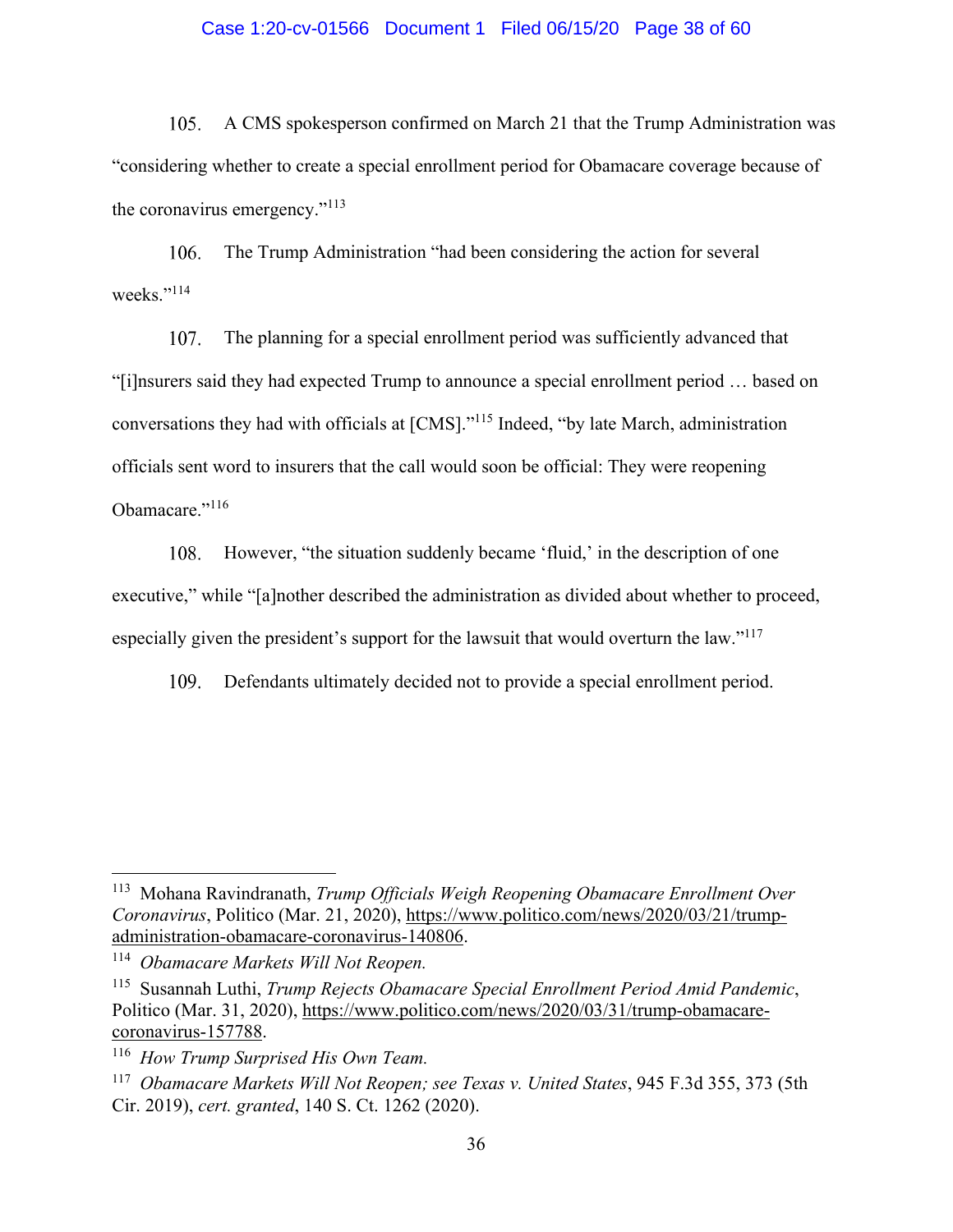## Case 1:20-cv-01566 Document 1 Filed 06/15/20 Page 39 of 60

 $110.$ The decision was first communicated publicly on March 31, when a White House official told Politico that the Trump Administration had decided not to provide a special enrollment period.<sup>118</sup>

111. HHS Secretary Azar defended the decision on the grounds that allowing providers to seek reimbursement through two legislatively-created funds is "better for … uninsured individuals" because it provides "disease-specific support of care to make sure that people get treatment."<sup>119</sup>

Defendants have not provided a written explanation of why the novel coronavirus 112. pandemic did not qualify as an "exceptional circumstance," or why reopening the Exchanges would constitute bad policy.

 $113.$ Defendants' decision not to reopen the Exchanges ultimately rested on a political calculation made by the White House and reached because "[t]he president opposed reopening the Obamacare marketplaces when presented with the option."<sup>120</sup>

114. President Trump's contempt for the ACA is well known, and guided Defendants' ultimate decision. "In meetings at the White House in the time between his stated consideration and his announced rejection of the idea, Trump on multiple occasions … referred to Obamacare as 'a failure,' and questioned why the administration should bother helping to prop it up."<sup>121</sup>

A member of the President's party "close to the administration" characterized the 115. decision as "purely ideological," while an administration official characterized it as "a bad

<sup>118</sup> *Trump Rejects Obamacare Special Enrollment Period.*

<sup>119</sup> *How Trump Surprised His Own Team.* 

<sup>120</sup> *Id.*

<sup>121</sup> *Biden Tells Trump.*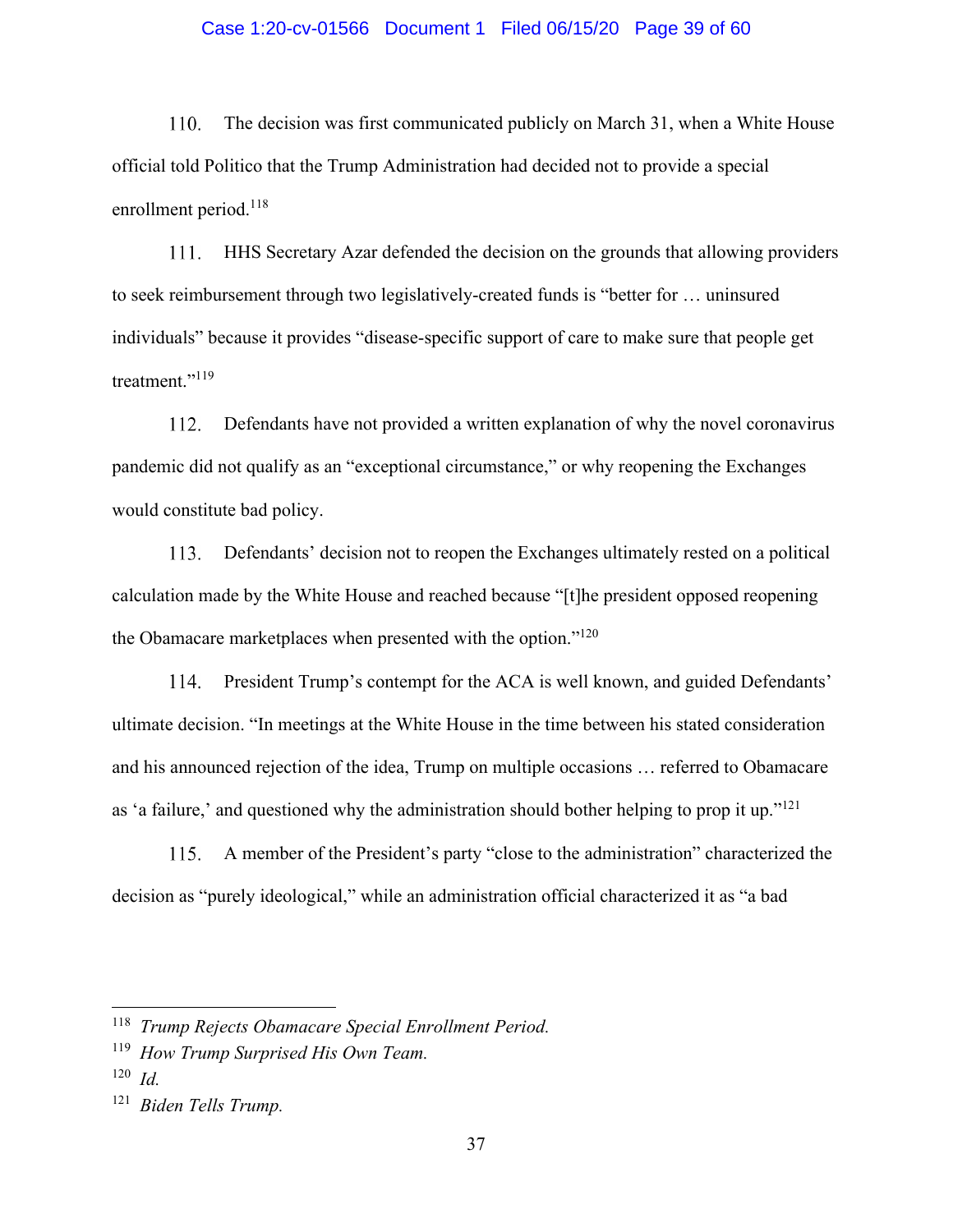### Case 1:20-cv-01566 Document 1 Filed 06/15/20 Page 40 of 60

decision opticswise" because it "politicizes people's access to health services during a serious national health emergency."122

116. The decision "surprised even some officials in the Health and Human Services Department, who believed the concept was still under consideration," and worried officials who "viewed the verdict as an unforced error in the middle of a historic pandemic."<sup>123</sup>

The Trump Administration has also "declined to publicize the existing options for 117. Americans who have recently lost health benefits through job reductions."<sup>124</sup>

Defendants' decision not to provide a special enrollment period, their denial of 118. requests to do so, their apparent interpretation of the term "exceptional circumstances," and their conclusion that the novel coronavirus does not constitute an "exceptional circumstance," all constitute "final agency action for which there is no other adequate remedy in a court" and is "subject to judicial review." 5 U.S.C. § 704; *see id.* § 702.

# **V. Defendants have repeatedly attempted to sabotage the ACA.**

The Trump Administration's decision not to open a special enrollment period 119. "follows a long-established pattern by the administration to weaken and discourage enrollees to the ACA at nearly every turn possible" in an effort to sabotage the law.<sup>125</sup> That history reveals that the decision not to open an "exceptional circumstances" SEP resulted from President Trump's hatred of the ACA, not the reasoned decisionmaking required by the APA.

<sup>122</sup> *How Trump Surprised His Own Team.*

<sup>123</sup> *Id.*

<sup>124</sup> *Obamacare Markets Will Not Reopen*.

<sup>125</sup> Katelyn Burns, *Trump Could Have Reopened Enrollment for the Affordable Care Act for Coronavirus. He Chose Not to.*, Vox (Apr. 1, 2020), https://www.vox.com/policy-andpolitics/2020/4/1/21202841/trump-enrollment-affordable-care-act-coronavirus.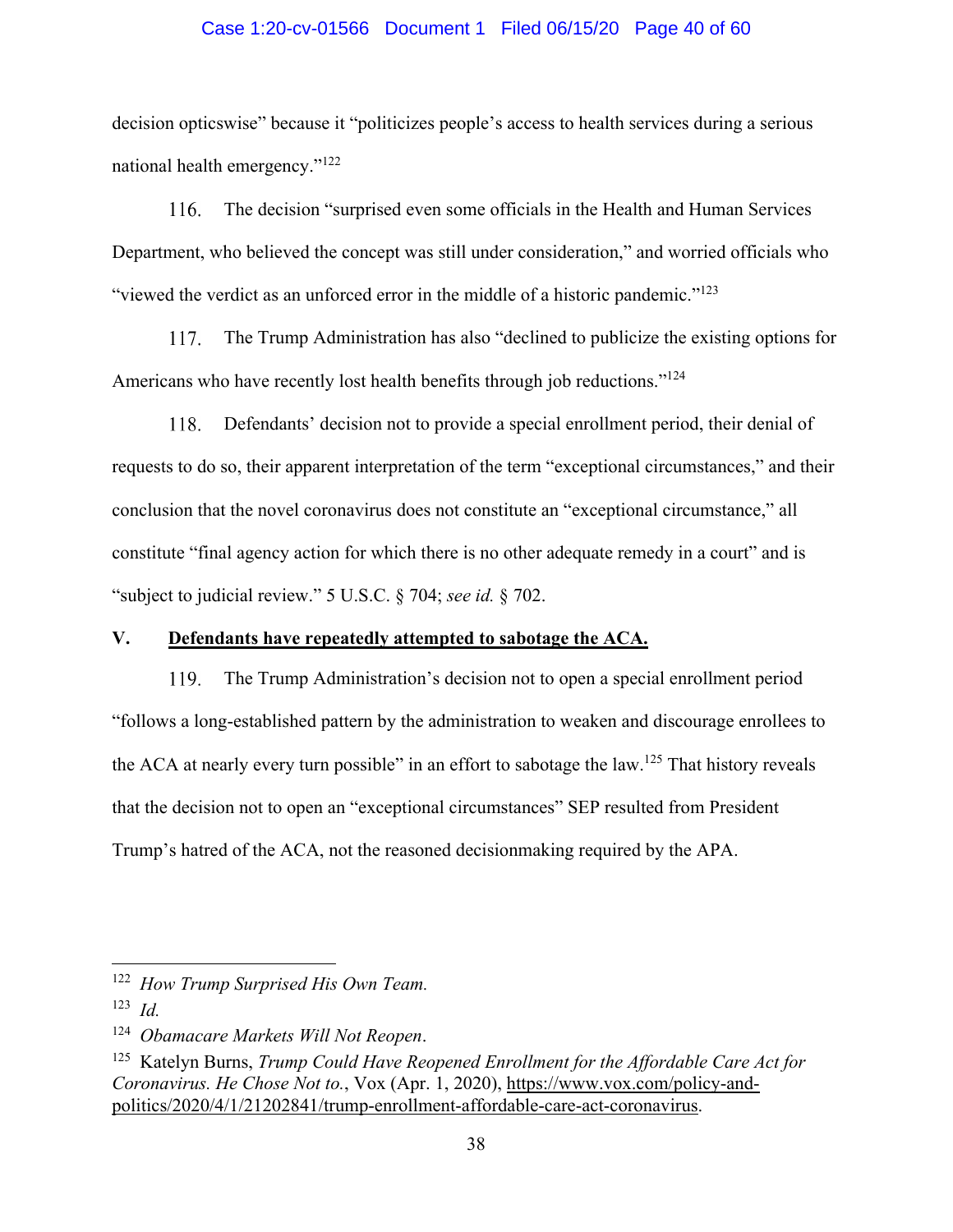#### $\mathbf{A}$ . **Defendants have promised to undermine the ACA.**

120. Specifically, President Trump and his advisors have repeatedly promised to undermine the Affordable Care Act as a substitute for repealing it legislatively.

121. On January 25, 2017, President Trump stated, "[T]he best thing we could do is nothing for two years, let [the ACA] explode. And then we'll go in and we'll do a new plan and—and the Democrats will vote for it. Believe me … . So let it all come [due] because that's what's happening. It's all coming [due] in '17. We're gonna have an explosion. And to do it right, sit back, let it explode and let the Democrats come begging us to help them because it's on them."126

122. After Congress declined to repeal the Affordable Care Act on July 28, 2017, President Trump tweeted, "3 Republicans and 48 Democrats let the American people down. As I said from the beginning, let ObamaCare implode, then deal. Watch!"<sup>127</sup>

 $123.$ On October 13, 2017, President Trump stated, "We're taking a little different route than we had hoped, because getting Congress—they forgot what their pledges were. … So we're going a little different route. But you know what? In the end, it's going to be just as effective, and maybe it'll even be better."128

<sup>&</sup>lt;sup>126</sup> *Transcript: ABC News Anchor David Muir Interviews President Trump*, ABC News (Jan. 25, 2017), http://abcnews.go.com/Politics/transcript-abc-news-anchor-david-muir-interviewspresident/story?id=45047602.

<sup>&</sup>lt;sup>127</sup> Donald J. Trump (@realDonaldTrump), Twitter (July 28, 2017, 2:25 AM), https://twitter.com/realDonaldTrump/status/890820505330212864.

<sup>128</sup> *President Trump Addresses Values Voters Summit*, CNN (Oct. 13, 2017), http://www.cnn.com/TRANSCRIPTS/1710/13/cnr.04.html.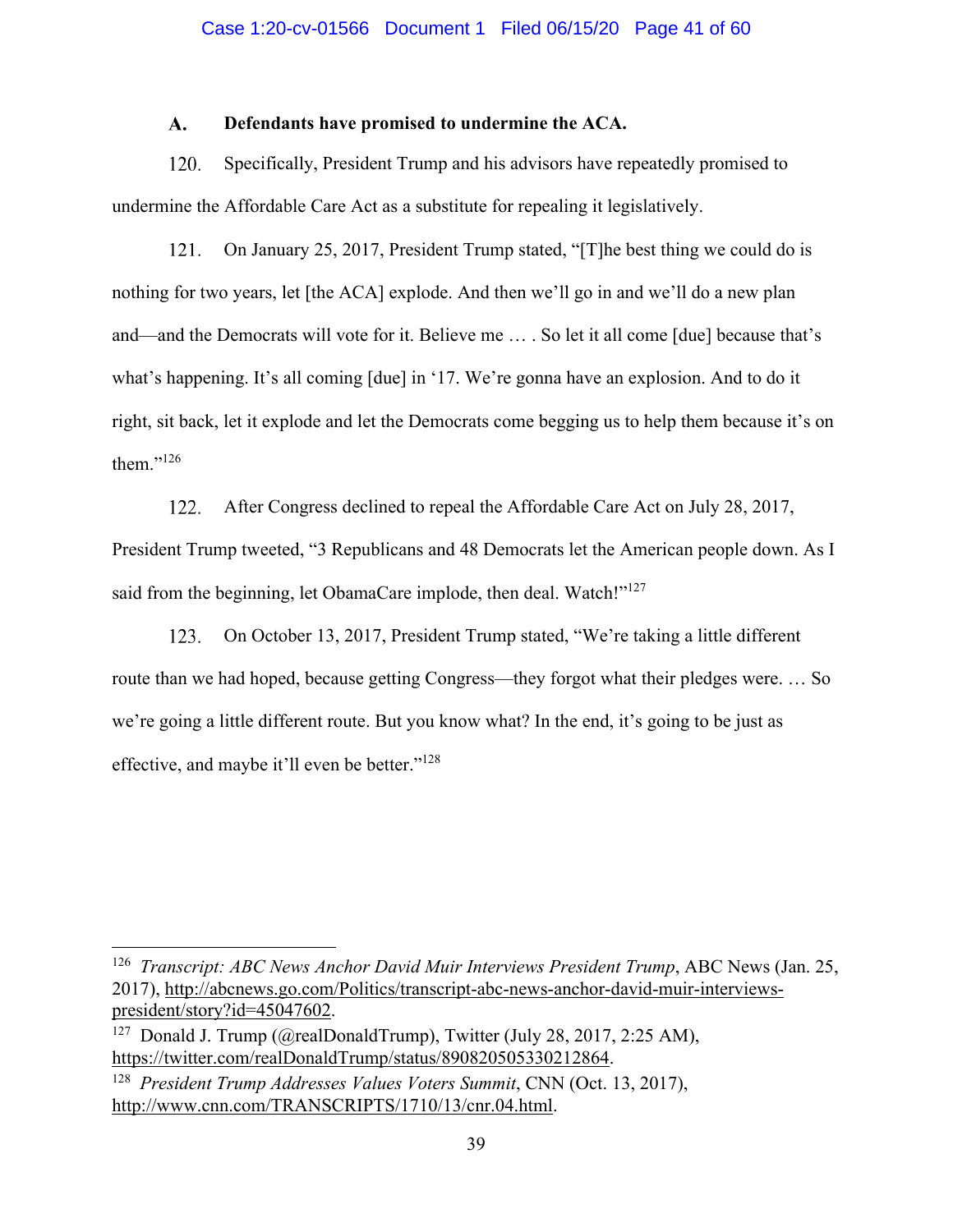# Case 1:20-cv-01566 Document 1 Filed 06/15/20 Page 42 of 60

124. In late April 2018, at a rally in Michigan, President Trump bragged, "Essentially, we are getting rid of Obamacare …. Some people would say, essentially, we have gotten rid of  $it.$ "<sup>129</sup>

In signing a bill unrelated to the ACA on May 30, 2018, President Trump stated:  $125.$ "For the most part, we will have gotten rid of a majority of Obamacare."130 He went on to confirm that his Administration's objective is to achieve by executive action alone what Congress has refused to do: "Could have had it done a little bit easier, but somebody decided not to vote for it, so it's one of those things."131

126. At a rally on June 23, 2018, according to an observer, President Trump complained about Congress's decision not to repeal the ACA and told audience members that ""it doesn't matter. We gutted it anyway."<sup>132</sup>

127. On August 1, 2018, President Trump returned to the same theme, stating that even though Congress declined to repeal the ACA, "I have just about ended Obamacare," but "we're doing it a different way. We have to go a different route."<sup>133</sup>

<sup>129</sup> Alan Rappeport, *Trump Says He Got Rid of Obamacare. The I.R.S. Doesn't Agree*, N.Y. Times (May 6, 2018), https://www.nytimes.com/2018/05/06/business/trump-obamacare-irs.html. 130 *Remarks by President Trump at S.204, "Right to Try" Bill Signing*, The White House (May 30, 2018), https://www.whitehouse.gov/briefings-statements/remarks-president-trump-s-204 right-try-bill-signing/.

<sup>131</sup> *Id*.

<sup>132</sup> Laura Litvan (@LauraLitvan), Twitter (June 23, 2018, 4:04 PM), https://twitter.com/LauraLitvan/status/1010614472946352128; *see also* Jake Sherman et al., *Overheard at the DSCC Retreat on Martha's Vineyard*, Politico (June 24, 2018), https://www.politico.com/newsletters/playbook/2018/06/24/overheard-at-the-dscc-retreat-onmarthas-vineyard-281247.

<sup>133</sup> *President Trump Calls the Show!*, The Rush Limbaugh Show (Aug. 1, 2018), https://www.rushlimbaugh.com/daily/2018/08/01/president-trump-calls-the-show/amp/ (emphasis added).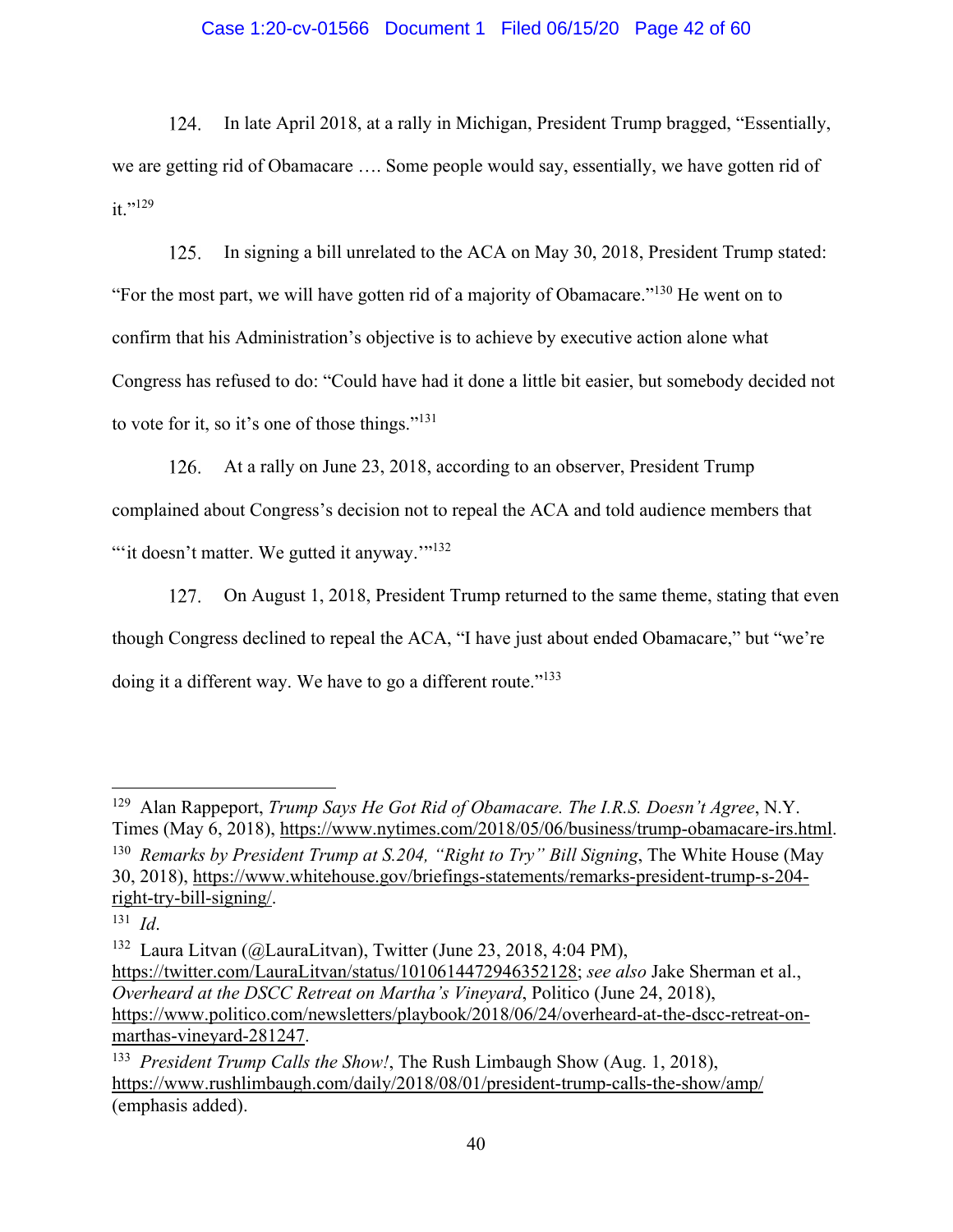# Case 1:20-cv-01566 Document 1 Filed 06/15/20 Page 43 of 60

On October 2, 2018, President Trump referenced the ACA and stated, "We had it 128. repealed and replaced. A little shock[] took place early in the morning. But the fact is, we didn't get one Democrat vote.... But we've pretty much dismantled it."<sup>134</sup>

 $129.$ On November 2, 2018, President Trump boasted that his Administration is "decimating [the ACA] strike by strike;"<sup>135</sup> "we've decimated Obamacare."<sup>136</sup>

130. On March 5, 2020, President Trump reiterated that he wanted to "totally kill" the Affordable Care Act.<sup>137</sup>

On May 6, 2020, during a press availability in the Oval Office, President Trump 131.

declared that his Administration would continue arguing to invalidate the ACA, stating that

"Obamacare is a disaster," that "[w]hat we want to do is terminate it," and that his

Administration had "already pretty much killed it."<sup>138</sup>

<sup>134</sup> *Speech: Donald Trump Holds a Political Rally in Southaven, MS – October 2, 2018*, Factbase, https://factba.se/transcript/donald-trump-speech-maga-rally-southaven-ms-october-2- 2018.

<sup>135</sup> *Speech: Donald Trump Holds a Political Rally in Huntington, West Virginia – November 2, 2018*, Factbase, https://factba.se/transcript/donald-trump-speech-maga-rally-huntington-wvnovember-2-2018.

<sup>&</sup>lt;sup>136</sup> Jim Acosta (@Acosta), Twitter (Nov. 2, 2018, 8:19 PM), https://twitter.com/acosta/status/1058514065595777024?s=21.

<sup>137</sup> *Remarks by President Trump at a Fox News Town Hall*, White House (Mar. 6, 2020), https://www.whitehouse.gov/briefings-statements/remarks-president-trump-fox-news-town-hallscranton-pa/.

<sup>138</sup> Nikki Carvajal, *Trump Says Administration Will Continue Legal Fight to Eliminate Obamacare*, CNN (May 6, 2020), https://www.cnn.com/2020/05/06/politics/trumpobamacare/index.html.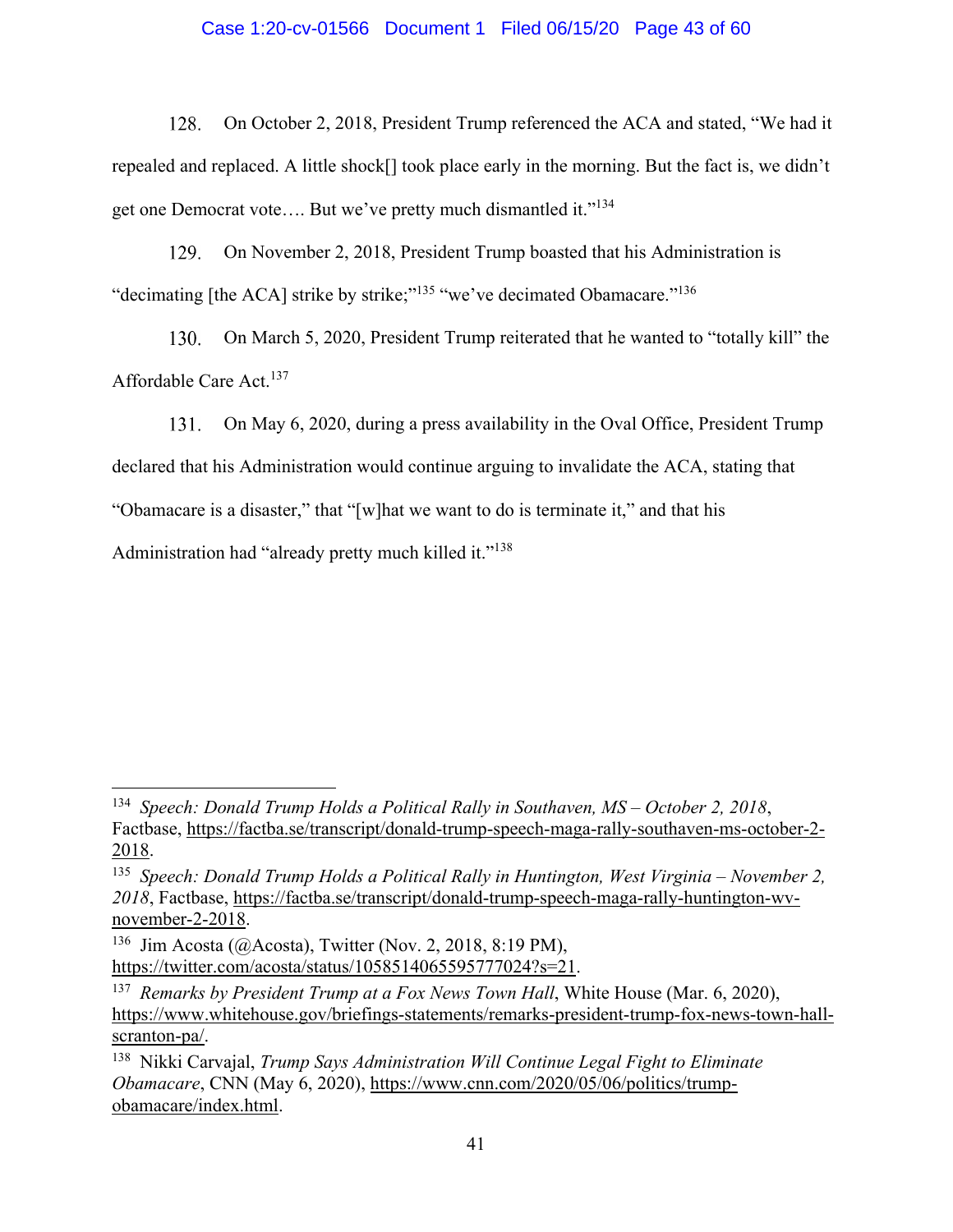#### Case 1:20-cv-01566 Document 1 Filed 06/15/20 Page 44 of 60

132. On May 26, 2020, during a press availability in the Oval Office, President Trump claimed that "[w]e slashed Obamacare's crippling requirements," and that "essentially we got rid of Obamacare, if you want to know the truth. You can say that in the truest form."139

#### **Defendants have taken actions designed to undermine the ACA. B.**

133. President Trump and his Administration have made good on their threats to undermine the ACA through executive action, although the ACA has continued to function and remains the law of the land.

Hours after he was sworn in, President Trump signed Executive Order No. 134. 13,765, *Minimizing the Economic Burden of the Patient Protection and Affordable Care Act Pending Repeal*, 82 Fed. Reg. 8,351 (Jan. 20, 2017). The Order turned what had been candidate Trump's promises to repeal the ACA into President Trump's official policy. *Id.* § 1 ("It is the policy of my Administration to seek the prompt repeal of the Patient Protection and Affordable Care Act …."). "[P]ending such repeal," the Order directs Administration officials to "take all actions consistent with law to minimize the unwarranted economic and regulatory burdens of the Act." *Id.*; *see id.* §§ 2-4.

On October 12, 2017, President Trump signed Executive Order No. 13,813, 135. entitled *Promoting Healthcare Choice and Competition Across the United States*, 82 Fed. Reg. 48,385 (Oct. 12, 2017). The Order directs the Administration to "prioritize three areas for improvement in the near term: association health plans (AHPs), short-term, limited-duration insurance (STLDI), and health reimbursement arrangements (HRAs)," *id.* § 1(b). All three provide coverage, often bare-bones, that does not need to comply with the ACA's requirements.

<sup>139</sup> *Remarks by President Trump on Protecting Seniors with Diabetes*, White House (May 26, 2020), https://www.whitehouse.gov/briefings-statements/remarks-president-trump-protectingseniors-diabetes/.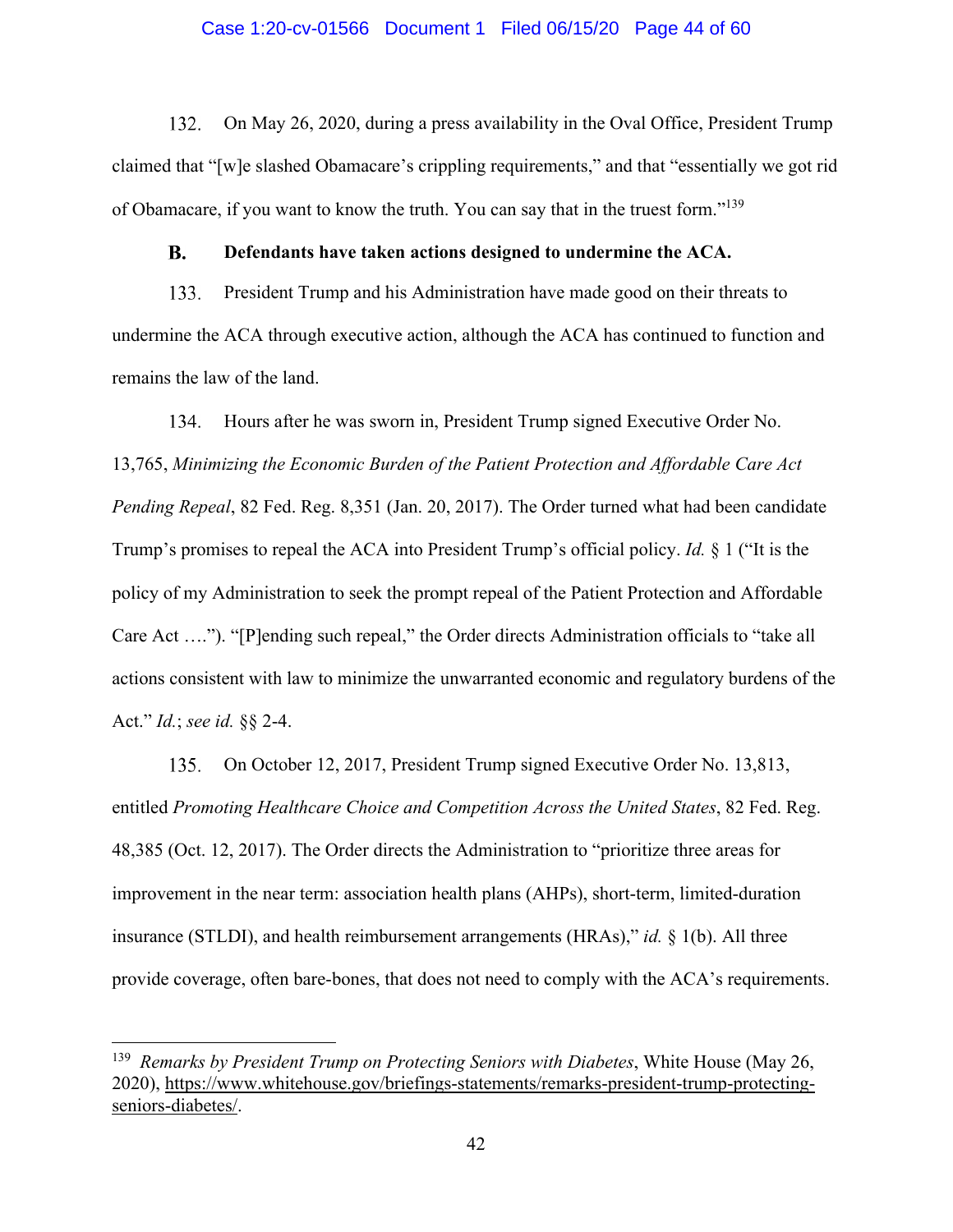# Case 1:20-cv-01566 Document 1 Filed 06/15/20 Page 45 of 60

In keeping with Executive Order No. 13,813's directive, the Administration has issued rules expanding access to  $AHPs$ ,<sup>140</sup> and  $STLDI$ ,<sup>141</sup> and  $HRAs$ .<sup>142</sup> Such plans provide especially meager protection against the novel coronavirus, including major coverage gaps and high cost-sharing.<sup>143</sup>

Section 1332 of the ACA, 42 U.S.C. § 18052, permits states to apply for waivers  $136.$ of some of the law's requirements in order to promote innovative policies that satisfy certain statutorily-prescribed guardrails, *see id.* § 18052(b)(1). Although the Trump Administration has encouraged states to apply for Section 1332 waivers,<sup>144</sup> it has either denied or not responded to many of the requests for waivers that it has received,<sup>145</sup> especially when it believes that granting the waivers would faithfully implement the Act by expanding access to coverage. By contrast, the Administration has eagerly processed state waivers that are designed to reduce access to quality health insurance.146

144 *See, e.g.*, Letter from Thomas E. Price, former HHS Sec'y, to state governors (Mar. 13, 2017), https://www.cms.gov/CCIIO/Programs-and-Initiatives/State-Innovation-Waivers/Downloads/March-13-2017-letter 508.pdf ("We welcome the opportunity to work with

states on Section 1332 State Innovation Waivers….").

<sup>140</sup> *See Definition of "Employer" Under Section 3(5) of ERISA—Association Health Plans*, 83 Fed. Reg. 28,912 (June 21, 2018).

<sup>141</sup> *See Short-Term, Limited-Duration Insurance*, 83 Fed. Reg. 38,212 (Aug. 3, 2018).

<sup>142</sup> *See Health Reimbursement Arrangements and Other Account-Based Group Health Plans*, 84 Fed. Reg. 28,888 (June 20, 2019).

<sup>143</sup> Emily Curran et al., *In the Age of COVID-19, Short-Term Plans Fall Short for Consumers*, Commonwealth Fund (May 12, 2020), https://www.commonwealthfund.org/blog/2020/agecovid-19-short-term-plans-fall-short-consumers.

<sup>145</sup> *See* Alison Kodjak, *Administration Sends Mixed Signals On State Health Insurance Waivers*, NPR (Oct. 19, 2017), http://www.npr.org/sections/health-

shots/2017/10/19/558310690/administration-sends-mixed-signals-on-state-health-insurancewaivers. *See generally Section 1332: State Innovation Waivers*, CMS,

https://www.cms.gov/CCIIO/Programs-and-Initiatives/State-Innovation-Waivers/Section 1332 State Innovation Waivers-.html (listing pending, approved, and denied waiver requests).

<sup>146</sup> *See* Bruce Japsen, *Trump's Medicaid Work Rules Hit States With Costs And Bureaucracy*, Forbes (July 22, 2018), https://www.forbes.com/sites/brucejapsen/2018/07/22/trumps-medicaid-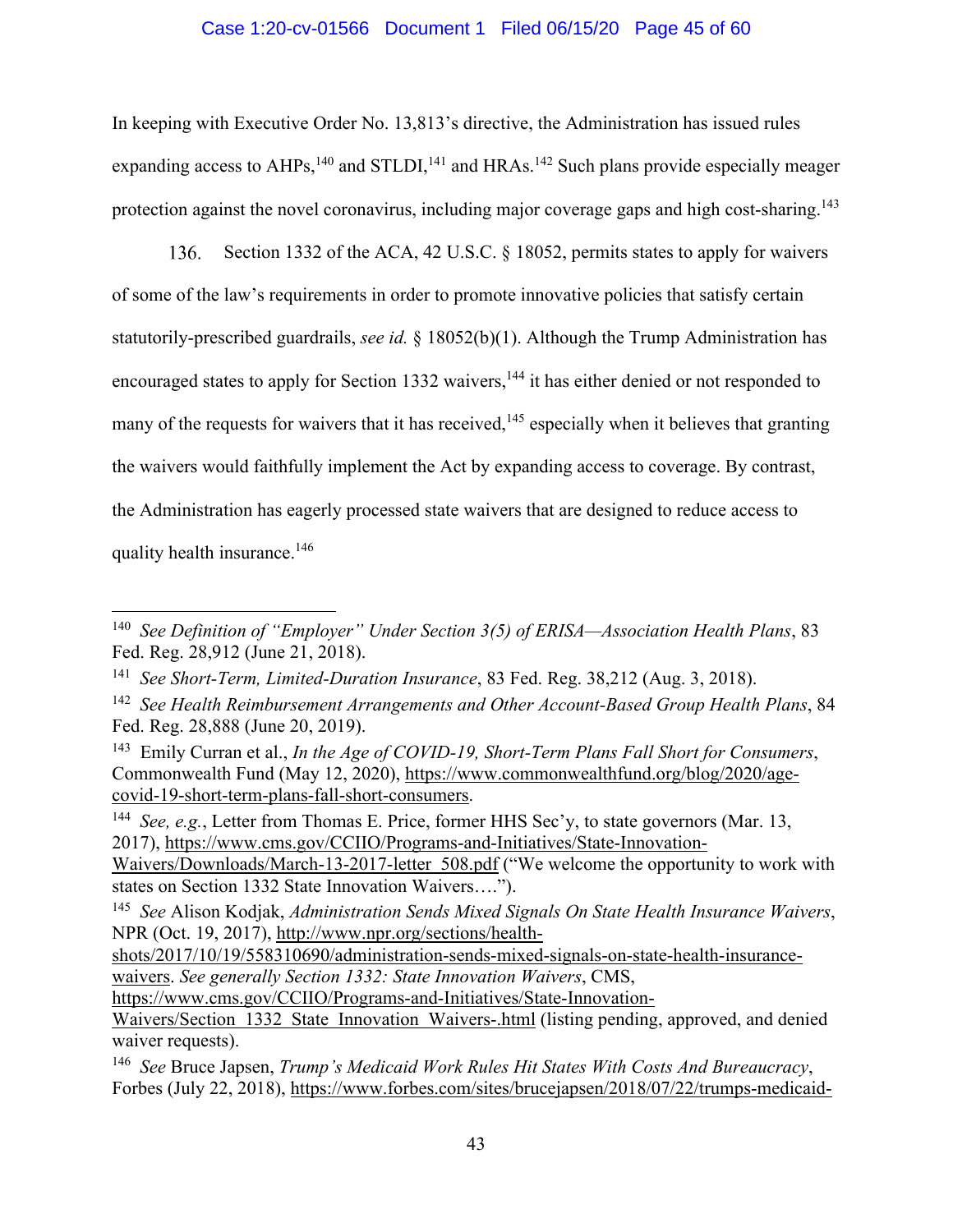# Case 1:20-cv-01566 Document 1 Filed 06/15/20 Page 46 of 60

137. As reflected by the statements catalogued above, the Administration's communications strategy is aimed at creating a false public impression about the ACA and reducing public confidence in the law and its Exchanges, thereby discouraging individuals from enrolling in ACA-compliant insurance and weakening the Exchanges. Indeed, Senators Schatz, Booker, and Murphy have collected numerous examples where HHS social media accounts published "anti-ACA content."147

138. The Trump Administration has repeatedly shortened the period for open enrollment, cutting the open enrollment period for 2018 plans in half compared to prior years.<sup>148</sup> The Administration again shortened open enrollment in 2019 and 2020.<sup>149</sup> Shortening the open enrollment period is designed to make it more difficult for individuals to enroll in health insurance coverage and further destabilize the Exchanges.

139. The Trump Administration has repeatedly slashed funding for outreach and advertising for open enrollment,<sup>150</sup> even though robust evidence known to HHS demonstrates

work-rules-hit-states-with-costs-and-bureaucracy/#745af26066f5; *see also Stewart v. Azar*, 313 F. Supp. 3d 237 (D.D.C. June 29, 2018).

<sup>&</sup>lt;sup>147</sup> Letter from Brian Schatz, Senator, et al. to Thomas E. Price, former HHS Sec'y, at 1 (July 21, 2017), https://www.schatz.senate.gov/imo/media/doc/7.21.17%20Schatz-Booker-Murphy%20Letter%20to%20Sec.%20Price.pdf.

<sup>148</sup> *Patient Protection and Affordable Care Act; Market Stabilization*, 82 Fed. Reg. 18,346, 18,353-54 (Apr. 18, 2017); *see* 45 C.F.R. § 155.410(e).

<sup>149</sup> Clary Estes, *We Are Midway Through ACA's 2020 Enrollment Period, but The Trump Administration Is Hoping You Won't Notice*, Forbes (Nov. 23, 2019), https://www.forbes.com/sites/claryestes/2019/11/23/we-are-midway-through-acas-2020 enrollment-period-but-the-trump-administration-is-hoping-you-wont-notice/#45ab958f6bb1.

<sup>150</sup> Paul Demko, *Trump White House Abruptly Halts Obamacare Ads*, Politico (Jan. 26, 2017), http://www.politico.com/story/2017/01/trump-white-house-obamacare-ads-234245; *Policies Related to the Navigator Program and Enrollment Education for the Upcoming Enrollment Period*, CMS 1 (Aug. 31, 2017), https://www.cms.gov/CCIIO/Programs-and-Initiatives/Health-Insurance-Marketplaces/Downloads/Policies-Related-Navigator-Program-Enrollment-Education-8-31-2017.pdf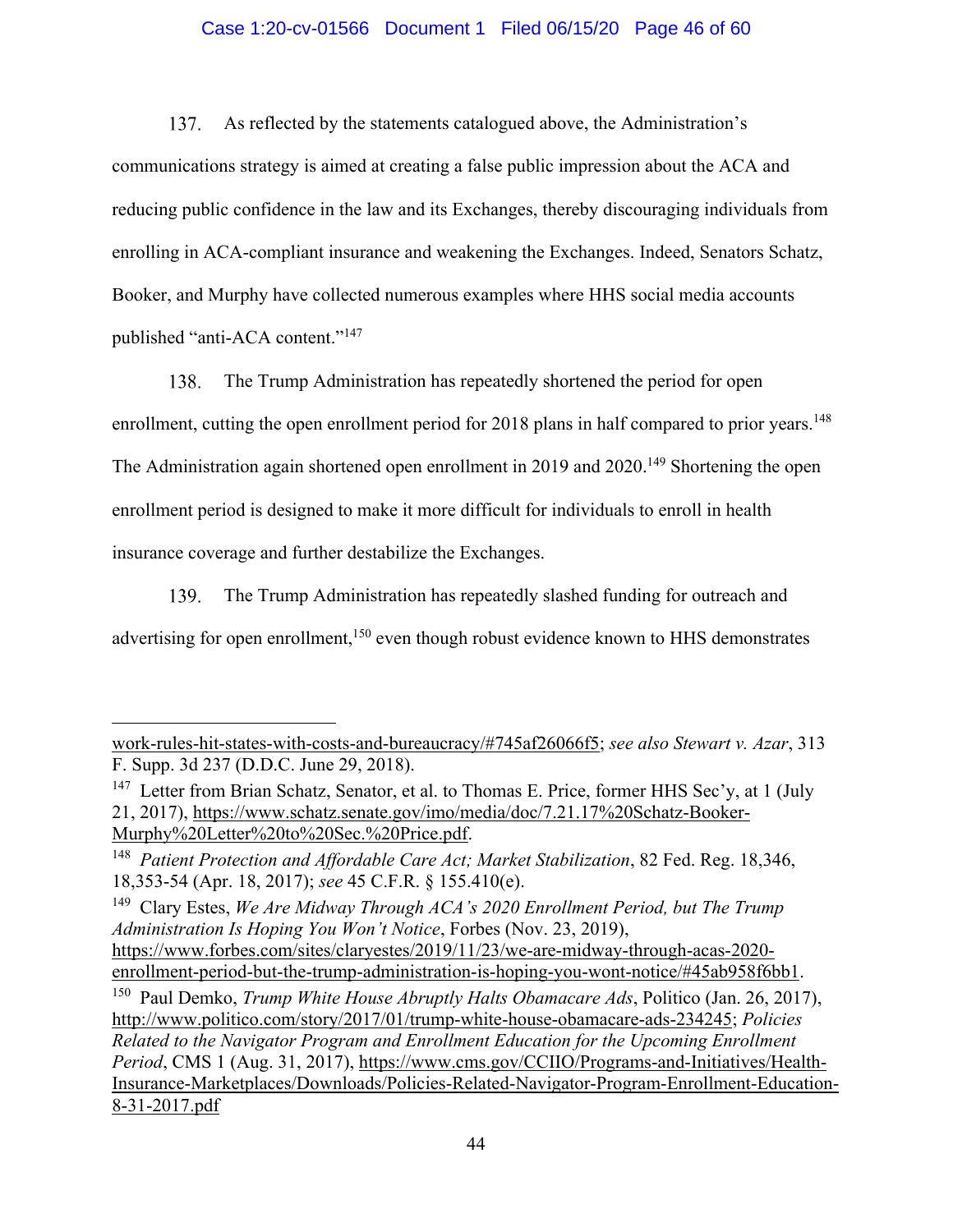### Case 1:20-cv-01566 Document 1 Filed 06/15/20 Page 47 of 60

robust advertising, and television advertising in particular, is critical to fulfilling the ACA's goal of increasing enrollment.151 The Administration has also slashed funding for navigators, groups which assist individuals in the enrollment process.<sup>152</sup>

140. In sum, there is substantial reason to believe that the Trump Administration's decision not to provide a special enrollment period in response to the novel coronavirus pandemic was motivated by President Trump's intent to unlawfully sabotage the Affordable Care Act, as has been publicly reported.

#### **VI. Defendants' unlawful decision harms Chicago.**

By definition, Defendants' unlawful decision to bar uninsured and underinsured  $141.$ individuals from enrolling in health insurance in response to a global pandemic will mean that more individuals are uninsured and underinsured than would have been the case with a blanket SEP. As explained above, providing a special enrollment period would make it easier and more attractive for families to enroll in ACA-compliant coverage—which could give as many as *two million people* insurance through the federally-facilitated and hybrid Exchanges. But Defendants did not, and so those people will not.

The consequences of that failure are immense. "[C]ompared to the insured  $142.$ population, the uninsured are more likely to skip or postpone needed care due to cost."153 Then, "when uninsured persons do use services, they are likely to need more costly health services

<sup>151</sup> *See id.*

<sup>152</sup> *GAO-18-567, Health Insurance Exchanges: HHS Should Enhance Its Management of Open Enrollment Performance*, U.S. Gov't Accountability Office 23 (2018), https://www.gao.gov/assets/700/693362.pdf; *see also Sabotage Watch*.

<sup>153</sup> James Benedict, *Chronic Disease Management of the Uninsured Patient at Ohio Free Clinics*, Walden Univ. 5 (Aug. 2016),

https://scholarworks.waldenu.edu/cgi/viewcontent.cgi?article=3816&context=dissertations.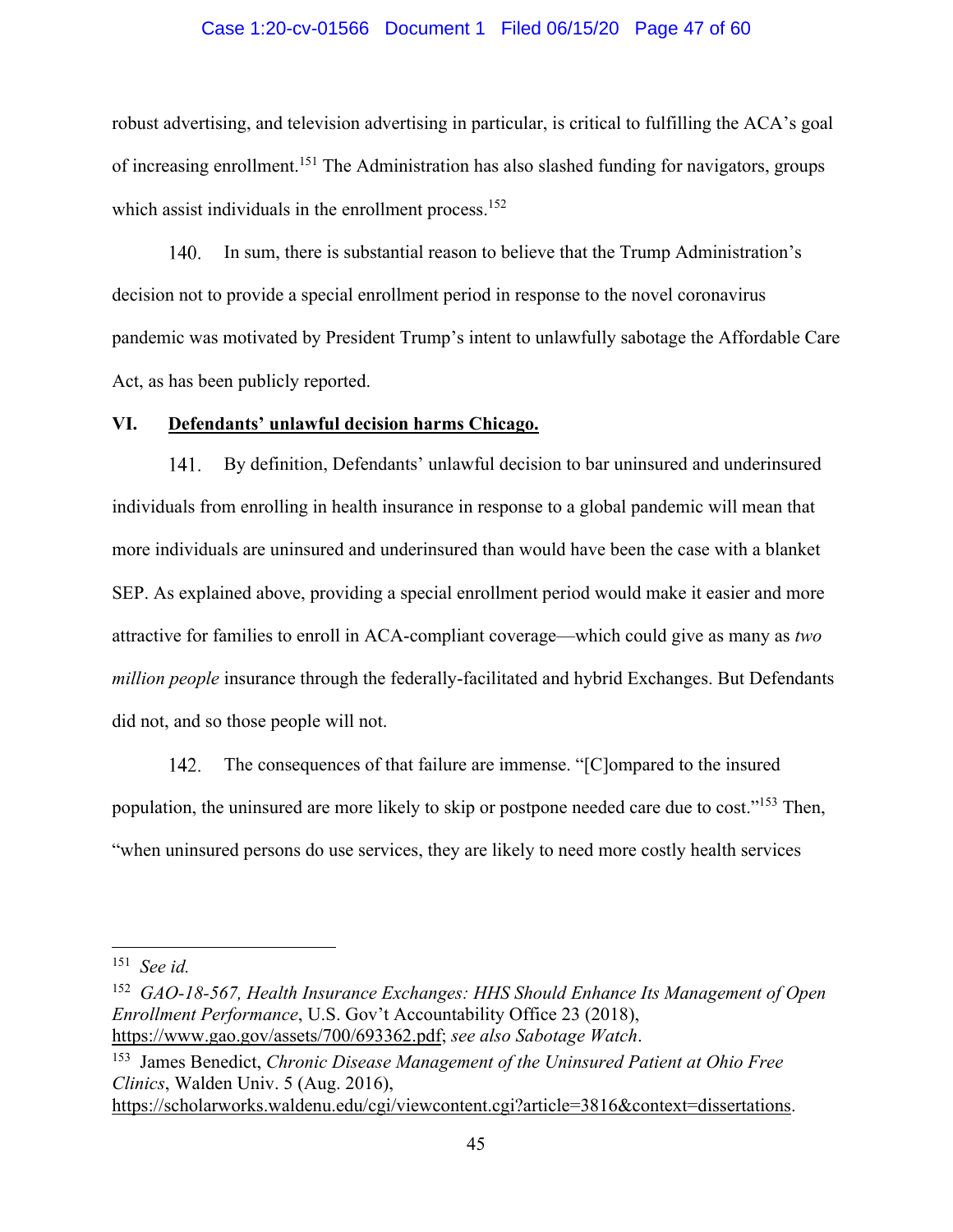## Case 1:20-cv-01566 Document 1 Filed 06/15/20 Page 48 of 60

because of delays in seeking care."154 Defendants' decision therefore impedes efforts to test for and treat the novel coronavirus, exacerbating the pandemic's spread—not to mention a wide range of acute and chronic conditions that individuals face even in ordinary times.

 $143.$ When uninsured and underinsured individuals do seek care, they obtain it from uncompensated care providers, like local governments. As a general matter, local governments often provide a variety of health services to those who, lacking adequate health insurance, cannot pay for medical treatment. For that reason, "local governments (municipalities, counties, and special-purpose health or hospital districts) bear a large share of the direct financing of public hospital and clinic services."<sup>155</sup> In 2013, for example, state and local governments spent \$19.8 billion to cover uncompensated care.<sup>156</sup> Thus, a higher "number of uninsured and ... amount of uncompensated care …. will translate into increased pressure on state and local government to finance the growing cost of the uninsured."<sup>157</sup>

By preventing Americans from enrolling in ACA-compliant coverage, 144.

Defendants' refusal to provide a special enrollment period further strains Chicago's public health and emergency response infrastructure at a time when Chicago is least equipped to bear it. And it

https://www.urban.org/sites/default/files/publication/28431/412045-The-Cost-of-

<sup>154</sup> Institute of Medicine, *A Shared Destiny: Community Effects of Uninsurance* 125 (2003), https://www.ncbi.nlm.nih.gov/books/NBK221329/.

<sup>155</sup> *Id.* at 128.

<sup>156</sup> Patrick Kaiser & Eric Cochling, *Increasing Access to Quality Healthcare for Low-Income Uninsured Georgians Policy Recommendations for the State of Georgia*, Ga. Ctr. for Opportunity 12 (June 2014), https://georgiaopportunity.org/assets/2014/06/Charity-Care-Report.pdf.

<sup>157</sup> John Holahan & Bowen Garnett, *The Cost of Uncompensated Care With and Without Health Reform*, Urban Inst. 4 (Mar. 2010),

Uncompensated-Care-with-and-without-Health-Reform.PDF; *see also* Erin F. Taylor et al., *Community Approaches to Providing Care for the Uninsured*, 25 Health Aff. 173, 173 (2006), https://www.healthaffairs.org/doi/pdf/10.1377/hlthaff.25.w173 ("Increases in the number of uninsured people often strain local safety nets and health systems.").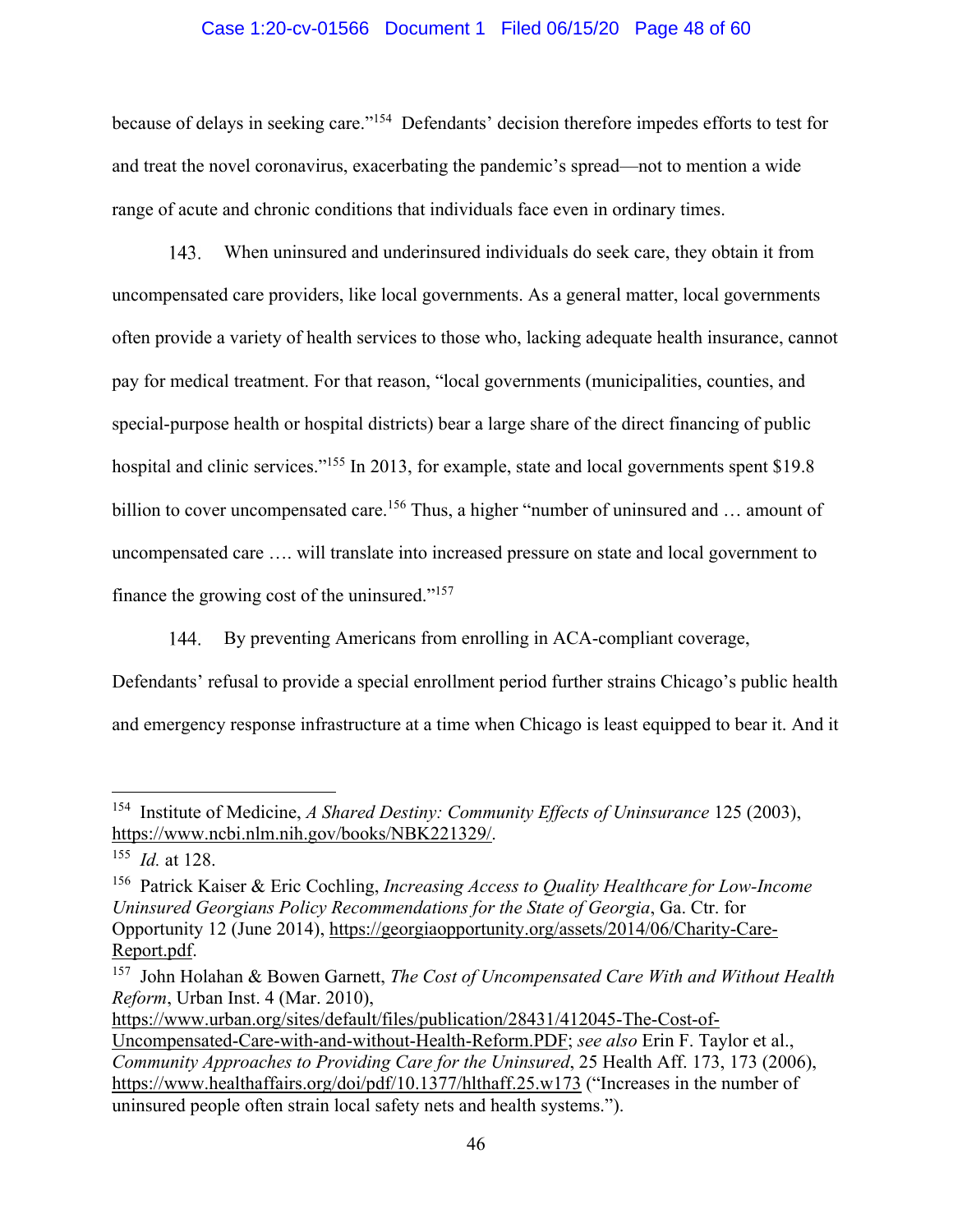## Case 1:20-cv-01566 Document 1 Filed 06/15/20 Page 49 of 60

will frustrate Chicago's efforts to control the spread of the novel coronavirus by discouraging its residents from seeking testing and treatment. These dynamics harm the City's budget, as well as its overall health and well-being.

#### $\mathbf{A}$ . **Chicago's health infrastructure**

145. Chicago has a Department of Public Health that generally seeks to promote and improve the health of city residents. The Department has an annual budget of around \$221 million and is staffed by over  $600$  full-time employees.<sup>158</sup>

The Chicago Department of Public Health operates free clinics. Specifically, the 146. Department operates five clinics that provide free vaccinations;<sup>159</sup> five clinics that provide mental-health services at no cost for uninsured and underinsured Chicago residents;<sup>160</sup> and three clinics that provide free testing and treatment for sexually transmitted infections.<sup>161</sup> The City also provides certain at-home or in-field health programs, such as nursing home support for pregnant women and newborn babies and directly observed therapy for tuberculosis. Collectively, these clinics and services serve thousands of uninsured and underinsured city residents and, in particular, provide services that may not be covered by non-ACA-compliant health coverage.

<sup>158</sup> *2020 Budget Overview*, City of Chicago 126

https://www.chicago.gov/content/dam/city/depts/obm/supp info/2020Budget/2020BudgetOvervi ew.pdf.

<sup>159</sup> *Walk-In Immunization Clinics*, City of Chicago,

https://www.chicago.gov/city/en/depts/cdph/supp\_info/health-protection/immunizations\_walkinclinics.html.

<sup>160</sup> *Mental Health Centers*, City of Chicago,

https://www.cityofchicago.org/city/en/depts/cdph/supp info/behavioralhealth/mental\_health\_centers.html.

<sup>161</sup> *STI/HIV Testing and STI Treatment*, City of Chicago, https://www.cityofchicago.org/city/en/depts/cdph/provdrs/health\_services/svcs/get\_yourself\_eva luatedforstihivaids.html.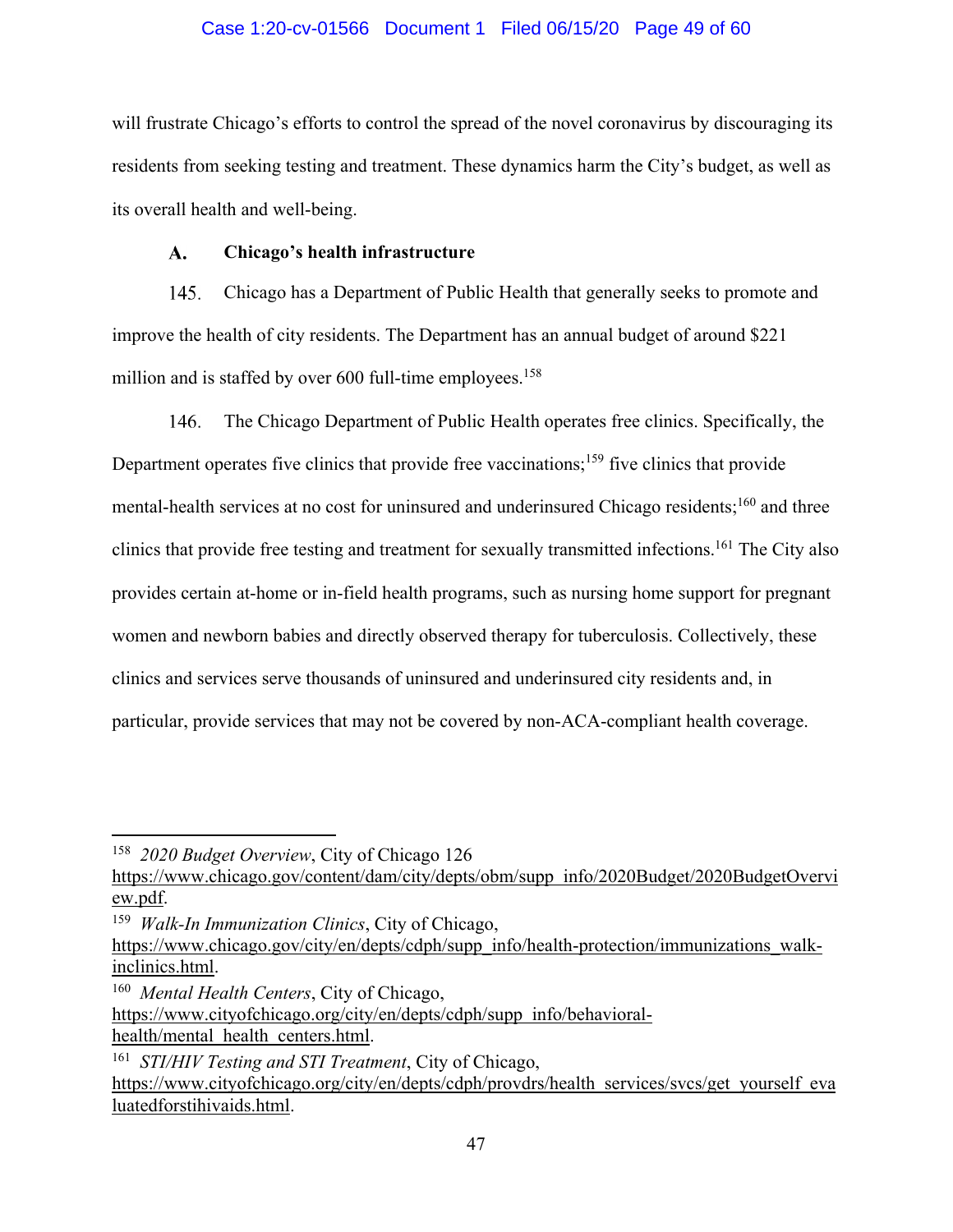### Case 1:20-cv-01566 Document 1 Filed 06/15/20 Page 50 of 60

 $147<sub>1</sub>$ Each of these clinics faces greater demand when there is an increase in either the health needs of Chicago residents or in the number of uninsured or underinsured individuals who cannot obtain those services or other forms of health care elsewhere.

148. The Chicago Department of Public Health also partners with, and provides funding to, community-based health centers to offer a wide array of medical services, including for uninsured and underinsured patients.<sup>162</sup>

149. The higher the uninsured and underinsured rate, the more that the clinics operated by the Department of Public Health and its community-based partners will necessarily have to provide forms of free or reduced-cost care to patients. In that event, Chicago either must provide the Department and its partners with more funding, or the Department and its partners must decrease the services that they provide.

150. The Department of Public Health also conducts citywide surveillance and response efforts for communicable and vaccine-preventable diseases, including 31 employees and around \$3.5 million for communicable disease, 32 employees and around \$11.5 million for vaccine-preventable disease, 44 employees and around \$28.5 million for emergency preparedness, and 25 employees and around \$5 million for epidemiology and IT/informatics.<sup>163</sup>

151. The Department of Public Health also partners with all hospitals and healthcare organizations in the City of Chicago through the Healthcare System Preparedness Program, which supports the Chicago Health System Coalition for Preparedness and Response.<sup>164</sup> This

<sup>162</sup> *Health Services*, City of Chicago,

https://www.cityofchicago.org/city/en/depts/cdph/provdrs/health services.html.

<sup>163</sup> *2020 Chicago Budget Overview* at 126-28.

<sup>164</sup> *Healthcare System Preparedness Program*, City of Chicago, https://www.chicago.gov/city/en/depts/cdph/supp\_info/health-protection/healthcare-systempreparedness-program.html (last visited June 14, 2020).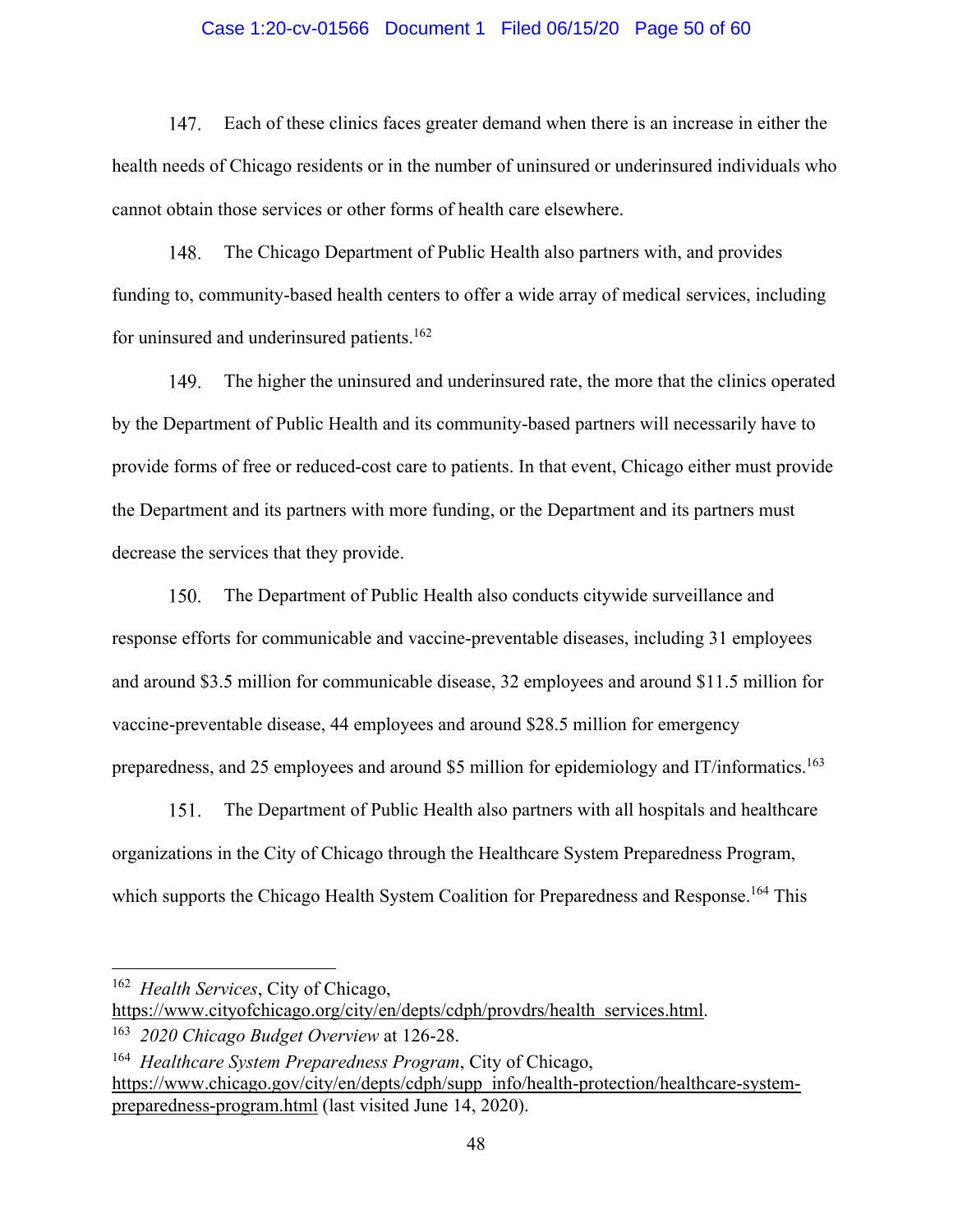#### Case 1:20-cv-01566 Document 1 Filed 06/15/20 Page 51 of 60

program includes coordination of all thirty five acute care and specialty hospitals, 110 long term care facilities, 50 dialysis centers, all Federally Qualified Healthcare Centers, and other organizations that provide health care services within the City.

152. This program includes safety net hospitals which, as part of their participation, demonstrate their ability to react to patient surges and complete accreditation requirements. Safety net hospitals provide healthcare for individuals regardless of their insurance status or ability to pay, and typically serve a higher proportion of uninsured, low-income, and other vulnerable individuals than do other hospitals.

Chicago's partnership with these hospitals includes financial support such as 153. situational awareness communication, support for data collection and reporting, disaster exercises, clinical trainings, and providing supplies, such as personal protective equipment, mechanical ventilators, and radios. In particular, this program benefits patients during surge events, like the novel coronavirus pandemic.

154. The Chicago Fire Department provides ambulance transportation services to its residents, including its uninsured and underinsured residents. The Department receives around \$94 million in annual funding for emergency medical services, employing more than 800 people to provide those services.<sup>165</sup>

The Department's paramedics provide ambulance-transportation services 155. approximately 250,000 times per year, with over 260,000 in 2019.

<sup>165</sup> *2020 Chicago Budget Overview* at 121.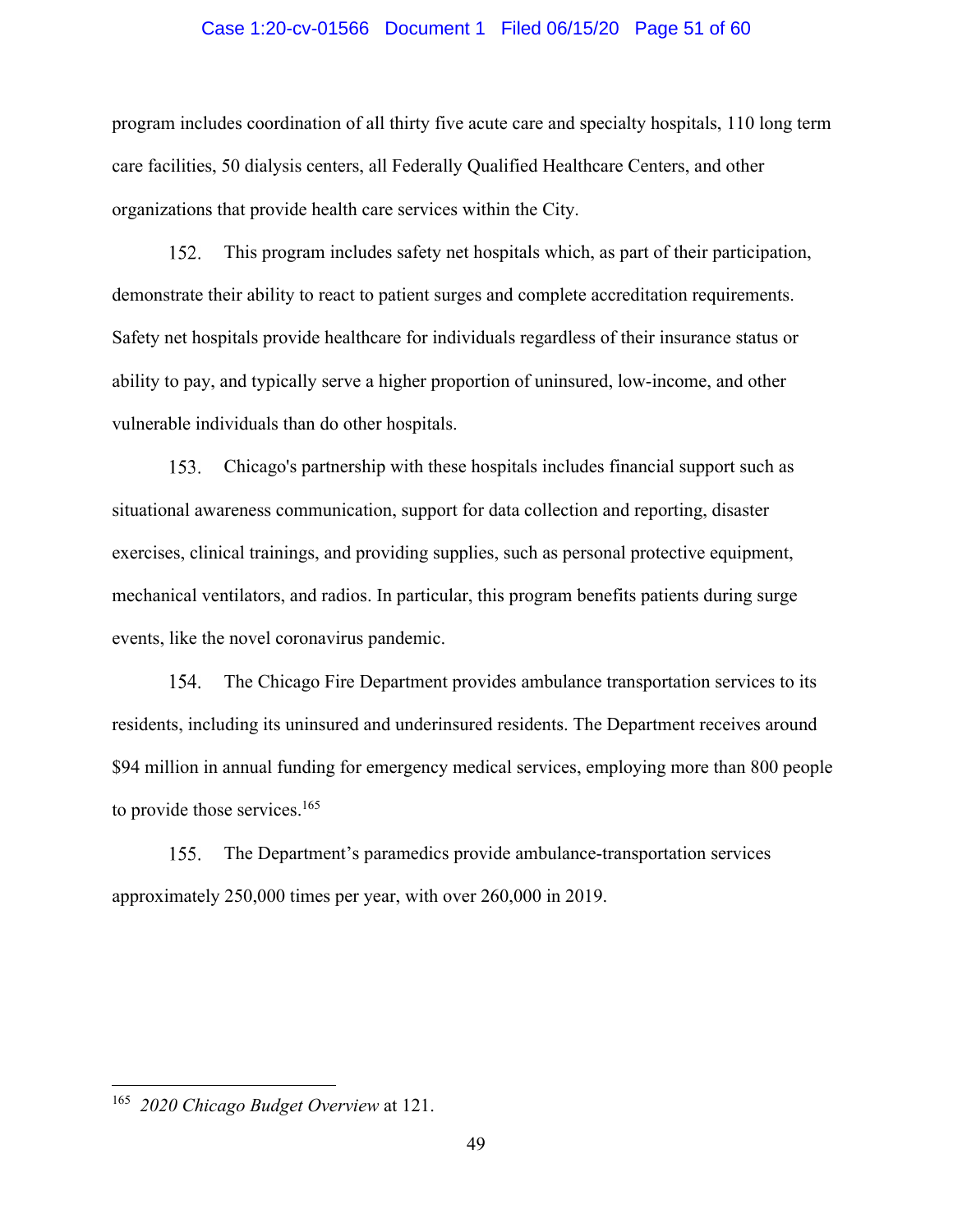## Case 1:20-cv-01566 Document 1 Filed 06/15/20 Page 52 of 60

 $156.$ The Chicago Fire Department provides ambulance services regardless of the patient's income or insurance status. Chicago generally seeks reimbursement for ambulance services from the patient or, if applicable, the patient's insurer.<sup>166</sup>

 $157.$ However, Chicago usually does not receive full reimbursement for ambulance services from its uninsured and underinsured residents. In 2018, for example, the Chicago Fire Department provided ambulance services to 60,007 patients for whom no insurance was identified. Chicago charged these patients \$63,717,638 for ambulance services but collected just \$1,028,713—a loss of \$62,688,925. These numbers increased in 2019, during which the Chicago Fire Department provided ambulance services to 61,377 patients for whom no insurance was identified. Chicago charged these patients \$65,970,368 for ambulance services but collected just \$1,564,799—a loss of \$64,958,819.<sup>167</sup>

In Chicago's experience, the uninsured and underinsured disproportionately rely on ambulance service for transport to the emergency department.<sup>168</sup> A higher number of uninsured and underinsured individuals or an increase in acute health needs will therefore result in more ambulance transports for which Chicago does not receive reimbursement and thus must make up for the shortfall in its budget.

168 Benjamin T. Squire et al., *At-Risk Populations and the Critically Ill Rely Disproportionately on Ambulance Transport to Emergency Departments*, 56(4) Annals of Emergency Med. 341, 347 (2010), https://www.ncbi.nlm.nih.gov/pubmed/20554351; *see also* Zachary F. Meisel et al., *Variations in Ambulance Use in the United States: The Role of Health Insurance*, 18(10) Acad. Emergency Med. 1036, 1041 (2011),

<sup>166</sup> *Ambulance Bills*, City of Chicago,

https://www.cityofchicago.org/city/en/depts/fin/supp info/revenue/ambulance bills.html (last visited June 14, 2020).

<sup>&</sup>lt;sup>167</sup> Because efforts to collect for 2019 are ongoing, these figures may change with time.

https://www.ncbi.nlm.nih.gov/pmc/articles/PMC3196627/pdf/nihms314403.pdf ("EMS use is higher among those who historically have had difficulty accessing routine medical care, specifically poor and uninsured patients.").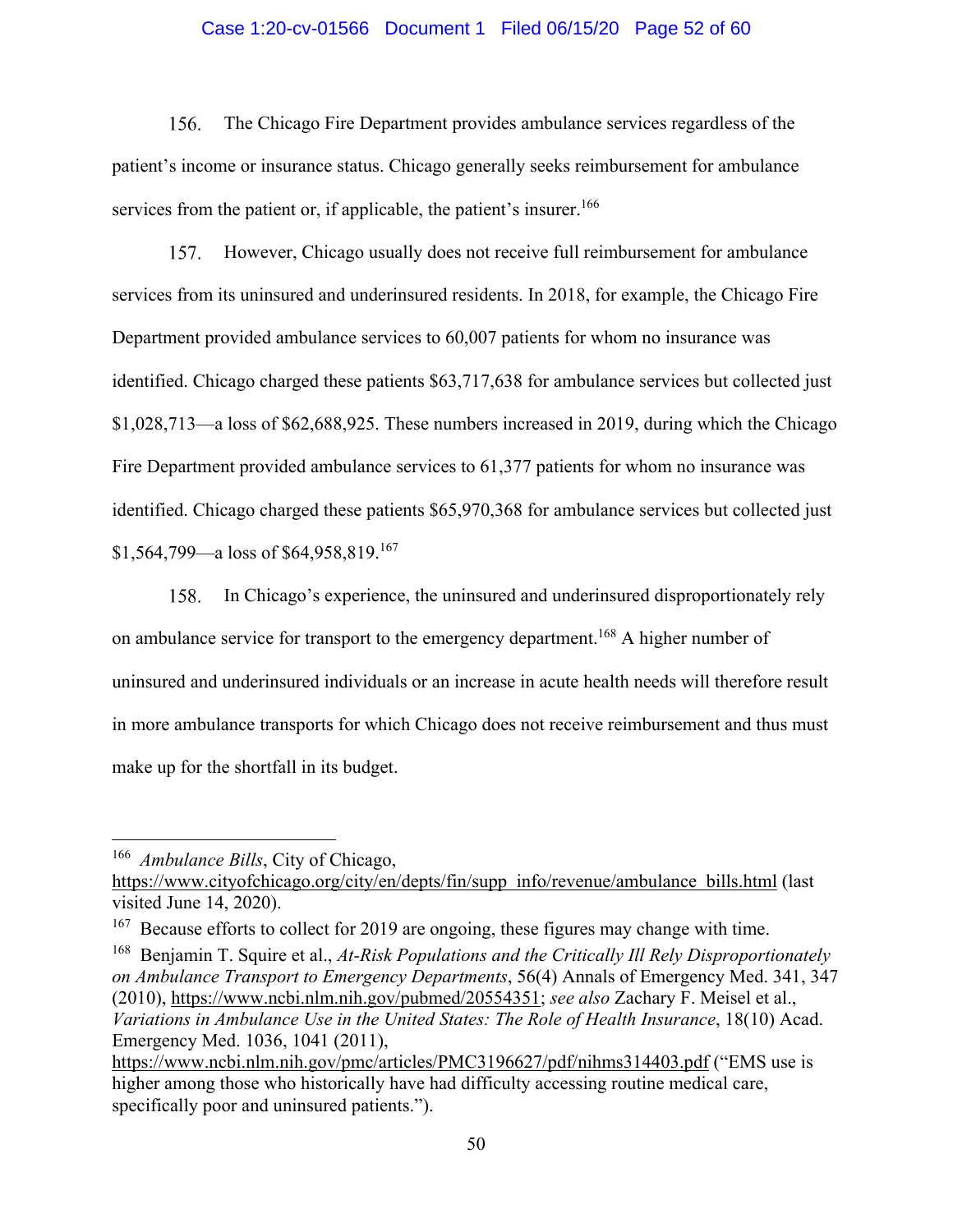#### $\mathbf{R}$ . **Chicago's response to the novel coronavirus.**

159. As of June 14, 2020, over 49,000 people have been confirmed to have been diagnosed with the novel coronavirus in the City of Chicago, and over 2,300 people have been confirmed to have died from it.<sup>169</sup>

Chicago has been subject to the State of Illinois's stay at home orders and other 160. coronavirus-related guidance, which generally provide that City residents "should stay home as much as possible, only leave home for essential tasks, and always practice social distancing and good hand hygiene."170 The City's Department of Public Health has issued several COVID 19 related Executives Orders and guidance available on the City's website,<sup>171</sup> as well as disseminated guidance to health care providers through the Chicago Department of Public Health's Health Alert Network.

In response to the novel coronavirus, Chicago has mounted a comprehensive  $161.$ effort to connect city residents to necessary health, food, housing, financial, and other resources.172

162. At the same time, the pandemic has necessarily created a new and widespread need for health care services.

<sup>169</sup> *Coronavirus Response Center*, City of Chicago, https://www.chicago.gov/city/en/sites/covid-19/home.html (last updated June 14, 2020).

<sup>170</sup> *Latest Guidance*, City of Chicago, https://www.chicago.gov/city/en/sites/covid-19/home/latest-guidance.html (last visited June 14, 2020). As of June 14, 2020, Chicago was in Phase 3, which permits certain additional industries to reopen cautiously, following specific safety guidelines. *Phase III Cautiously Reopen: Industry Guidelines for Reopening*, City of Chicago, https://www.chicago.gov/city/en/sites/covid-19/home/reopening-business-portal.html (last visited June 14, 2020).

<sup>171</sup> *Id.*

<sup>172</sup> *See Coronavirus Response Center*.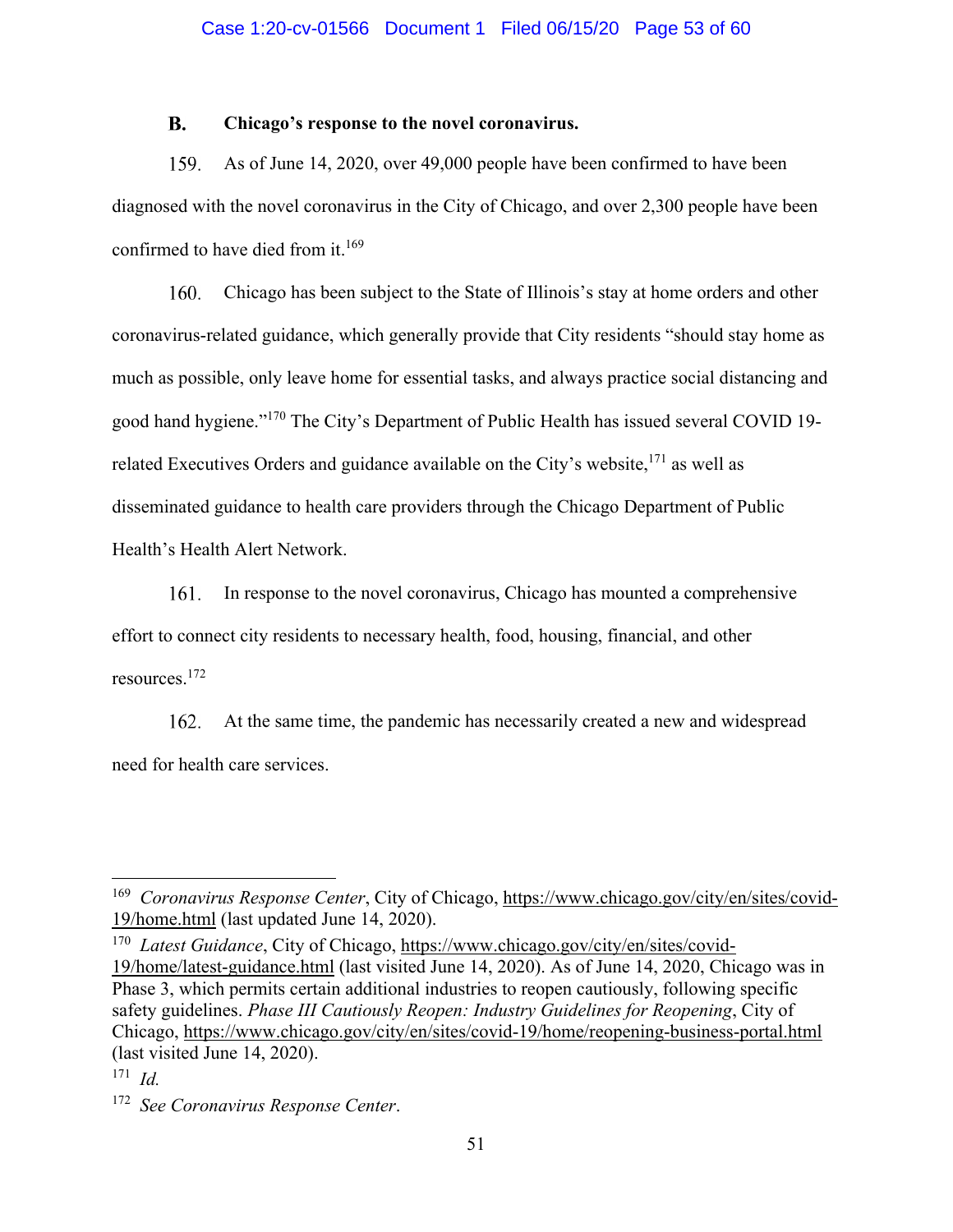## Case 1:20-cv-01566 Document 1 Filed 06/15/20 Page 54 of 60

 $163.$ Specifically, Chicago has directed its uninsured and underinsured residents to its clinics and other community health centers to receive necessary health services during the pandemic.173 Where in-person services are not possible or are unnecessary, Chicago is committed to using telemedicine and technology to continue the health services it provides directly to Chicago residents (*e.g.*, mental health services, nursing home services, and WIC support).

164. Chicago also supports seven coronavirus testing sites within the City, operated by the nonprofit CORE Foundation, and which are available to symptomatic residents, asymptomatic residents with known exposure to the novel coronavirus, and asymptomatic frontline workers.174 The City provides the funding for all testing kits and lab work for these sites.

165. The Department of Public Health operates a mobile app, Chi COVID Coach, which "allows people who have coronavirus questions—or symptoms—to connect with trained public health employees who can answer questions about symptoms, quarantine, testing locations and more."<sup>175</sup> It has also established a call center and email address to take questions from the public.176

Although Chicago advises that individuals isolate themselves at home and receive 166. telephonic medical care, individuals who believe they have contracted the novel coronavirus

175 Kelly Bauer, *City's New Chi COVID Coach App Lets You Sign Up For Vaccine Alerts, Testing Information And More*, Block Club Chi. (Apr. 27, 2020), https://blockclubchicago.org/2020/04/27/citys-new-chi-covid-coach-app-lets-you-sign-up-forvaccine-alerts-testing-information-and-more/.

<sup>&</sup>lt;sup>173</sup> Managing Your Health, City of Chicago, https://www.chicago.gov/city/en/sites/covid-19/home/managing-your-health.html?#tab-shouldtest.

<sup>174</sup> *Managing Your Health.* 

<sup>176</sup> *Coronavirus Response Center.*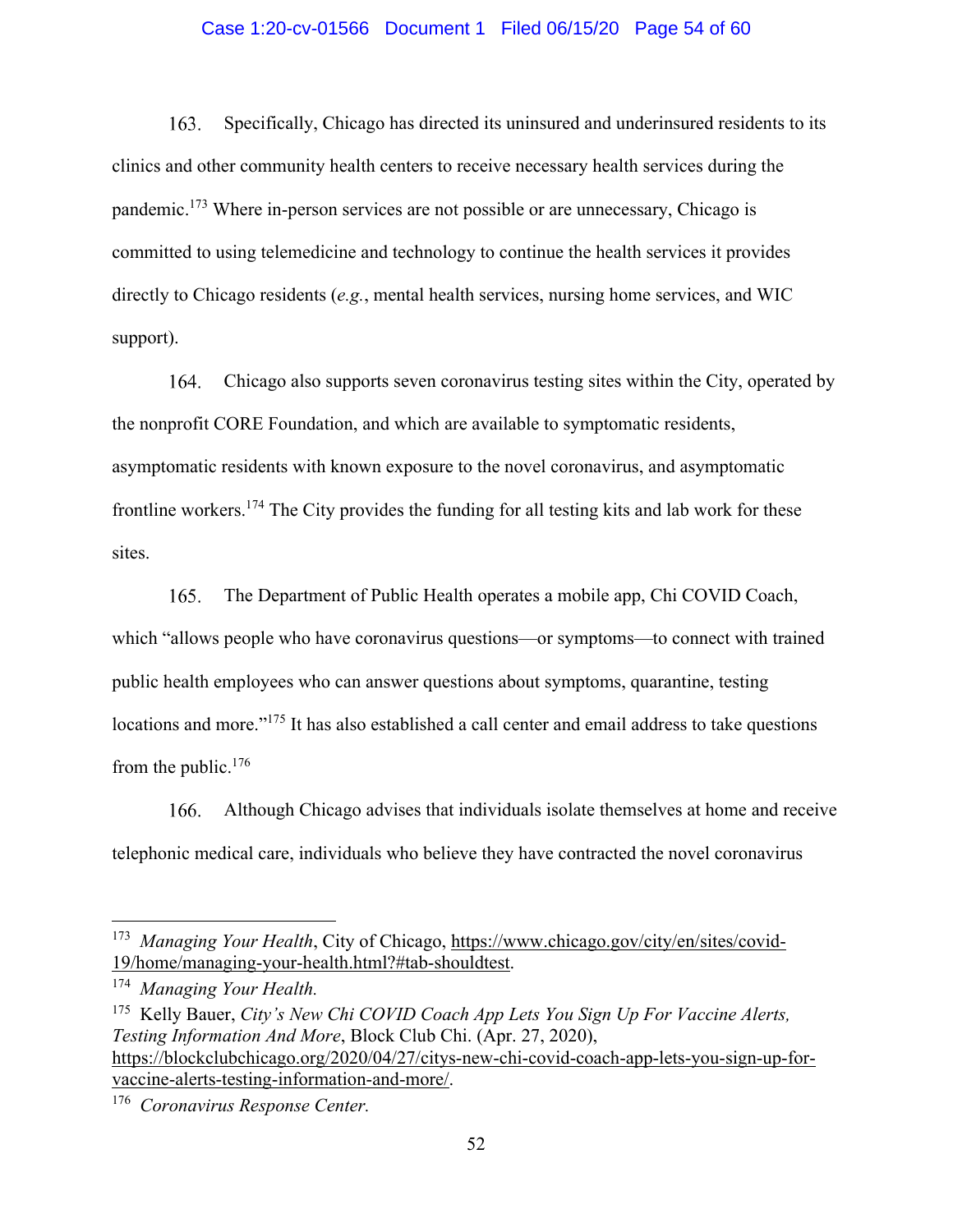### Case 1:20-cv-01566 Document 1 Filed 06/15/20 Page 55 of 60

and/or are in medical distress sometimes use ambulance services to receive necessary care.<sup>177</sup> If those individuals are uninsured or underinsured, the City will provide transport but, for the reasons explained above, is unlikely to receive reimbursement for the expense.

 $167.$ Indeed, ambulance services are under extraordinary strain in response to the pandemic. "COVID-19 cases in the United States are expanding exponentially and already overwhelming the capabilities of many public safety agencies."178 Moreover, "[o]vercrowded hospitals strained by the coronavirus crisis are increasingly asking ambulance services to bring only critically ill patients to emergency rooms," and instead "treat[] 911 callers wherever they were," which often does not result in reimbursement. That, plus the "rising cost of protective gear," has resulted in a "financial squeeze."179

Even though Chicago provides certain forms of care to its uninsured and 168. underinsured residents, Chicago is concerned that those residents may be less likely to obtain necessary testing and treatment for the novel coronavirus. In the City's experience, uninsured and underinsured individuals are more likely to skip or postpone needed care due to cost.<sup>180</sup>

169. If residents do not obtain testing and treatment, the novel coronavirus will necessarily continue to spread.

<sup>177</sup> *See* Mark Guarino, *This Hospital Was Built for A Pandemic*, Wash. Post (Apr. 9, 2020), https://www.washingtonpost.com/health/2020/04/09/rush-hospital-coronavirus/.

<sup>178</sup> Emily Pearce*, EMS Surge Capacity: Where to Find More Caregivers for COVID-19 Response*, EMS1.com (Mar. 22, 2020), https://www.ems1.com/coronavirus-covid-19/articles/ems-surge-capacity-where-to-find-more-caregivers-for-covid-19-response-Y5M0LvliaDYE3ymh/.

<sup>179</sup> Sarah Krouse, *Hospitals' Covid-19 Surge Puts EMS Providers in Financial Squeeze*, Wall St. J. (May 6, 2020), https://www.wsj.com/articles/hospitals-covid-19-surge-puts-ems-providers-infinancial-squeeze-11588766657.

<sup>180</sup> *See, e.g.*, *The Chicago Health Care Access Puzzle*, City of Chicago 8 (Nov. 2008), https://www.chicago.gov/dam/city/depts/cdph/policy\_planning/PP\_ChgoHealthCareAccessRpt-1-.pdf.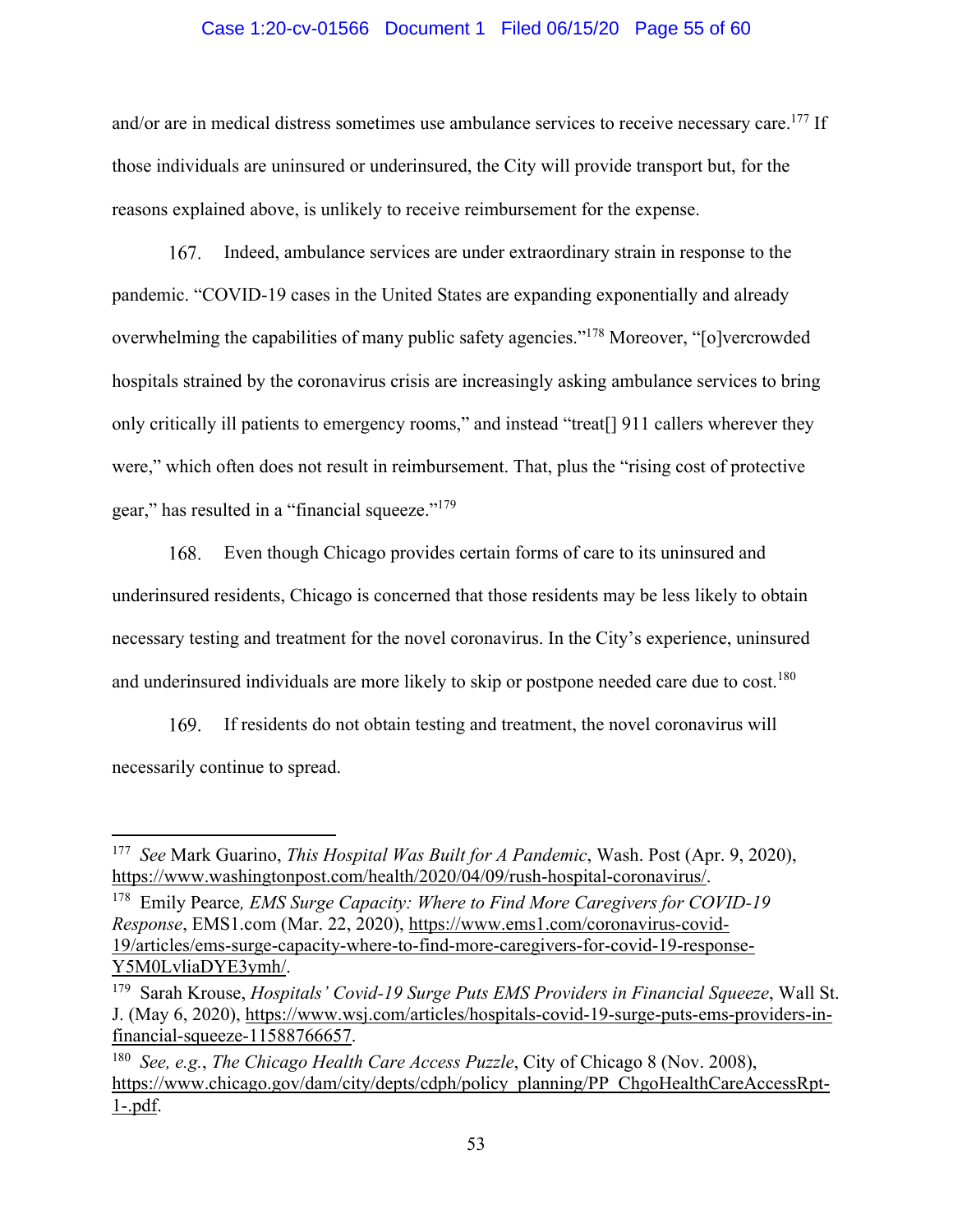# Case 1:20-cv-01566 Document 1 Filed 06/15/20 Page 56 of 60

170. As of June 9, 2020, Chicago has distributed over 7 million pieces of personal protective equipment, including over 4 million gloves and over 3 million masks.<sup>181</sup>

#### $\mathbf{C}$ . **Overall impact on the City**

The pandemic has had effects across all of Chicago's programs. Many City 171. agencies and programs are closed or only offering telephonic services as a result of the pandemic and have had to redirect their personnel and resources and adjust their operations in response. For example, Chicago's clinics that provide vaccinations and treat sexually transmitted infections have been closed since mid-March, and the staff at those clinics diverted to Chicago's pandemic response. Some City employees have also contracted the novel coronavirus, making it harder for the City to operate effectively.

172. Chicago expects to face a budget shortfall of at least \$700 million, in part as a result of the pandemic.<sup>182</sup> That "conservative" figure "depend[s] on how long it takes for consumers to regain confidence and whether coronavirus cases surge again."183 Specifically, Chicago faces hundreds of millions of dollars in lost revenue.<sup>184</sup> At the same time, Chicago is facing extraordinary strain on its health, emergency response, and other services.<sup>185</sup>

<sup>181</sup> *Health Care Workers*, City of Chicago, https://www.chicago.gov/city/en/sites/health-careworkers/home.html (last updated May 8, 2020).

<sup>182</sup> Gregory Pratt & John Byrne, *Mayor Lori Lightfoot: Chicago's Coronavirus Budget Shortfall at Least \$700 Million*, Chicago Trib. (June 9, 2020), https://www.chicagotribune.com/politics/ctcoronavirus-chicago-budget-shortfall-lori-lightfoot-20200609-d6pb4n7drje6xfe4tzaioesrgustory.html.

<sup>&</sup>lt;sup>183</sup> Fran Spielman, *Estimated 2020 Budget Shortfall Is \$700 Million, Says Mayor, Who Won't Rule Out Property Tax Increase*, Chicago Sun-Times (June 9, 2020), https://chicago.suntimes.com/city-hall/2020/6/9/21285650/chicago-city-budget-shortfall-700 million-coronavirus-federal-help-lightfoot.

<sup>184</sup> *Id.*

<sup>185</sup> Becky Vevea, *How COVID-19 Could Hit Chicago's Budget*, NPR (May 8, 2020), https://www.npr.org/local/309/2020/05/08/852760731/how-c-o-v-i-d-19-could-hit-chicago-sbudget.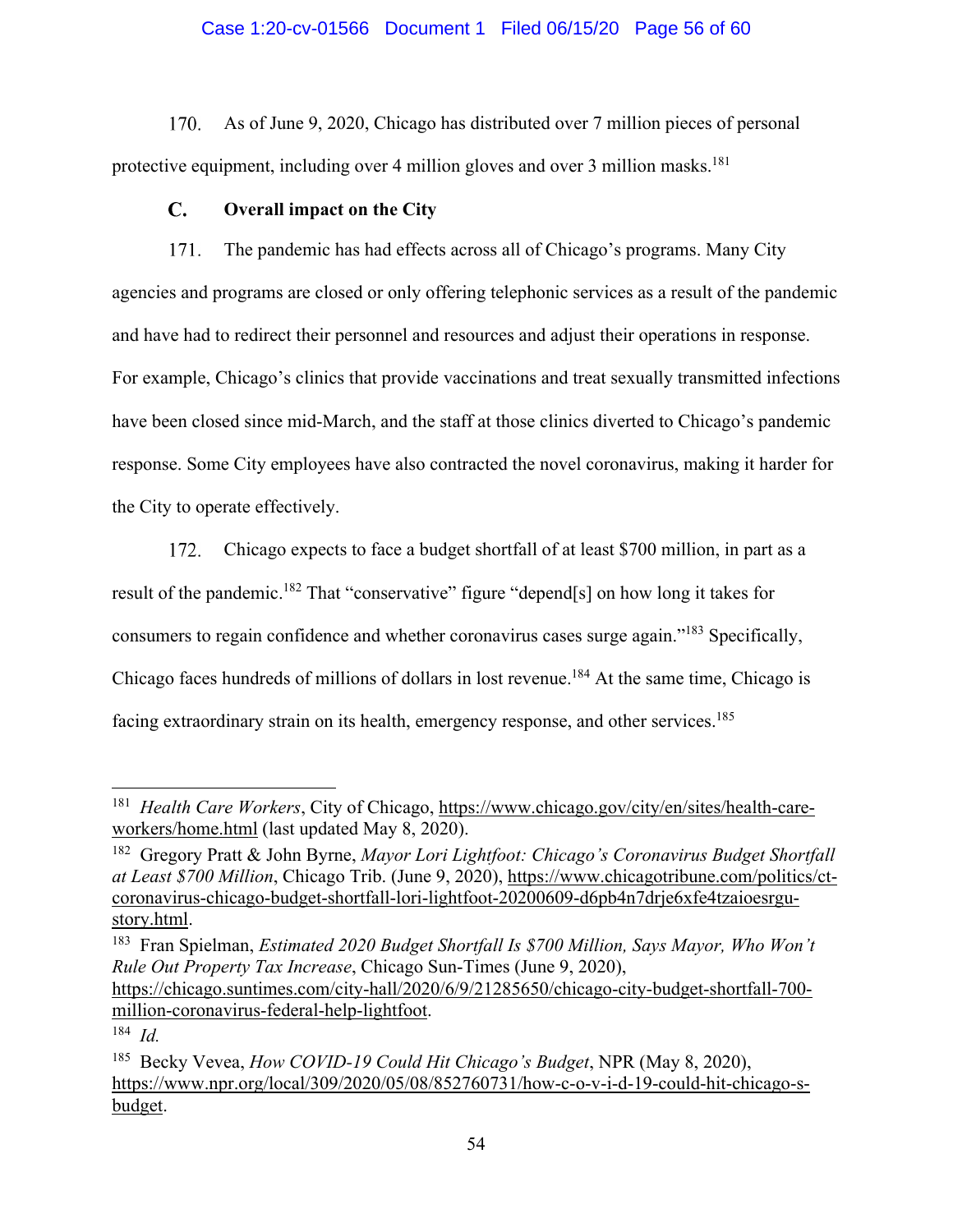## Case 1:20-cv-01566 Document 1 Filed 06/15/20 Page 57 of 60

 $173.$ Aside from these budgetary impacts, Chicago is harmed as a whole when its residents feel they cannot obtain necessary medical care, especially when an effective response to the novel coronavirus requires that residents be able to seek testing and treatment. Multiple studies have shown that "in areas with many uninsured people, the quality of care was lower as well," in part because "it is difficult for health providers to maintain services in areas with large numbers of patients who cannot pay for care."<sup>186</sup> More broadly, "[f]or the communities in which uninsured individuals and families live, the lack or loss of health insurance coverage by some may undermine the shared economic and social foundations of the entire community."187 The more uninsured individuals that do not seek care, the more the novel coronavirus will spread, further harming the City, its budget, its economy, and its overall well-being.

Chicago has begun to partially reopen; however, it is not clear whether Chicago, 174. or other cities, will need to impose restrictions again in the face of another wave of the novel coronavirus.

 $175.$ Each of these harms would be redressed by setting aside Defendants' unlawful decision not to provide a special enrollment period, thereby providing uninsured individuals with the ability to obtain coverage.

176. The coverage date for any SEP should be retroactive, either to the beginning of the pandemic or to a certain number of days prior to the opening of such an SEP, to allow individuals to enroll who were unable to do so because of Defendants' unlawful failure to open an SEP.

<sup>186</sup> Julie Rovner, *Millions More Uninsured Could Impact Health of Those With Insurance, Too*, Kaiser Health News (July 14, 2018), https://khn.org/news/millions-more-uninsured-couldimpact-health-of-those-with-insurance-too/.

<sup>187</sup> *IOM Shared Destiny* at 120.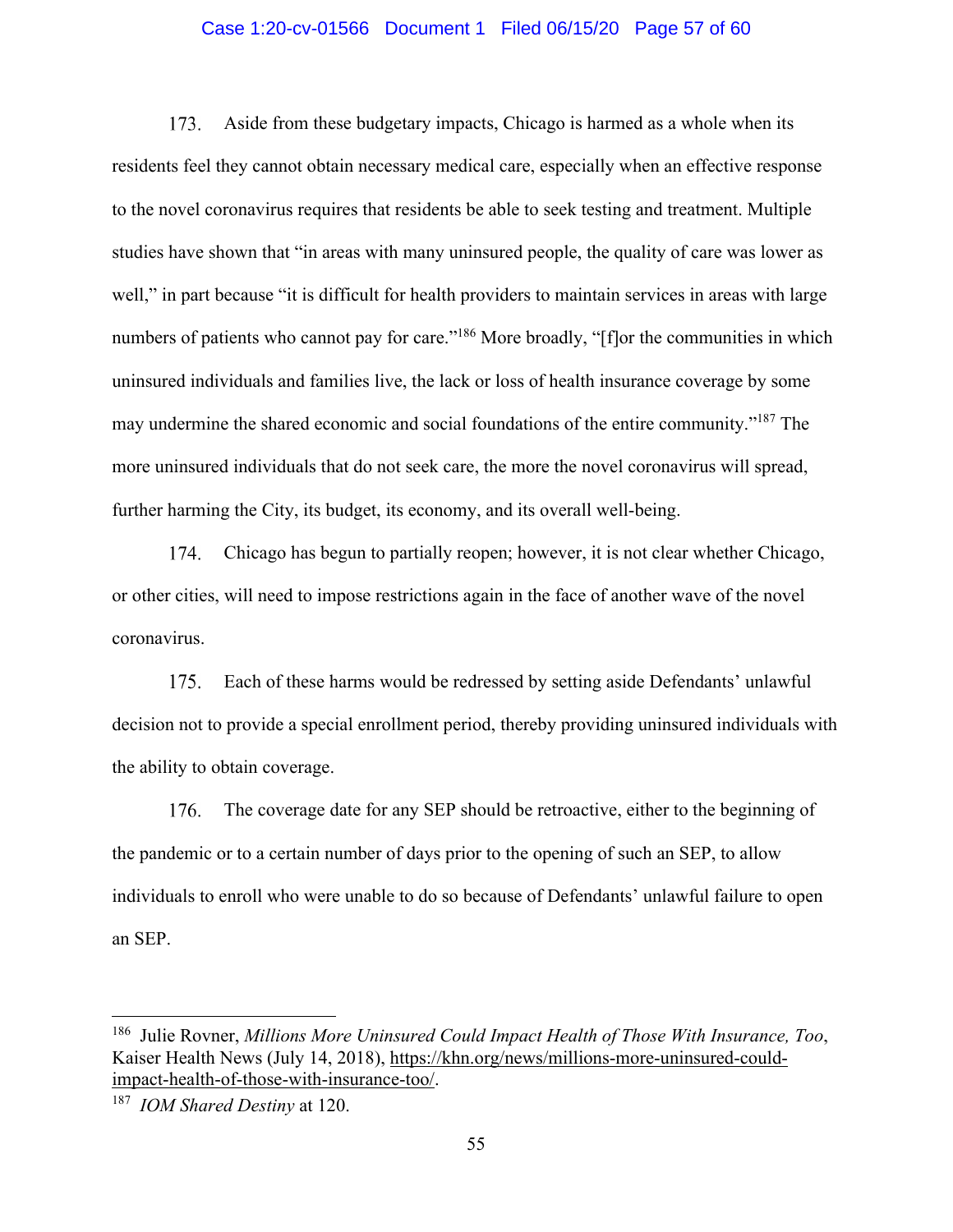### **CLAIMS FOR RELIEF**

## **Count One**

# **(Violation of the Administrative Procedure Act – Contrary to Law, 5 U.S.C. § 706(2), the Patient Protection and Affordable Care Act, 42 U.S.C. § 18031, and its implementing regulations, 45 C.F.R. § 155.420)**

 $177.$ Plaintiff repeats and incorporates by reference each of the foregoing allegations as if fully set forth herein.

178. Under the Administrative Procedure Act, a "reviewing court shall … hold unlawful and set aside agency action … found to be … arbitrary, capricious, an abuse of discretion, or otherwise not in accordance with law." *Id.* § 706(2)(A).

Defendants' decision that the novel coronavirus does not present an "exceptional circumstance" warranting a special enrollment period, and/or their refusal to provide a special enrollment period, is contrary to law.

180. Defendants' decision that "exceptional circumstances" refers only to circumstances that prevent individuals from enrolling in ACA-compliant health insurance when they would otherwise be permitted to enroll is contrary to law.

# **Count Two (Violation of the Administrative Procedure Act – Arbitrary and Capricious, 5 U.S.C. § 706(2))**

181. Plaintiff repeats and incorporates by reference each of the foregoing allegations as if fully set forth herein.

182. Defendants' failure to publicly explain the basis for their decision that the novel coronavirus does not present an "exceptional circumstance" warranting a special enrollment period, and/or their refusal to provide a special enrollment period, is arbitrary and capricious.

183. Defendants' decision that the novel coronavirus does not present an "exceptional circumstance" warranting a special enrollment period, and/or their refusal to provide a special

56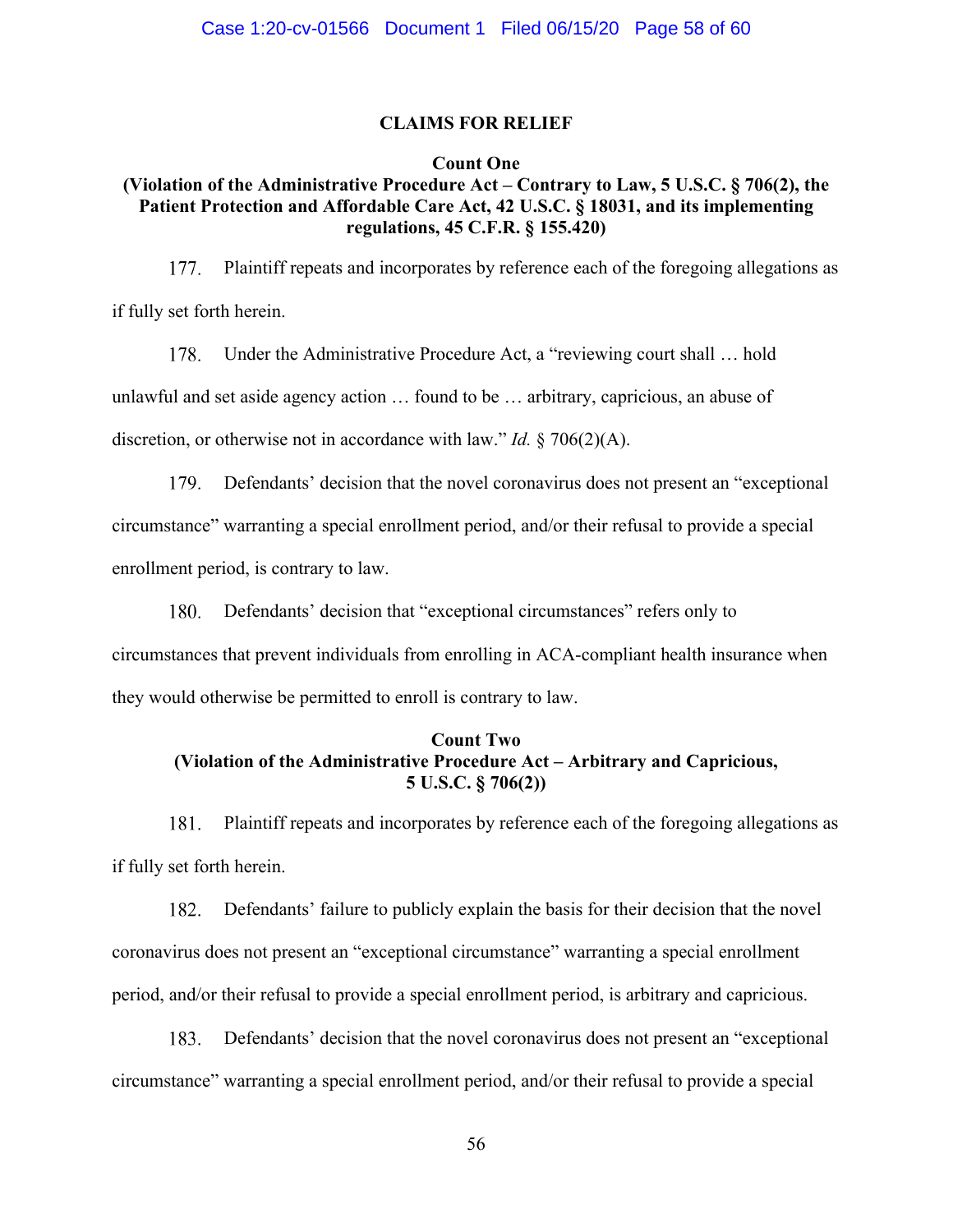#### Case 1:20-cv-01566 Document 1 Filed 06/15/20 Page 59 of 60

enrollment period, "relied on factors which Congress has not intended [them] to consider, entirely failed to consider an important aspect of the problem, [and] offered an explanation for [their] decision that runs counter to the evidence before [them]" and that "is so implausible that [the decision] could not be ascribed to a difference in view or the product of agency expertise." *Motor Vehicle Mfrs. Ass'n of U.S., Inc. v. State Farm Mut. Auto. Ins. Co.*, 463 U.S. 29, 43 (1983). It is therefore arbitrary and capricious.

# **Count Three (Violation of the Administrative Procedure Act – Action Unlawfully Withheld, 5 U.S.C. § 706(1))**

184. Plaintiff repeats and incorporates by reference each of the foregoing allegations as if fully set forth herein.

185. Under the Administrative Procedure Act, a "reviewing court shall … compel agency action unlawfully withheld or unreasonably delayed." 5 U.S.C. § 706(1).

186. Defendants are obligated to "provide for ... special enrollment periods … similar to such periods under [Medicare Part D]," 42 U.S.C. § 18031(c)(6), including in response to "exceptional circumstances," 42 U.S.C. § 1395w-101(b)(3)(C); 45 C.F.R. §§ 155.420(a)(1), (d),  $155.420(a)(3)$ .

By refusing to provide a special enrollment period in response to the novel 187. coronavirus, Defendants have unlawfully withheld or unreasonably delayed agency action.

#### **REQUEST FOR RELIEF**

WHEREFORE, Plaintiff requests that this Court:

 $1<sub>1</sub>$ declare that Defendants' decision not to provide a special enrollment period is unlawful;

 $2.$ vacate and set aside Defendants' decision;

 $3.$ enjoin Defendants to provide a special enrollment period;

57